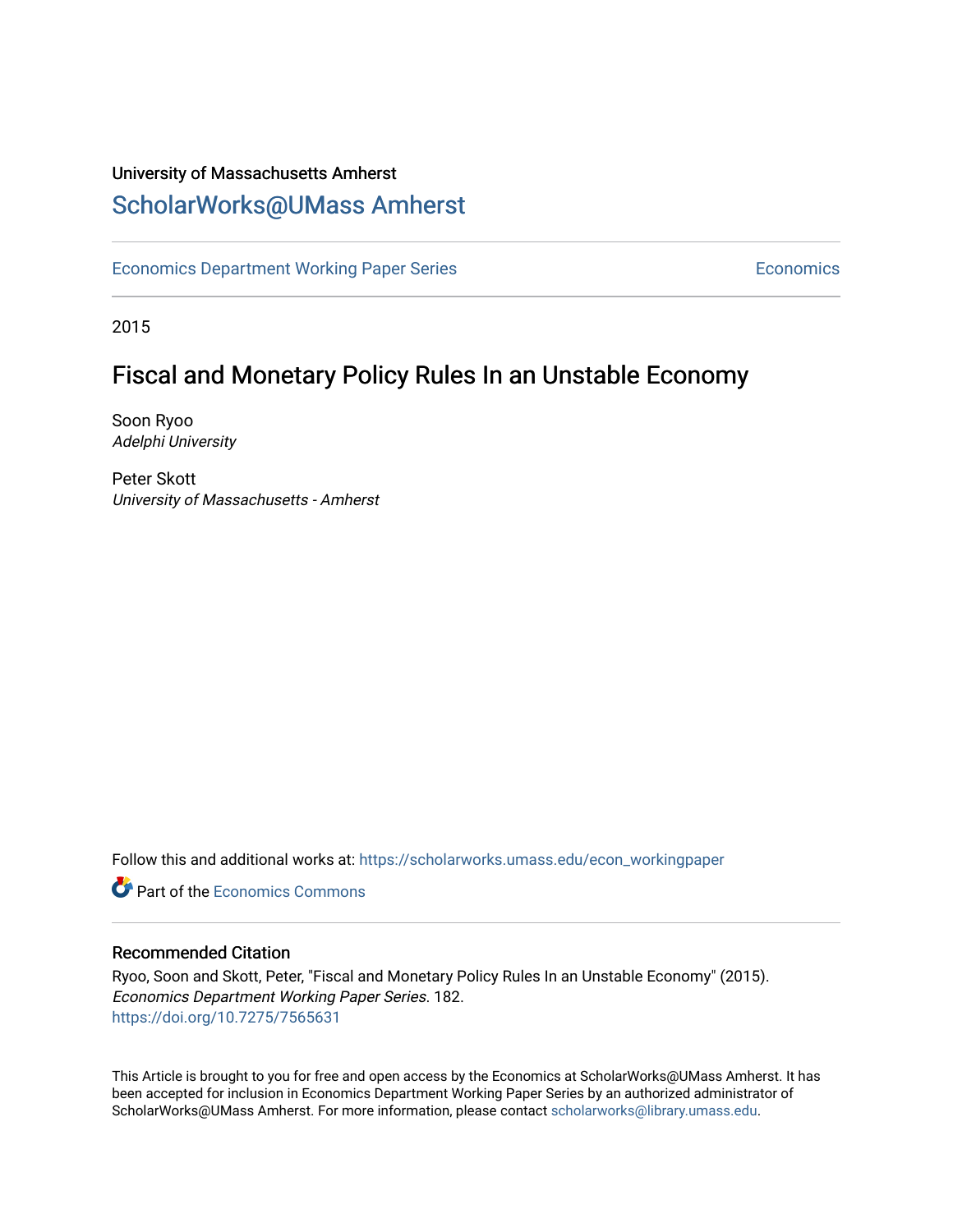# **DEPARTMENT OF ECONOMICS**

**Working Paper**

## **Fiscal and monetary policy rules in an unstable economy**

by

Ryoo, Soon Skott, Peter

Working Paper 2015-15



## **UNIVERSITY OF MASSACHUSETTS AMHERST**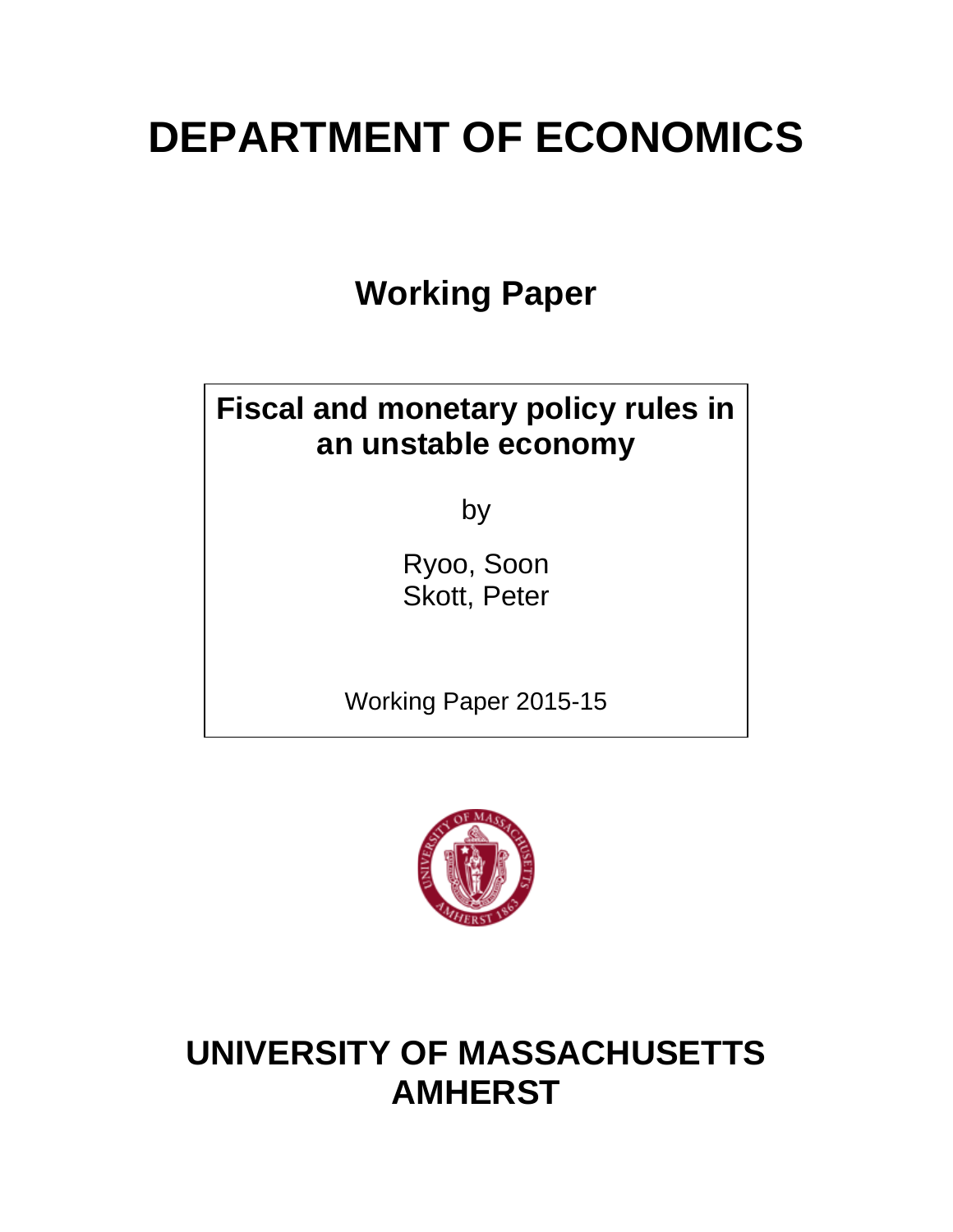## Fiscal and monetary policy rules in an unstable economy<sup>\*</sup>

### Soon Ryoo†and Peter Skott‡

September 7, 2015

#### Abstract

This paper examines the implications of different monetary and fiscal policy rules in an economy characterized by Harrodian instability. We show that (i) a monetary rule along Taylor lines can be stabilizing for low debt ratios but becomes de-stabilizing if the debt ratio exceeds a certain threshold, (ii) a 'Keynesian' fiscal policy rule can stabilize the economy at full employment, (iii) a fiscal 'austerity' rule that links fiscal parameters to deviations from a target debt ratio fails to adjust the 'warranted' to the 'natural' growth rate and destabilizes the warranted path, (iv) instability may arise from a combination of fiscal and monetary policy rules which separately would stabilize the system, and (v) austerity rules can in some circumstances enhance the stabilizing effects of monetary policy.

JEL classification: E12, E52, E62, E63

Key words: functional finance, fiscal policy rule, austerity, public debt, Harrodian instability

## 1 Introduction

Most of the current literature on fiscal and monetary policy rules consider a New Keynesian DSGE framework. The implications of a policy rule, however, depend on the properties of the economy in which it operates, and the conclusions derived from these models may not be robust.

One notable feature of DSGE models is the absence of endogenous tendencies to instability; fluctuations arise solely as the result of exogenous stochastic shocks. There are many potential sources of instability but multiplier-accelerator mechanisms in various forms have – rightly, in our view – received great attention in the Keynesian literature.<sup>[1](#page-2-0)</sup> In this paper we take a benchmark Harrodian model as our point of departure and leave out other possible sources of instability (Minskian instability, for instance).

Extending the Harrodian analysis to a corporate economy with explicit financial assets, we examine the implications of different fiscal policy rules, both alone and in combination with a Taylor rule for monetary policy. The term 'policy rule' is used in a weak sense. The emphasis on fiscal and monetary rules is often motivated by the biases that allegedly arise from discretionary policy; monetary policy, it is argued, is subject to an inflation bias and fiscal policy suffers from deficit biases (Kopits 2001,

<sup>∗</sup>Early versions of this paper have been presented at the Fields Institute (Toronto), the Eastern Economic Association Meetings (Boston), the 12th International Conference on Post Keynesian Economics (Kansas City), Research Network Macroeconomics and Macroeconomic Policies (Berlin), and Analytical Political Economy Workshop (University of Notre Dame). We would like to thank the participants, Reiner Franke and Glenn Ierley for useful discussions. Peter Skott's research for this paper was supported by a grant from Institute for New Economic Thinking (#1N013-00052).

<sup>†</sup>Department of Finance and Economics, Adelphi University, Garden City, NY 11530, USA; email: sryoo@.adelphi.edu

<sup>‡</sup> (Corresponding author) Department of Economics, University of Massachusetts, Amherst, MA 01003,USA, and Aalborg University; email: pskott@econs.umass.edu.

<span id="page-2-0"></span><sup>1</sup>Harrod (1939), Samuelson (1939), Kaldor (1940) and Hicks (1950) are classic contributions. More recent work includes Skott (1989, 2015a), Chiarella et al. (2005), Fazzari et al. (2013), von Arnim and Barrales (2015).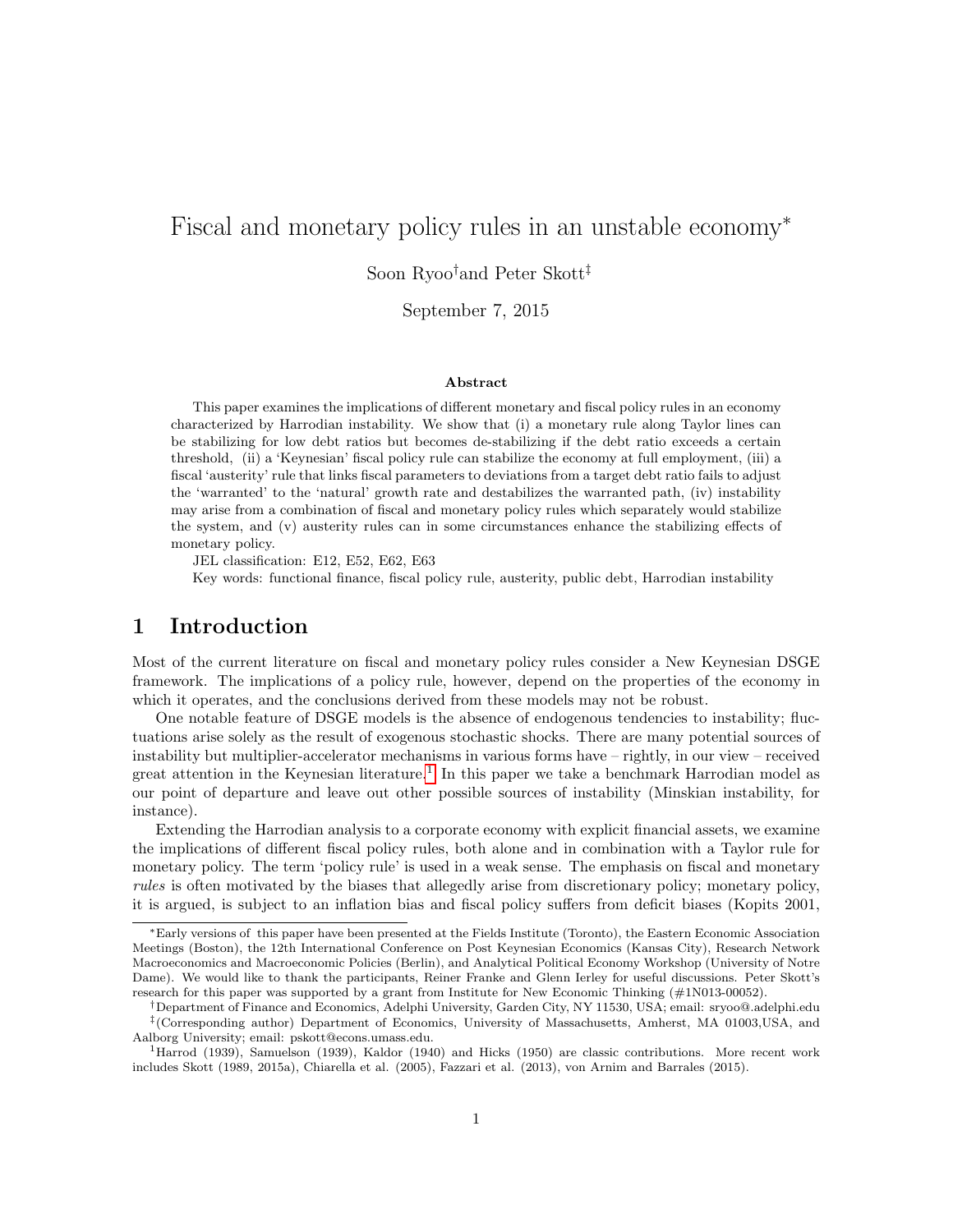Calmfors and Wren-Lewis (2011). We use the term 'policy rule' simply as a short-hand for systematic policy patterns, whether or not these patterns are the result of binding rules.

We show that (i) a monetary rule along Taylor lines can be stabilizing for low debt ratios but becomes de-stabilizing if the debt ratio exceeds a certain threshold, (ii) a Keynesian fiscal policy rule can bring the 'warranted growth rate' into line with the 'natural growth rate' and stabilize the economy at the warranted rate, (iii) a fiscal austerity rule (which links fiscal parameters to deviations from a target debt ratio) fails to adjust the warranted to the natural growth rate and destabilizes the warranted path, (iv) instability may arise from a combination of fiscal and monetary policy rules which separately would stabilize the system, and (v) austerity rules can in some circumstances enhance the stabilizing effects of monetary policy (compared to a completely passive fiscal policy).

The analysis is informed by a 'functional finance' approach (Lerner  $1943$ ).<sup>[2](#page-3-0)</sup> We evaluate monetary and fiscal policies based on their ability to stabilize the economy at full employment, avoid inflation and ensure a desired level of investment. Public deficits and public debt emerge as the consequence of the policy but have no independent value.<sup>[3](#page-3-1)</sup>

Our conclusions are very different from contemporary orthodoxy. A benchmark RBC model, first, has no aggregate demand problems. When New Keynesian imperfections are added, stochastic shocks and price rigidities may give rise to short-run aggregate demand problems, but there is no need for aggregate demand policy in the long run. A fully optimal policy may be quite complex, but Schmitt-Grohe and Uribe (2007) and Kirsinova et al. (2009) find minimal welfare losses compared to a fully optimal policy if monetary policy is used for short-run stabilization while taxes (or government spending) are set as an increasing (decreasing) function of the deviation of actual from target debt. This austerity rule for fiscal policy is destabilizing in our setting.

The share of investment in output (and the capital intensity of production), second, will be optimal if saving and investment are determined by intertemporally optimizing households with an infinite horizon. This optimality property is quite fragile and does not extend to models in which agents have a finite horizon. Skott and Ryoo (2014) analyze combinations of fiscal and monetary policy that are consistent with continuous full employment and a desired capital intensity in a standard OLG setting. The analysis shows how the implied trajectory for debt depends on, inter alia, the growth rate of the economy and the share of government consumption in total income: both increases in the growth rate and, somewhat paradoxically, increases in government consumption reduce the long-run debt ratio. The OLG structure and the assumptions about household behavior are quite orthodox in this and a companion paper which includes Keynesian problems of aggregate demand and long-run variations on confidence (Skott and Ryoo 2015). Similar long-run results linking the required debt ratio to government spending, the growth rate and the structure of taxation can be obtained in Keynesian models of a corporate economy (Schlicht 2006, Godley and Lavoie 2007, Ryoo and Skott 2013). The long-run analysis in these papers has serious limitations, however, if the steady growth path is unstable.

The model in this paper has steady-growth properties that are similar to those in Ryoo and Skott (2013). The structure of taxation is simpler in the present paper, but the main difference is the introduction of short-run dynamics and a more complicated policy problem. Ryoo and Skott (2013) analyzed how full employment could be maintained, starting from a position with the desired capital intensity and full employment, and assuming that the capital stock grows at the 'natural rate'. In this paper, the initial position is arbitrary and investment is determined endogenously along Harrodian

<span id="page-3-0"></span><sup>2</sup>Lerner's principle of functional finance

<sup>&</sup>quot;prescribes, first, the adjustment of total spending (by everybody in the economy, including the government) in order to eliminate both unemployment and inflation...; second, the adjustment of public holdings of money and of government bonds, by government borrowing or debt repayment, in order to achieve the rate of interest which results in the most desirable level of investment; and, third, the printing, hoarding or destruction of money as needed for carrying out the first two parts of the program." (Lerner 1943, p. 41)

<span id="page-3-1"></span><sup>3</sup>Skott (2015b) and Skott and Ryoo (2015) discuss functional finance in relation to 'secular stagnation.'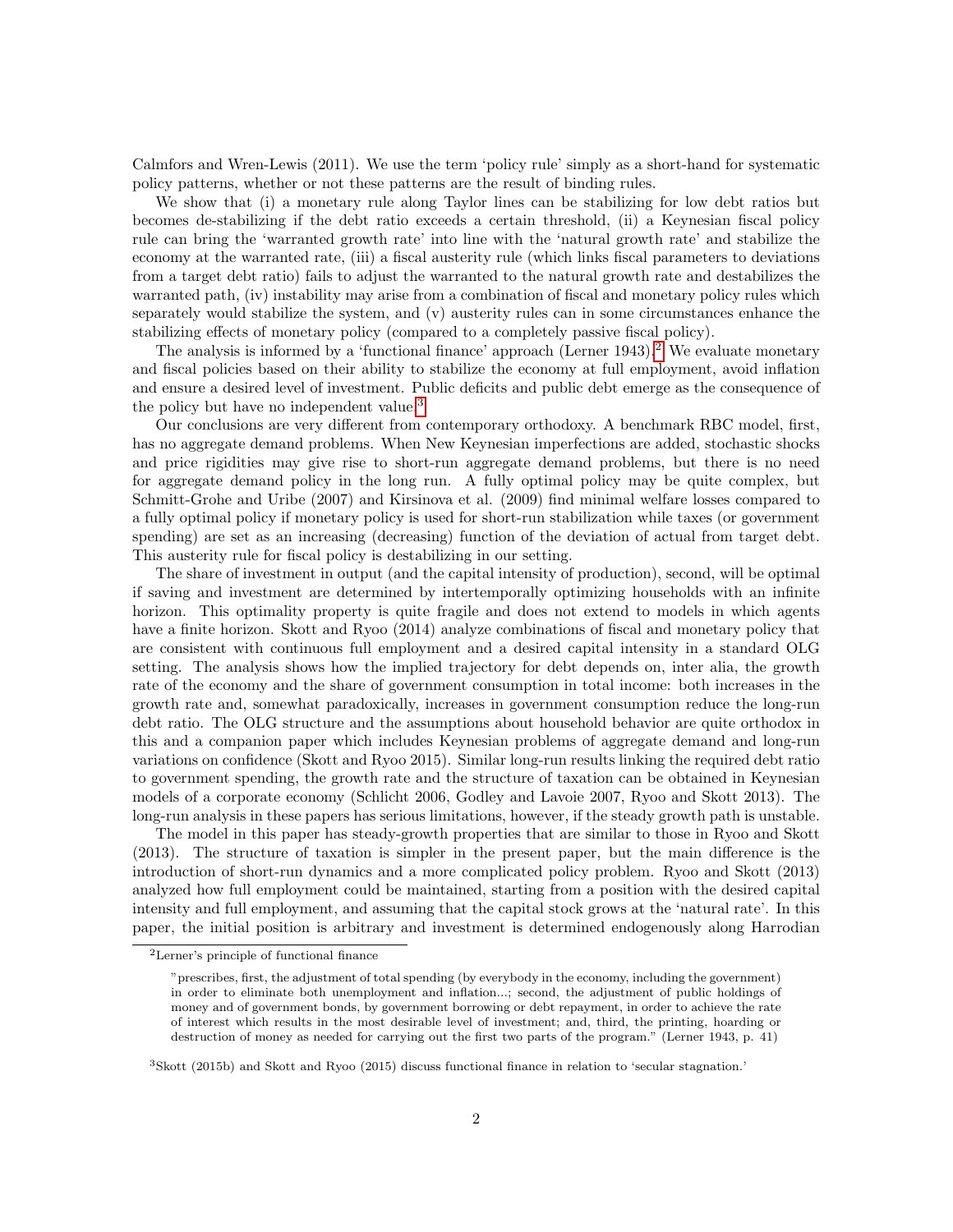lines.

Stabilization issues have been addressed by a substantial (post-) Keynesian literature, including Lima and Setterfield (2008), Asada et al (2010), Franke (2015), Costa Lima et al. (2014) and Mason and Jayadev (2014). The papers by Franke and Mason and Jayadev are probably the closest to our analysis. Franke considers the use of monetary policy to stabilize a Harrodian economy. He does not include fiscal policy, however; there are no financial assets, and his specification of household behavior leaves out wealth effects. Like us, Mason and Jayadev analyze the implications of different fiscal rules and discuss interactions between monetary and fiscal policy, but the setting is different.<sup>[4](#page-4-0)</sup> Using a shortrun IS equation and a Phillips curve, Mason and Jayadev focus on how different policy assignments affect the stability of a short-run target equilibrium characterized by full employment and a constant debt ratio.

The analysis of fiscal policy and debt dynamics in an unstable economy inevitably becomes quite complex: it is hard to keep the number of state variables low. Asada et al. (2010) consider systems with up to nine state variables; Costa Lima et al. (2014) keep the system at five state variables but leave out Keynesian demand problems and do not include Harrodian elements (which typically add an extra state variable). Large systems may allow more 'realistic' assumptions but make it hard to identify robust results and disentangle the various mechanisms behind the results. Our approach in this paper is to (i) focus on a particular source of instability and (ii) specify policy rules in a way that keeps the dimension of the system as low as possible without sacrificing essential characteristics of the policies. Clearly this approach also has drawbacks. We return to these issues in the conclusion.

The rest of the paper falls in five sections. Section 2 lays out our extended Harrodian setting. Policy rules are introduced in Section 3 and section 4 analyzes the implications of the different rules for the stability properties of the full employment path. Section 5 presents some illustrative simulations. Section 6 concludes.

## 2 General setting

#### 2.1 Harrodian benchmark

Consider a one-sector Harrodian economy without a public sector. Denoting aggregate output and the capital stock by Y and K, and assuming a Leontief technology, let  $u = Y/K$  be the indicator of the rate of capacity utilization. A simple Harrodian specification relates the change in accumulation to the difference between actual and desired utilization:

<span id="page-4-1"></span>
$$
\dot{g} = \lambda (u - u^d) \tag{1}
$$

where  $g = \hat{K} = I/K - \delta$  is the rate of accumulation and  $u^d$  represents the desired utilization rate. I and  $\delta$  are real (gross) investment and the capital depreciation rate, respectively. Combining equation [\(1\)](#page-4-1) with a traditional consumption function, the warranted growth rate is given by (see Appendix A)

$$
g_w = (1 - c)u^d - \delta \tag{2}
$$

where  $1 - c$  is the saving rate.

For arbitrary exogenous values of  $u^d$ , c and  $\delta$ , the warranted rate will only by a fluke be equal to an exogenously given natural rate,  $n<sup>5</sup>$  $n<sup>5</sup>$  $n<sup>5</sup>$  A reconciliation between warranted and natural growth rates could be accomplished along Malthusian lines by endogenizing the natural rate (Leon-Ledesma and

<span id="page-4-0"></span><sup>&</sup>lt;sup>4</sup>Using very different models, the interactions between monetary and fiscal policy have also been analyzed by, among others, Sargent and Wallace (1981) and Leeper (1991).

<span id="page-4-2"></span><sup>&</sup>lt;sup>5</sup>The natural growth rate may include technical change; we use n to denote the sum of the growth rate of the labor force and the rate of Harrod-neutral technical change.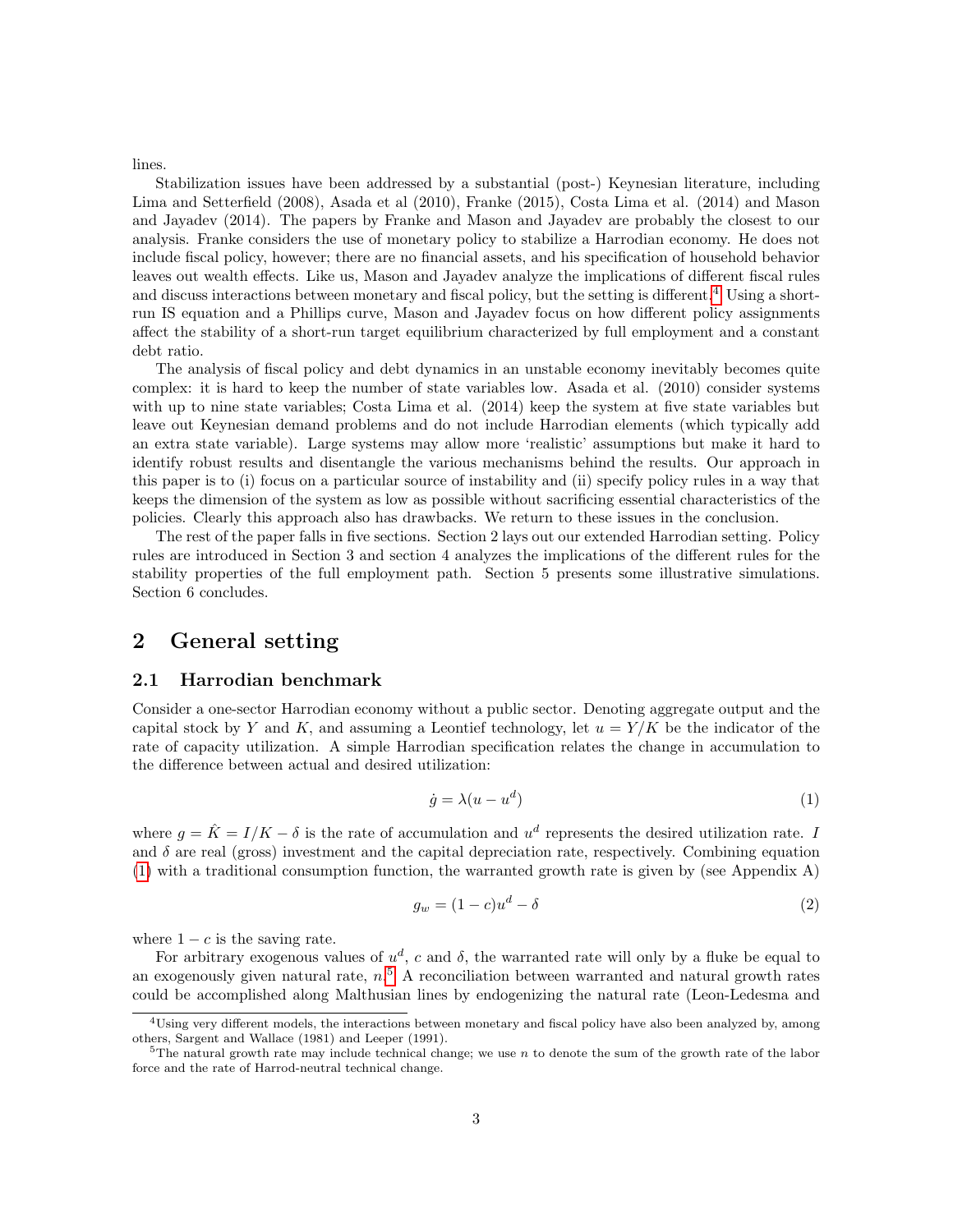Thirlwall 2002, Dutt 2006). We consider it implausible, however, to suppose that the natural rate adjusts fully to whatever the warranted rate may be. Hence, part of the adjustment must fall on the warranted rate, and to simplify the exposition we take the natural rate as exogenous. The extent of the required adjustment in the warranted rate will be smaller if there is some flexibility in the natural rate, but the qualitative adjustment problem is the same, as long as the natural rate does not accommodate fully.

Adjustments in the warranted rate can come about through changes in  $u^d$  or  $1 - c$ . The choice of technique and the output-capital ratio may adjust in response to changes in factor prices (the Solow route); alternatively, the saving rate may adjust via Ramsey optimization, via differential saving rates for profit and wage income, or via fiscal policy. In this paper we focus on policy: monetary policy may affect the output-capital ratio and fiscal policy the rate of saving.

Harrod's second problem concerns the instability of the warranted growth path. The benchmark model implies that an accumulation rate above (below) the warranted rate induces a further increase (decrease) in the accumulation rate (see Appendix A). Thus, policy needs to stabilize the actual growth rate as well as ensure the adjustment of the warranted rate to the natural rate.

Subsections 2.2-2.3 consider the equalization of the warranted and natural rates; the stability question is the subject of section 3.

#### 2.2 An extended Harrodian model

#### 2.2.1 Interest rates and the choice of technique

The Leontief assumption in the benchmark model may seem highly restrictive. It can be seen, however, as a long-run implication of functional finance.

The desired level of investment is not constant in steady growth, and Lerner's prescription to set the interest rate so as to achieve the "most desirable level of investment" (Lerner 1943, p. 41) has long-run implications for the choice of technique. Like output and the capital stock, the level of investment will grow at the steady growth rate, keeping constant the capital-output ratio. The steadygrowth version of 'the desired level of investment' therefore becomes 'the desired ratio of investment to output' or, equivalently, the 'desired output-capital ratio'. If  $\sigma$  is the desired output-capital ratio, functional finance prescribes that the interest rate be chosen so as to induce firms to choose a technique described by the Leontief production function,[6](#page-5-0)

<span id="page-5-2"></span>
$$
Y = \min\{\sigma K, L\} \tag{3}
$$

L is employment in efficiency units and, without loss of generality, we have chosen units to get a labor productivity of one (if there is technical change, an efficiency unit of labor corresponds to a steadily decreasing amount labor time). The  $\sigma$  parameter defines the maximum output-capital ratio (given the chosen technique).

The steady-growth solution must have  $r = \bar{r}$  where  $\bar{r}$  is the real interest rate associated with the optimal capital intensity  $\sigma$ , but short-run variations in r may be used to stabilize the system at the steady growth path.[7](#page-5-1) The inherited stock of fixed capital severely limits the scope for changes in the capital intensity in the short run and, as highlighted by the capital controversy, the possibility of reswitching and capital reversing makes the effects of changes in r on the choice of technique uncertain.

<span id="page-5-0"></span> $6A$  formalization of the argument can be found in Skott (1989, chapter 5) and Skott and Ryoo (2015). The capital controversy in the 1960s and 1970s highlighted the difficulties of constructing an aggregate production function and demonstrated, in particular, how theories that rely on movements along a smooth production function face intrinsic problems and contradiction. But the insights from the capital controversy do not imply that only one technique is available; nor do they invalidate the influence of the cost of finance on the choice of technique. For simplicity we take the cost of finance to be equal to the real rate of interest.

<span id="page-5-1"></span><sup>&</sup>lt;sup>7</sup>For simplicity we assume that that  $\bar{r}$  is unique. Depending on the set of potential techniques, multiple values of the interest rate may be consistent with the same choice of technique.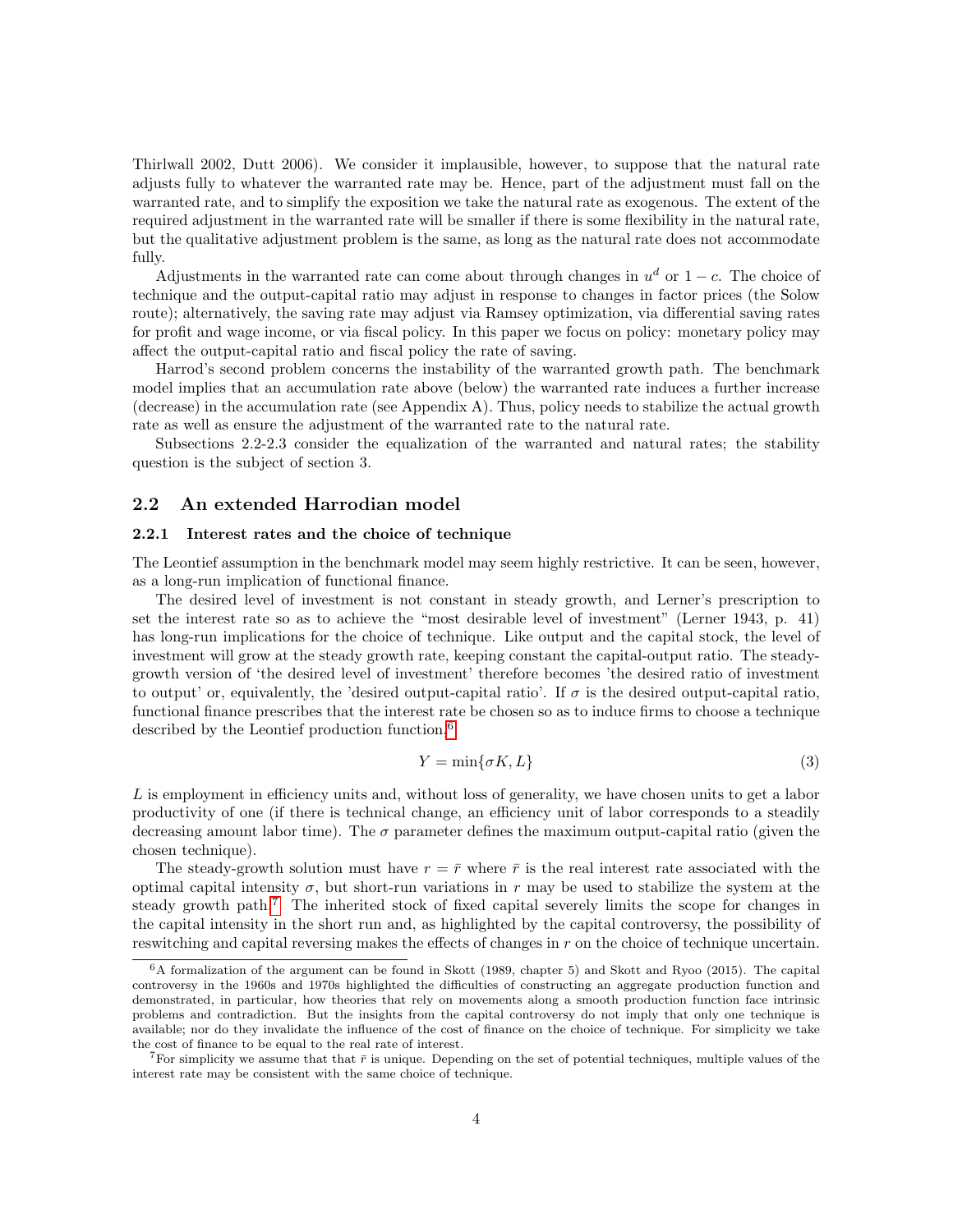It therefore seems reasonable to treat the capital intensity – the Leontief production function  $(3)$ as independent of short-term deviations of r from  $\bar{r}$ . This assumption does not exclude interest rate effects on investment. Firms typically want to hold excess capacity, and standard motivations for firms to maintain excess capacity imply that the desired utilization rate depends on the cost of finance (Skott 1989). Excess capacity, for instance, enables a firm to take advantage of sudden increases in demand, but this potential benefit has to be balanced against the costs of maintaining excess capacity. The costs are increasing in the cost of finance, and the desired utilization rate will therefore depend positively on the real interest rate. This relation between interest rate and desired utilization is not affected by the capital controversy. Using a linear specification we assume that

<span id="page-6-0"></span>
$$
u^d = u^* + \theta(r - \bar{r}), \quad \theta > 0 \tag{4}
$$

where  $u^*$  denotes the desired utilization rate at  $r = \bar{r}$ .

Equation [\(4\)](#page-6-0) and the investment function [\(1\)](#page-4-1) imply that the interest rate influences the rates of change of investment and aggregate demand but leave the rate of accumulation  $g$  as predetermined at any moment. Most short-run specifications of investment, by contrast, allow for contemporaneous effects of the interest rate on the level investment. Our extended Harrodian formulation in equations [\(4\)](#page-6-0)-[\(6\)](#page-6-1) therefore includes both level and rate-of-change effects:

<span id="page-6-1"></span>
$$
g = a + a_1(u - u^d) - a_2(r - \bar{r}); \quad a_1 > 0, a_2 > 0 \tag{5}
$$

$$
\dot{a} = \lambda (u - u^d) \tag{6}
$$

where  $u^d$  is given by [\(4\)](#page-6-0).

#### 2.2.2 Government consumption, taxes and public debt

The benchmark model has no public sector which is clearly a non-starter for an analysis of fiscal policy. Adding a public sector, we consider two potential fiscal instruments: government consumption and a tax rate.

For present purposes it seems reasonable to treat the long-run ratio of government consumption to the capital stock as structurally determined; the need for schools, bridges, police officers, etc. will typically depend on the size of the economy. Thus, we take the steady-growth value of the ratio of real government consumption  $(G)$  to the capital stock as exogenously given,

<span id="page-6-5"></span>
$$
G/K = \bar{\gamma} \tag{7}
$$

This exogeneity assumption glosses over the fact that the value of  $\gamma$  – the appropriate size of government – is strongly contested. Arguably, however, the different positions on this issue are largely tangential to the Harrodian problems of influencing the warranted rate.

Having fixed the long-run value of  $\gamma$ , the tax rate is determined endogenously by a fiscal rule. We assume a uniform tax rate  $\tau$  on all household income, that is, on the sum of wages, dividends and (real) interest on both government and corporate debt. Formally, tax revenues are given by

<span id="page-6-4"></span>
$$
T = \tau[pY - R + iB - \pi(B + D)] \tag{8}
$$

where i and  $r = i - \pi$  are the nominal and real interest rates; T is total nominal taxes (net of transfers); p is the goods price and  $\pi = \hat{p}$  the rate of inflation; B is public debt; D and R are corporate debt and retained earnings;<sup>[8](#page-6-2)</sup> 'hats' above a variable are used to denote a growth rate  $(\hat{x} = (dx/dt)/x)$ .<sup>[9](#page-6-3)</sup>

<span id="page-6-2"></span><sup>8</sup>We have

 $pY = W + \Pi = W + Div + iD + R$ 

where  $W, \Pi, Div, D, R$  and i denote wages, profits, dividends, corporate debt, retained earnings and the nominal interest rate.

<span id="page-6-3"></span> $9E$ quation [\(8\)](#page-6-4) assumes that households are taxed only on the real return on their financial assets. As an alternative,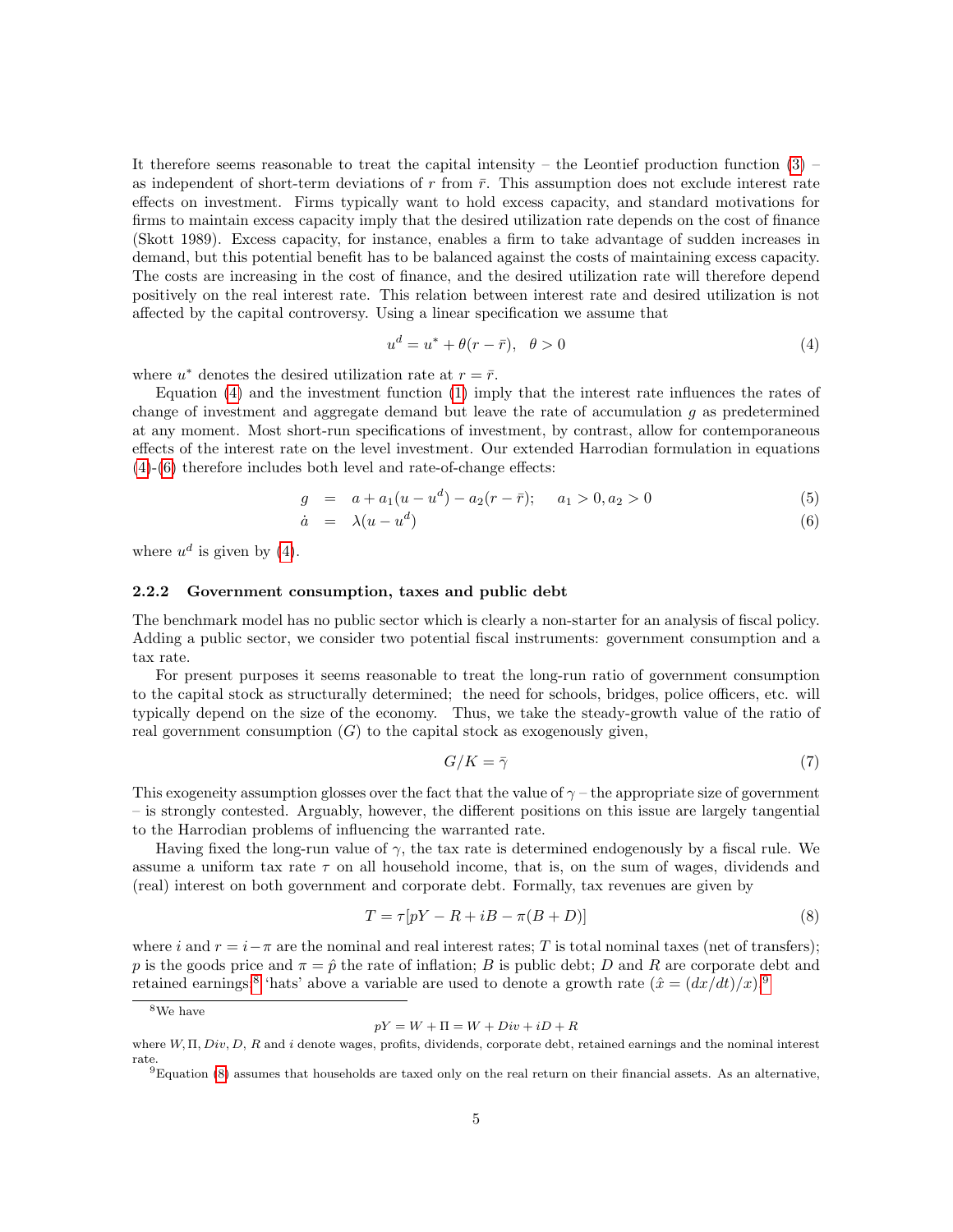Government debt is predetermined at any moment but evolves over time,

<span id="page-7-4"></span>
$$
\dot{B} = iB + pG - T
$$
  
=  $iB + \gamma pK - \tau(pY - R + rB - \pi D)$  (9)

Thus, the dynamics of the debt-capital ratio are given by

<span id="page-7-7"></span>
$$
\dot{b} = (r - g)b + \gamma - \tau \left( u - \frac{R}{pK} - \pi \frac{D}{pK} + rb \right)
$$
\n(10)

where  $b = B/(pK)$ .

#### 2.2.3 Private consumption

Consumption decisions typically depend on non-human wealth and expected future wage income, as well as on current disposable income. The proportional consumption assumption in the benchmark model therefore needs to be modified.

In a corporate economy households' ownership of productive capital takes the form of equity. Disregarding housing and other, less important real assets, we assume that household wealth consists of equity and safe, short-term assets with a contractual rate of return.<sup>[10](#page-7-0)</sup> The safe assets could include both bonds and bank deposits. For present purposes, however, the introduction of bank deposits would add very little, and we include only bonds. We treat corporate and government bonds as perfect substitutes.

Firms can issue new equity or buy back shares; they issue bonds, and they retain a proportion of their earnings. Our main focus in this paper is on public debt, and we simplify firms' financial behavior by assuming that (i) there is no net new issues of shares  $(N = 0)$  by the corporate sector and that (ii) adjustments in the retention rate keep constant the debt-capital ratio for the corporate sector as a whole.<sup>[11](#page-7-1)</sup> Formally,

<span id="page-7-2"></span>
$$
D = \bar{d}pK\tag{11}
$$

and

<span id="page-7-5"></span>
$$
\dot{D} = \bar{d}pK(\pi + \hat{K})\tag{12}
$$

These assumptions imply that firms' finance constraint can be written

<span id="page-7-3"></span>
$$
pI = R + \dot{D} + v\dot{N} = R + \dot{D} = R + \bar{d}pK(\pi + \hat{K})
$$
\n(13)

 $v$  is the price of shares and  $N$  the number of shares. The second equality follows from the assumption of no net equity issue and the third from differentiation of [\(11\)](#page-7-2). Using [\(13\)](#page-7-3) the ratio of retained earnings to capital can be written

<span id="page-7-6"></span>
$$
\frac{R}{pK} = (1 - \bar{d})g - \bar{d}\pi + \delta \tag{14}
$$

where  $\delta$  is the rate of depreciation of capital.

$$
T = \tau(pY - R + iB)
$$

they could be taxed on the nominal return. Algebraically,

This specification introduces inflation distortions: post-tax returns on bonds will be different if two otherwise identical economies have different inflation rates. These inflation effects would modify some of the quantitative results.

<span id="page-7-0"></span> $10$ Government bonds are taken to be short-term (always selling at par value). Treasury bills and notes make up about 80 percent of US government debt.

<span id="page-7-1"></span> $11$ The net issue of new equity in the US was positive but small (relative to total investment) in the early post war period but turned negative from the 1980s as buybacks increased.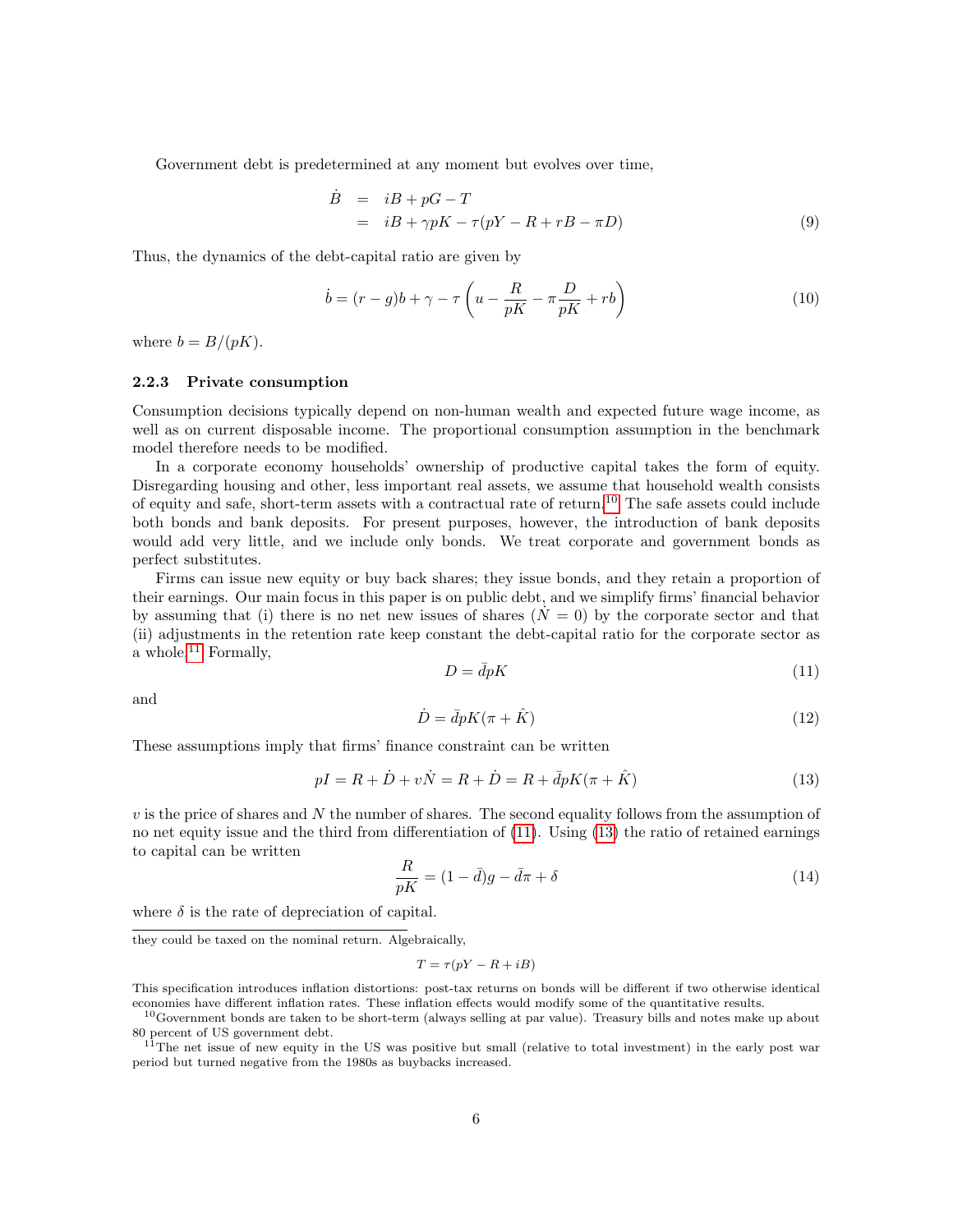Households' disposable income,  $Y^D$ , is given by

$$
pY^{D} = [pY - R + iB] - \tau[pY + iB - R - \pi(D + B)]
$$
\n(15)

and the consolidated budget constraint for the household sector can be written

<span id="page-8-0"></span>
$$
pY^D = pC + v\dot{N} + \dot{B} + \dot{D}
$$
\n<sup>(16)</sup>

By assumption,  $\dot{N} = 0$  and equation [\(16\)](#page-8-0) can be rewritten

<span id="page-8-1"></span>
$$
pC = pY^D - (\dot{B} + \dot{D})\tag{17}
$$

Our description of consumption now follows the approach in Skott (1981, 1989) and Skott and Ryoo (2008). We assume that

<span id="page-8-3"></span>
$$
(B+D)^* = \beta pC \tag{18}
$$

$$
(vN)^* = \alpha pC \tag{19}
$$

where an asterisk is used to denote a target value, and  $\beta$  and  $\alpha$  represent target stock-flow ratios. Assuming that households want to adjust their real bond holdings gradually towards the target level, we have

$$
(\widehat{B+D})^d - \pi = \kappa \frac{(B+D)^* - (B+D)}{B+D}
$$
\n
$$
(20)
$$

or

<span id="page-8-2"></span>
$$
(\dot{B} + \dot{D})^d = \kappa((B + D)^* - (B + D)) + \pi(B + D)
$$
\n(21)

where  $(\dot{B} + \dot{D})^d$  is the household flow demand for bonds. In equilibrium, this household flow demand must match the new bond issues, as given by equations [\(9\)](#page-7-4) and [\(12\)](#page-7-5)

Combining [\(17\)](#page-8-1), [\(21\)](#page-8-2), [\(18\)](#page-8-3) and [\(12\)](#page-7-5), and dividing through by  $pK$ , we now get the consumption function

<span id="page-8-6"></span>
$$
\frac{C}{K} = c(1 - \tau)[u - \delta - (1 - \bar{d})g + rb] + c_{\nu}(b + \bar{d})
$$
\n(22)

where  $c = 1/(1 + \kappa \beta)$  and  $c_{\nu} = \kappa/(1 + \kappa \beta)$ .<sup>[12](#page-8-4)</sup> Bond holdings represent a fraction of wealth and the parameter  $c_{\nu}$  therefore does not express the consumption propensity out of total wealth. If, say,  $\beta/(\alpha + \beta) = 0.25$ , a ballpark empirical estimate of 0.05 for the wealth effects on consumption corresponds to  $c_{\nu} = 0.20$ .

It should be noted that the target value  $\alpha$  for the ratio of equity to consumption plays no role for aggregate consumption. Since there is no net issue of new equity, households as a group are unable to spend current income on the purchase of new shares; any attempt to do so simply generates capital gains as the price of shares is bid up until the target stock-flow ratio has been reached.[13](#page-8-5) The target value  $\beta$  for the ratio of bonds to consumption affects the consumption rates c and  $c_{\nu}$ , and the value of  $\beta$  could depend on expected rates of return as well as on expected future incomes. An increase in the interest rate r, for instance, could shift the desired portfolio towards bonds and raise  $\beta/(\alpha + \beta)$ ; the income effect from higher returns, on the other hand, reduces the need to save for retirement which may lead to a decline in  $\alpha + \beta$ . The net effect on the target stock-flow ratio  $\beta$  and thereby the parameters c and  $c_{\nu}$  is ambiguous. We leave out these complications and treat  $\beta$  as a constant.

<span id="page-8-4"></span><sup>&</sup>lt;sup>12</sup>The alternative tax specification in which the tax rate applies to nominal disposable income would modify this equation, introducing a negative effect of inflation on consumption: if households are being taxed on the nominal return  $(i(B + D))$ , not the real return  $(r(B + D))$ , an increase in inflation would raise taxation and reduce consumption.

<span id="page-8-5"></span><sup>&</sup>lt;sup>13</sup>These induced capital gains are the key to Kaldor's 'neo-Pasinetti theorem'; Kaldor (1966), Skott (1981).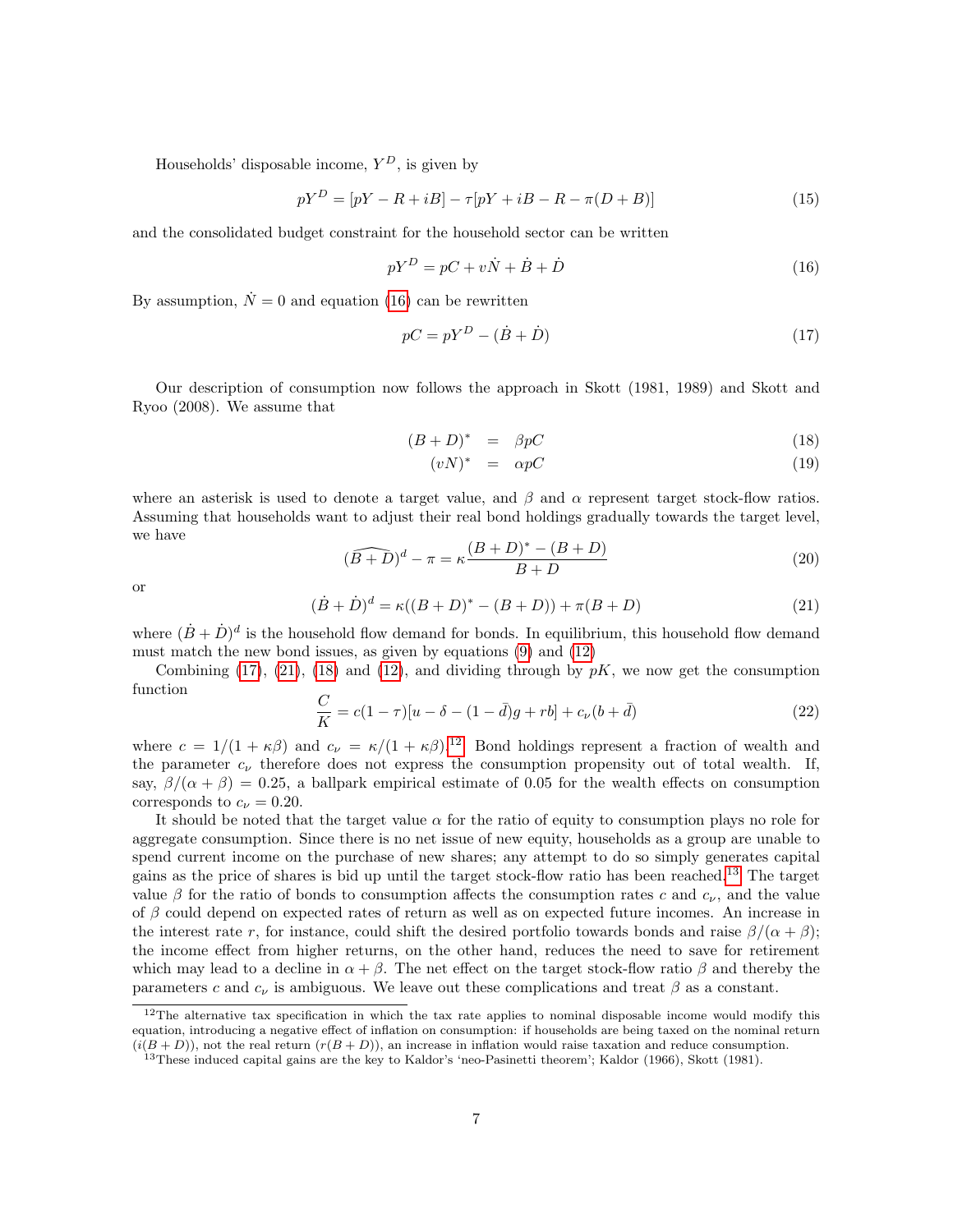#### 2.2.4 Inflation

The benchmark model is silent about inflation. Our extended model assumes an expectations-augmented Phillips curve:

<span id="page-9-1"></span>
$$
\pi = \pi^{e} + \eta_{1}(u - u^{*}) + \eta_{2}(k - k^{*})
$$
\n(23)

where  $\pi^e$  is expected inflation and k is the ratio of capital K to the labor force,  $L_f$ . The value of k is related to the employment rate  $e$  via<sup>[14](#page-9-0)</sup>

$$
e = uk.
$$

 $k^*$  in [\(23\)](#page-9-1) refers to the level of k that is required for full employment steady growth, i.e.,  $k^* = e^*/u^*$ where  $e^*$  represents full employment. It is assumed throughout this paper that full employment is well defined and determined independently of aggregate demand.<sup>[15](#page-9-2)</sup>

The specification [\(23\)](#page-9-1) generalizes a standard equation in which unanticipated inflation is determined by the employment rate e: it allows the utilization rate to influence inflation directly, in addition to its indirect effects via the employment rate.[16](#page-9-3)

We assume an adaptive inflation expectations,

<span id="page-9-4"></span>
$$
\dot{\pi}^e = \mu(\pi - \pi^e) \tag{24}
$$

and, substituting [\(23\)](#page-9-1) in [\(24\)](#page-9-4), we have:

<span id="page-9-6"></span>
$$
\dot{\pi}^e = \mu \eta_1 (u - u^*) + \mu \eta_2 (k - k^*)
$$
\n(25)

#### 2.3 Steady growth

Using [\(7\)](#page-6-5) and [\(22\)](#page-8-6), the equilibrium condition for the goods market –  $Y = C + I + G$  – becomes

<span id="page-9-7"></span>
$$
u = c(1 - \tau)[u - \delta - (1 - \bar{d})g + rb] + c_{\nu}(b + \bar{d}) + g + \delta + \bar{\gamma}
$$
\n(26)

or

<span id="page-9-5"></span>
$$
u = \frac{1 - c(1 - \tau)(1 - \bar{d})}{1 - c(1 - \tau)}g + \frac{c(1 - \tau)r + c_{\nu}}{1 - c(1 - \tau)}b + \frac{1}{1 - c(1 - \tau)}\bar{\gamma} + \frac{c_{\nu}}{1 - c(1 - \tau)}\bar{d} + \delta
$$
\n(27)

In steady growth with full employment we have  $\dot{b} = \dot{a} = 0, r = \bar{r}, u^d = u^*$  and  $g = n$ . Hence – using equations [\(6\)](#page-6-1), [\(27\)](#page-9-5), [\(14\)](#page-7-6) and [\(10\)](#page-7-7) – we can solve for the steady-growth value of b and the associated

<span id="page-9-0"></span><sup>14</sup>The employment rate can be written

$$
e=\frac{L}{L_f}=\frac{L}{Y}\frac{Y}{K}\frac{K}{L_f}=uk
$$

where (by choice of units)  $L/Y = 1$ 

<span id="page-9-2"></span><sup>15</sup>Hysteresis and money illusion make this simplifying assumption questionable. For present purposes, however, the assumption is relatively harmless.

<span id="page-9-3"></span> $16$ <sub>If</sub>

$$
\pi = \pi^e + f(e) + g(u)
$$

then, using a first-order approximation, we have

$$
\pi = \pi^{e} + f(e) + g(u)
$$
  
=  $\pi^{e} + f'(e^{*})[k^{*}(u - u^{*}) + u^{*}(k - k^{*})] + g'(u)(u - u^{*})$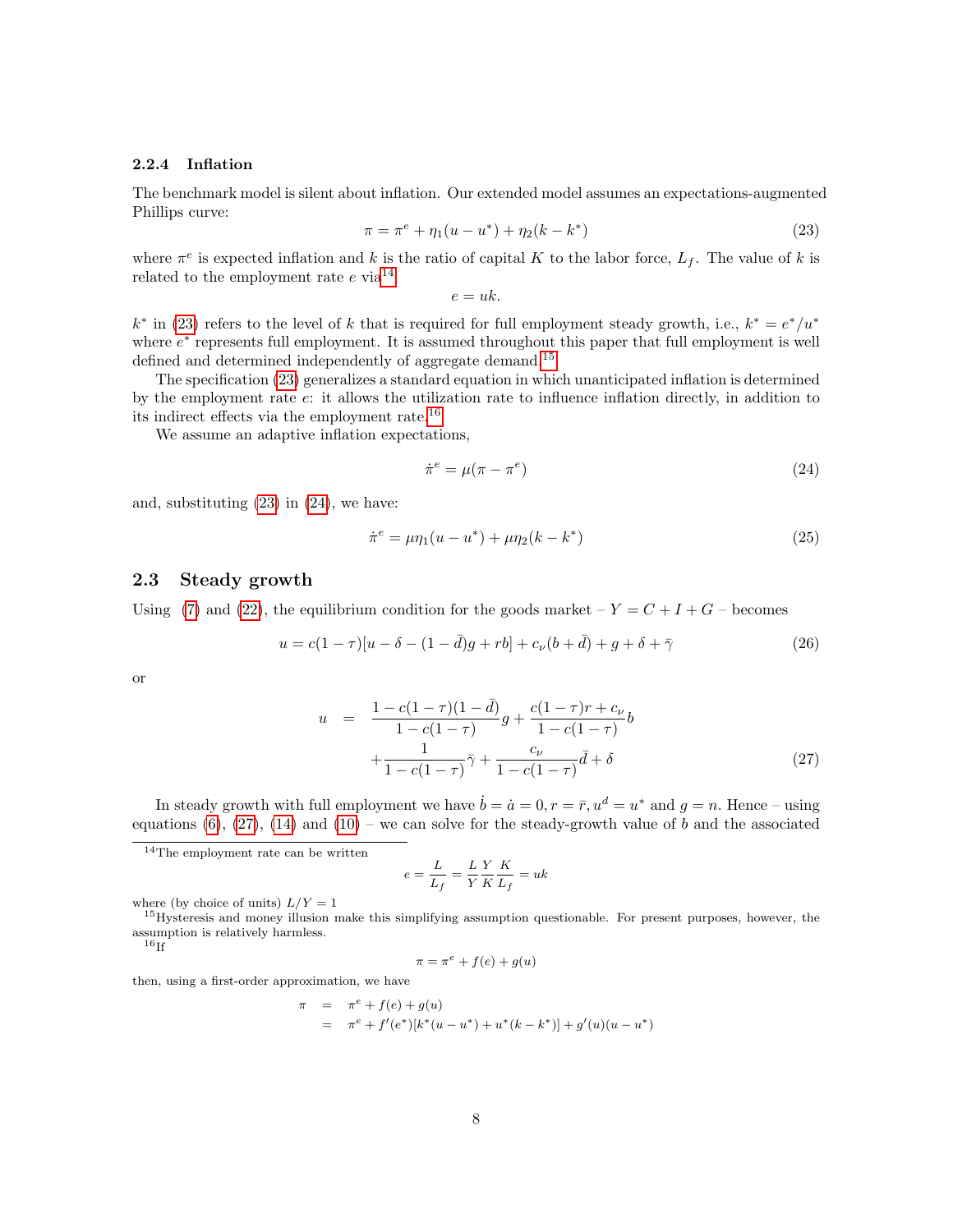tax rate  $\tau$  :

<span id="page-10-0"></span>
$$
b^* = \frac{(1-c)(u^* - \bar{\gamma} - n - \delta)}{cn + c_{\nu}} - \bar{d}
$$
 (28)

$$
\tau^* = 1 - \frac{u^* + nb^* - \bar{\gamma} - (1 - \bar{d})n - \delta}{u^* + \bar{r}b^* - (1 - \bar{d})n - \delta} \tag{29}
$$

Equations [\(28\)](#page-10-0)-[\(29\)](#page-10-0) describe long-run fiscal requirements for full-employment growth. They are necessary but not sufficient for continuous full employment: in addition to the growth condition  $g = n$ , the ratio of the capital stock to the labor force k must be at  $k^*$  ( $\equiv e^*/u^*$ ).

Equation [\(28\)](#page-10-0) has two striking implications. The long-run debt ratio, first, is inversely related to government consumption. Austerity policies which cut public consumption with the aim of reducing debt are counter-productive: if full employment is to be maintained, the result of these policies is to raise the long-run debt ratio. Intuitively, the contractionary impact of a cut in government consumption has to be countered by a reduction in taxes. With a positive balanced budget multiplier, the tax reduction must exceed the cut in government consumption, and the resulting increase in the government deficit leads to a rise in the long-run debt ratio. Second, a decline in the natural growth rate – whether because of lower productivity growth or a lower growth of the labor force – will raise the required debt ratio. Empirical findings of a negative correlation between growth and debt are consistent with this result. But the causation is from growth to debt, and the correlation does not imply that lower debt will raise the growth rate.<sup>[17](#page-10-1)</sup>

Equation [\(28\)](#page-10-0) describes the stationary solution for the debt ratio. This stationary solution is conditionally stable: setting  $g = n$ ,  $r = \bar{r}$  and  $u = u^*$ , the full-employment trajectory of the debt ratio converges to  $b^*$ . To see this, combine the equilibrium condition  $(27)$  with the dynamic equation  $(10)$ and the expression for retained earnings, equation [\(14\)](#page-7-6), to get

<span id="page-10-2"></span>
$$
\dot{b} = -\left(\frac{c_{\nu} + cn}{c}\right)b + \frac{(1 - c)(u^d - \bar{\gamma}) - n - \delta - (c_{\nu} + cn)\bar{d}}{c} \tag{30}
$$

The coefficient on b is negative, and stability follows.

#### 2.4 Automatic stabilizers and Harrodian instability

The conditional stability result is based on restrictive assumptions: it is assumed that accumulation is at the natural rate throughout the process and that tax rates are continuously adjusted so as to maintain utilization at the desired rate. A complete stability analysis needs to relax these assumptions and consider the dynamics starting from arbitrary initial conditions.

Arbitrary starting points in combination with the inherent instability of the Harrodian process complicate policy. In the conditional stability analysis leading to [\(30\)](#page-10-2), tax policy was adjusted to maintain  $u = u<sup>d</sup> = u<sup>*</sup>$ . This relatively simple policy no longer suffices if the initial position is one with  $g \neq n$  or  $e \neq e^*$ . But before introducing more complex fiscal and monetary policy rules, it should be noted that, even without active short-run policy adjustment, the introduction of a public sector exerts a stabilizing influence. This happens both because of the dampening effect of taxes on the multiplier and because of the effects of public debt on consumption. In principle these automatic stabilizers could eliminate the instability but plausible parameters values suggest that this is not the case: modest values of  $\lambda$  are sufficient to produce instability (see Appendix B).

<span id="page-10-1"></span><sup>&</sup>lt;sup>17</sup>These steady-growth results can be obtained in other settings; e.g. Schlicht (2006), Godley and Lavoie (2008), Ryoo and Skott (2013), Skott and Ryoo (2014, 2015), and Skott (2015b).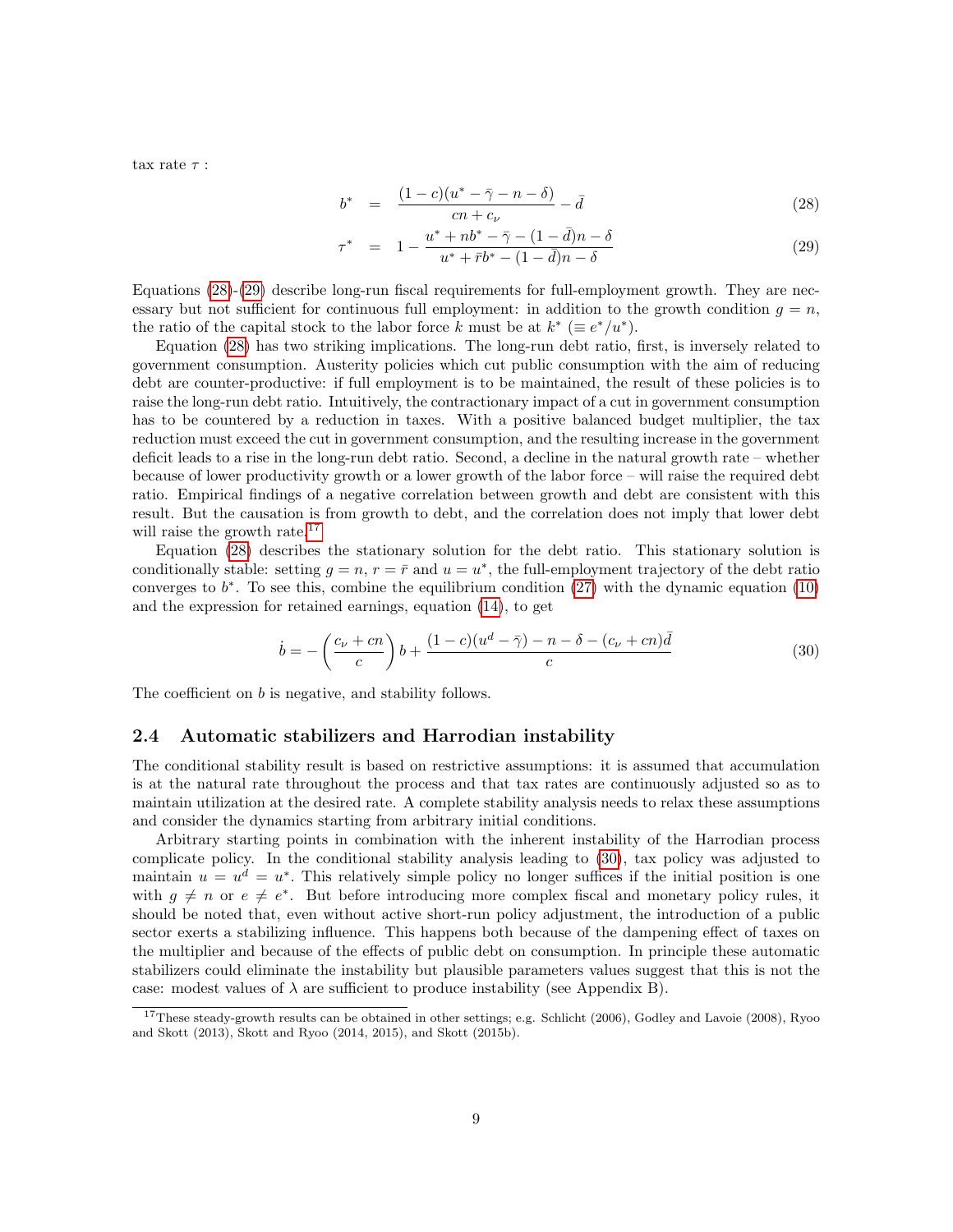## 3 Policy rules

We have taken the long-run level of government consumption (as a ratio of the capital stock) to be determined by the 'needs for government provided services' (cf. section 2.2.2). There may be good reasons, however, to treat government consumption as the active instrument for short-run stabilization. Changes in tax rates, first, may be harder to implement quickly than adjustments in the timing of government consumption, and short-run variations in taxes, second, may have limited effects on consumption. Thus, we take  $\gamma$  as the active instrument in the short run and assume that tax rates are kept constant at the steady-growth value in [\(29\)](#page-10-0). This assumption is not critical; analogous results could be obtained using  $\tau$  as the active instrument.

We consider two different fiscal regimes: a 'functional finance' regime that targets full employment and a 'sound finance' regime that targets the debt ratio. 'Perfect' implementations of these policies maintain full employment (in the case of functional finance) or the desired debt ratio (in the case of sound finance) at all times. Deviations from the targets occur under imperfect implementation. The fiscal regimes are analyzed in two scenarios. Monetary policy is completely passive in one scenario: the real rate of interest is kept constant at  $\bar{r}$ . The other scenario includes a Taylor rule for monetary policy.

Our Taylor rule assumes that the nominal interest rate,  $i$ , is determined by the utilization rate  $u$ , the ratio of the capital stock to the labor force,  $k = K/L_f$ , and the inflation rate:

<span id="page-11-0"></span>
$$
i = \bar{r} + \pi^T + \rho_1(u - u^*) + \rho_2(k - k^*) + \rho_3(\pi - \pi^T)
$$
\n(31)

where  $\pi$  and  $\pi^T$  denote actual and target inflation;  $u^*$  and  $k^* = e^*/u^*$  are the steady-growth values of u and k and  $e^*$  represents full employment. The parameters satisfy  $\rho_1 \geq 0, \rho_2 \geq 0$  and  $\rho_3 > 1$ . The specification in equation [\(31\)](#page-11-0) represents a slight generalization of the standard Taylor formulation in that it allows for an influence of both employment and utilization in the interest rate.[18](#page-11-1)

Using the Fisher equation  $r = i - \pi^e$  and plugging [\(23\)](#page-9-1) into [\(31\)](#page-11-0), the Taylor rule can written as

$$
r = \bar{r} + (\rho_1 + \eta_1 \rho_3)(u - u^*) + (\rho_2 + \eta_2 \rho_3)(k - k^*) + (\rho_3 - 1)(\pi^e - \pi^T)
$$
  

$$
\equiv \bar{r} + \tilde{\rho}_1(u - u^*) + \tilde{\rho}_2(k - k^*) + \tilde{\rho}_3(\pi^e - \pi^T)
$$
 (32)

where  $\tilde{\rho}_1 \equiv \rho_1 + \eta_1 \rho_3 > 0$ ,  $\tilde{\rho}_2 \equiv \rho_2 + \eta_2 \rho_3 > 0$  and  $\tilde{\rho}_3 \equiv \rho_3 - 1 > 0$ .

The interest rate affects investment in two ways: an increase in real interest rates has an immediate negative effect (equation  $(5)$ ) as well as a delayed effect via the state variable a (equations  $(4)$ ) and [\(6\)](#page-6-1)). The consumption function [\(22\)](#page-8-6) includes a positive effect of interest rates on disposable incomes.

Functional finance Algebraically, perfect functional finance implies that

<span id="page-11-5"></span><span id="page-11-4"></span>
$$
uk = e^* \tag{33}
$$

The complete stabilization of the employment rate at  $e^*$  may be desirable but in practice unattainable.[19](#page-11-2) The ability of policy makers to neutralize the effects of changes in accumulation (changes in a) by adjustments in government consumption seems particularly questionable. We therefore consider a specification that allows effects of a on the utilization rate:

<span id="page-11-3"></span>
$$
u = u^* + H(a, k), \quad H_1 \ge 0, H_2 < 0, H(n, k^*) = 0 \tag{34}
$$

<span id="page-11-1"></span><sup>18</sup>Equation [\(31\)](#page-11-0) can be seen as a linear approximation to the following general specification:

$$
i = f(e, u, \pi)
$$
  
=  $f(uk, u, \pi)$ 

<span id="page-11-2"></span> $19$ Arguably, perfect functional finance could be achieved through employer-of-last-resort policies (Wray (2000)). These policies raise a number of issues (Palley (2001)).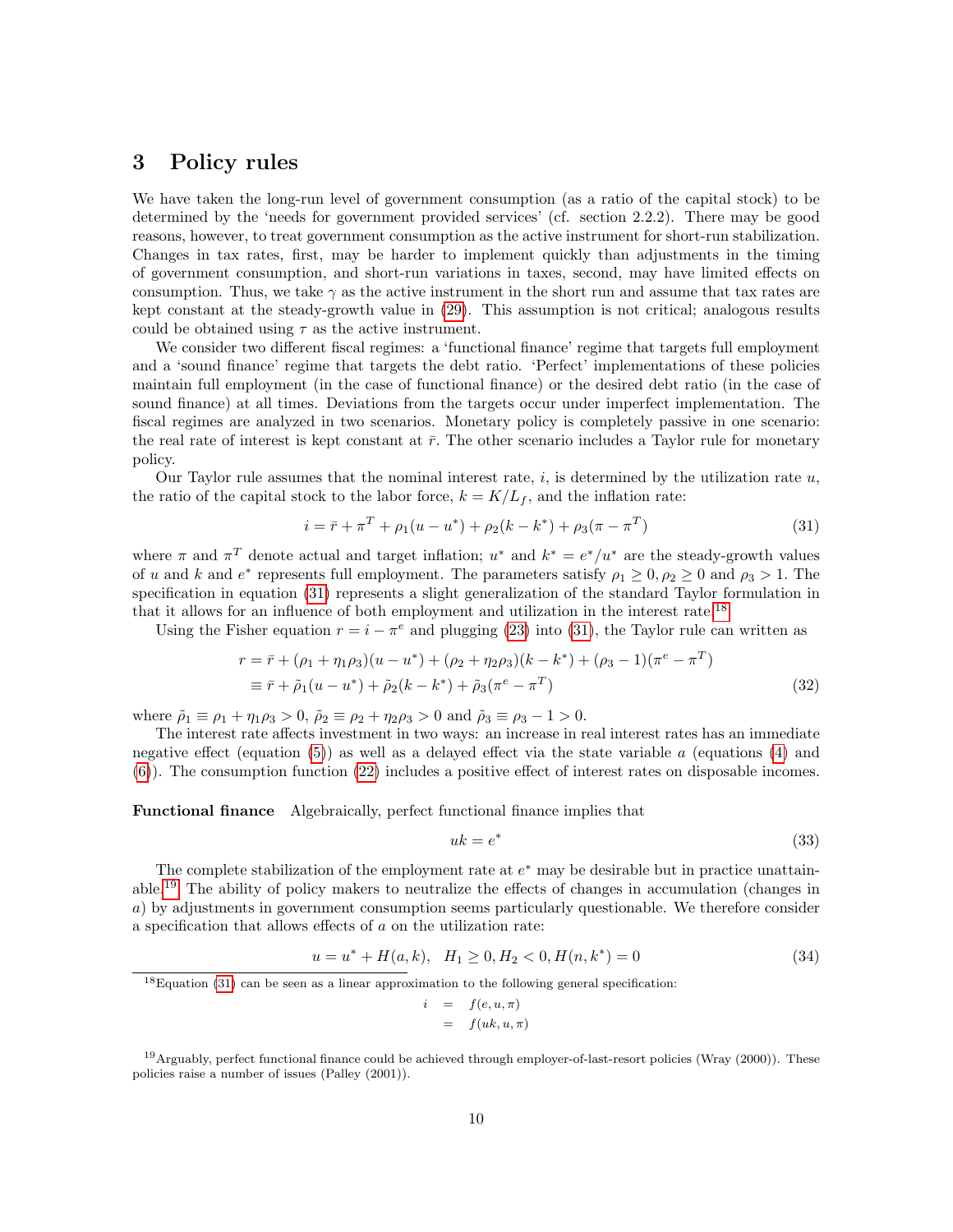The specification in equation [\(34\)](#page-11-3) includes the perfect version as a special case (let  $H(a, k)$  =  $e^*/k-u^*$ ).<sup>[20](#page-12-0)</sup>

Sound finance The specification of a sound-finance rule raises several questions. In analogy with equation [\(33\)](#page-11-4) it might seem that a perfect version of a sound-finance rule should be given by

$$
\frac{B}{Y} = \frac{b}{u} = m \tag{35}
$$

where  $m = (B/Y)^T$  is the target debt-income ratio. This specification, however, implies that

<span id="page-12-1"></span>
$$
\gamma = \left[\frac{1 - c(1 - \tau)}{m} - c(1 - \tau)r - c_{\nu}\right]b - (1 - c(1 - \tau))(g + \delta) - [c_{\nu} + c(1 - \tau)g]\bar{d}
$$
(36)

For all plausible values of the parameters and the debt target, both the expression for government consumption in equation [\(36\)](#page-12-1) and the associated budget deficit are increasing in the debt ratio  $b$ <sup>[21](#page-12-2)</sup> Intuitively, the debt ratio has income in the denominator, and the ratio can be brought down in the short run by an expansionary policy that raises income. This policy is not what proponents of sound finance have in mind.

An alternative rule targets the debt-capital ratio b rather than the debt-income ratio  $b/u$ . The capital stock is an indicator of potential output and targeting the debt-capital ratio corresponds to targeting the ratio of debt to potential output. The debt ratio  $b$  is a state variable, however, and no choice of  $\gamma$  can instantaneously bring about the equality between b and an exogenous target value  $b^T$ . Our specification of sound finance therefore allows for deviations between the target  $b^T$  and the initial value of  $b.^{22}$  $b.^{22}$  $b.^{22}$ 

Analogously with [\(34\)](#page-11-3) we assume that

$$
u = u^* + \tilde{H}(a, b); \quad \tilde{H}_a \ge 0, \ \tilde{H}_b < 0, \ \tilde{H}(n, b^T) = 0 \tag{37}
$$

#### General fiscal rule

The functional and sound finance rules can be seen as special cases of a general specification in which

$$
u = u^* + \psi(a, k, b, \pi^e, r); \qquad \psi(n, k^*, b^T, \pi^T, \bar{r}) = 0 \tag{38}
$$

or, alternatively,

<span id="page-12-4"></span>
$$
\gamma = \bar{\gamma} + \phi(a, k, b, \pi^e, r) \tag{39}
$$

The general rule [\(39\)](#page-12-4) makes government consumption a function of the state variables  $a, k, b, \pi^e$  (and the interest rate  $r$  which itself becomes a function of the state variables if monetary policy follows the Taylor rule [\(32\)](#page-11-5)). The special cases correspond to particular restrictions on  $\psi(a, k, b, \pi^e, r)$  and  $\phi(a, k, b, \pi^e, r)$ .

It should be noted that both functional and sound finance imply feedback effects from the debt ratio to government consumption. The debt ratio may not be a target under functional finance, but it affects the short-run values for utilization and employment, and these in turn influence policy.

<span id="page-12-2"></span> $\rm{^{21}We}$  have

$$
\partial \gamma / \partial b = [1 - c(1 - \tau)]/m - c(1 - \tau)r - c_{\nu}
$$

Assuming that  $c < 0.8, \tau > 0.2, c_{\nu} < 0.25, r < 0.05$  the partial is positive for  $m < 1.27$ .

<span id="page-12-0"></span> $^{20}$ A more general specification would include effects of the debt ratio and perhaps the expected inflation rate on utilization (i.e.  $u = u(a, b, k, \pi^e)$ ). The dimension of the system would increase, however, making it much harder to derive clearcut results.

<span id="page-12-3"></span><sup>&</sup>lt;sup>22</sup>If the target is set equal to the current debt ratio – whatever that ratio may be – the task of the rule becomes to maintain a constant debt ratio over time. This random-walk implication of a perfect sound-finance rule is optimal in orthodox benchmark models with intertemporally optimizing households; the implication is not robust, however (Portes and Wren-Lewis 2014).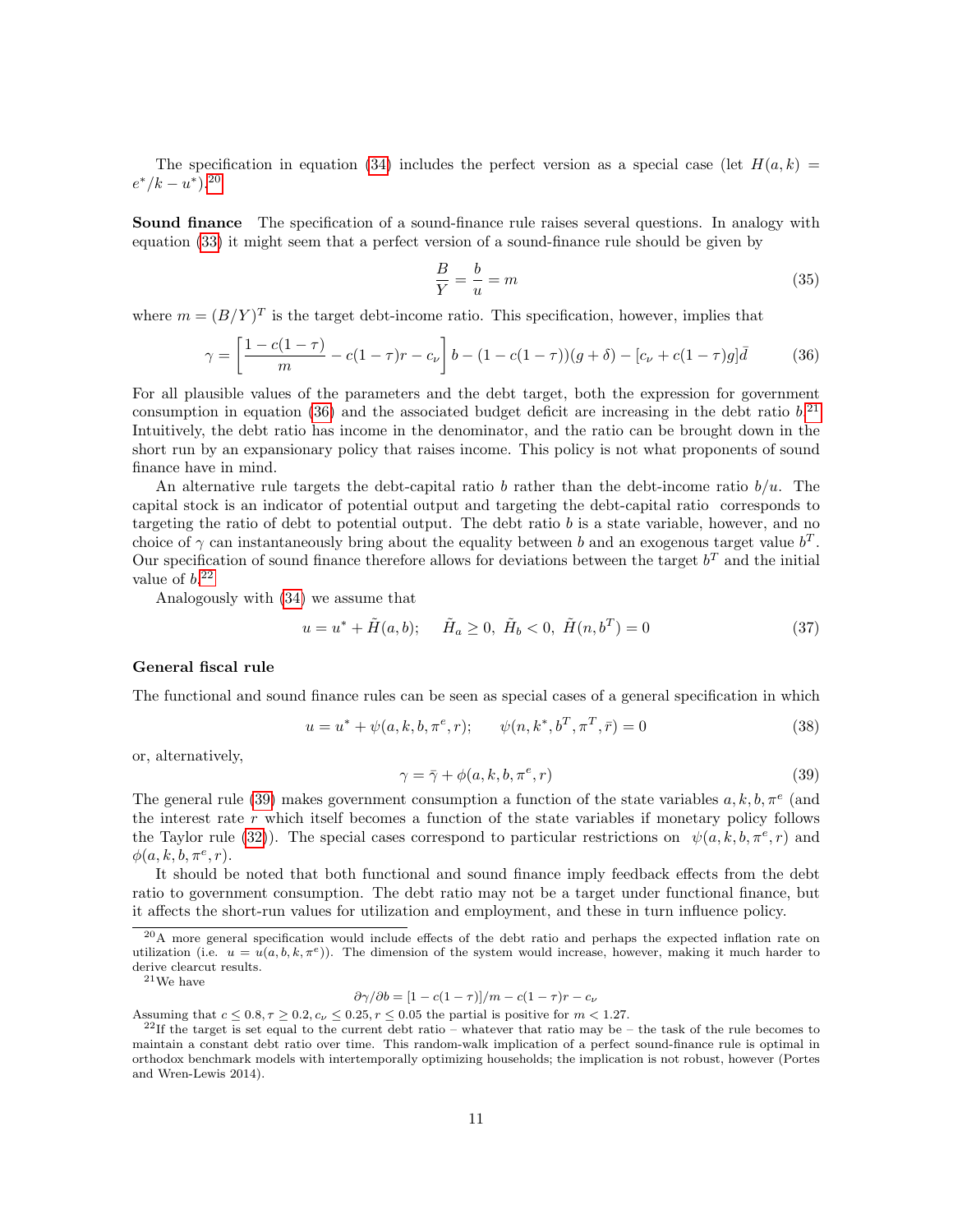## 4 Analysis

#### 4.1 Dynamic system

The dynamics for accumulation, the debt ratio and the expected inflation rate are given by [\(6\)](#page-6-1), [\(10\)](#page-7-7) and  $(25)$ , and the dynamics of k follows directly from the definition. Thus, we have a four dimensional dynamic system in the state variables  $a, b, k, \pi^e$ :

<span id="page-13-0"></span>
$$
\dot{a} = \lambda (u - u^d) \tag{40}
$$

$$
\dot{b} = (r - g)b + \gamma - \tau^* [u - \delta - (1 - \bar{d})g + rb] \tag{41}
$$

$$
\dot{k} = k(g - n) \tag{42}
$$

$$
\dot{\pi}^e = \mu \eta_1 (u - u^*) + \mu \eta_2 (k - k^*) \tag{43}
$$

where equation [\(41\)](#page-13-0) is derived by substituting [\(14\)](#page-7-6) into [\(10\)](#page-7-7); g and  $u<sup>d</sup>$  are given by [\(5\)](#page-6-1) and [\(4\)](#page-6-0);  $\tau^*$ can be found by substituting  $(28)$  into  $(29)$ . The determination of the utilization rate u, the interest rate r, and government consumption  $\gamma$  depends on the fiscal and monetary policy regime.

#### 4.2 Pure monetary policy

This section examines stabilization through monetary policy. Fiscal policy is passive, and both government consumption and the tax rate are assumed to be at their steady growth values,  $\gamma = \bar{\gamma}, \tau = \tau^*$ .

The interest rate affects investment both in the short and the long run. Substituting [\(4\)](#page-6-0) and [\(32\)](#page-11-5) in [\(5\)](#page-6-1) gives the short-run investment function:

<span id="page-13-1"></span>
$$
g = a + [a_1 - (a_1\theta + a_2)\tilde{\rho}_1](u - u^*) - (a_1\theta + a_2)[\tilde{\rho}_2(k - k^*) + \tilde{\rho}_3(\pi^e - \pi^T)]
$$
\n(44)

The dynamic element of the specification, equation [\(6\)](#page-6-1), can also be rewritten; plugging [\(4\)](#page-6-0) and [\(32\)](#page-11-5) into [\(6\)](#page-6-1), we have:

<span id="page-13-6"></span><span id="page-13-5"></span>
$$
\dot{a} = \lambda \left[ (1 - \theta \tilde{\rho}_1)(u - u^*) - \theta \tilde{\rho}_2(k - k^*) - \theta \tilde{\rho}_3(\pi^e - \pi^T) \right]
$$
(45)

The short-run solution for u can be found by substituting  $(32)$  and  $(44)$  into the equilibrium condition [\(26\)](#page-9-7):

$$
u(a, b, k, \pi^{e}) = \{c(1 - \tau^{*})[\bar{r} - \tilde{\rho}_{1}u^{*} + \tilde{\rho}_{2}(k - k^{*}) + \tilde{\rho}_{3}(\pi^{e} - \pi^{T})]b
$$
  
+  $c_{\nu}(b + \bar{d}) + [1 - c(1 - \tau^{*})(1 - \bar{d})][a - g_{1}u^{*} - g_{2}(k - k^{*}) - g_{3}(\pi^{e} - \pi^{T})]$   
+  $[1 - c(1 - \tau^{*})]\delta + \bar{\gamma}\}/\Delta$  (46)

where  $\Delta \equiv 1 - c(1 - \tau^*)(1 + \tilde{\rho}_1 b) - [1 - c(1 - \tau^*)(1 - \bar{d})]g_1 > 0, g_1 \equiv a_1 - (a_1\theta + a_2)\tilde{\rho}_1, g_2 \equiv (a_1\theta + a_2)\tilde{\rho}_2,$ and  $g_3 \equiv (a_1 \theta + a_2) \tilde{\rho}_3$ .<sup>[23](#page-13-2)</sup> <sup>24</sup>

<span id="page-13-3"></span> $24$ The dynamic system is economically meaningful only if the short-run solution for output (utilization) is positive and stable. This in turn, requires that

<span id="page-13-4"></span>
$$
\Delta \equiv 1 - c(1 - \tau^*)(1 + \tilde{\rho}_1 b) - [1 - c(1 - \tau^*)(1 - \bar{d})]g_1 > 0 \tag{47}
$$

It follows from [\(47\)](#page-13-4) that with an active monetary policy ( $\tilde{\rho}_1 > 0$ ) there is an upper limit to the debt ratio. The upper limit is formally given by

$$
b < \frac{1 - c(1 - \tau^*) - [1 - c(1 - \tau^*)(1 - \bar{d})]g_1}{\tilde{\rho}_1 c(1 - \tau^*)} \equiv \bar{b}
$$

If the debt increases above this threshold  $\bar{b}$ , short-run stability is lost. We assume that this inequality condition is met.

<span id="page-13-2"></span><sup>&</sup>lt;sup>23</sup>The signs of  $g_2$  and  $g_3$  are unambiguously positive. For given  $a_1$  and  $a_2$ , however,  $g_1$  can be negative if the response of the interest rate to utilization is strong (high  $\rho_1$ ) and the desired utilization is sensitive to variations in the interest rate (high  $\theta$ ).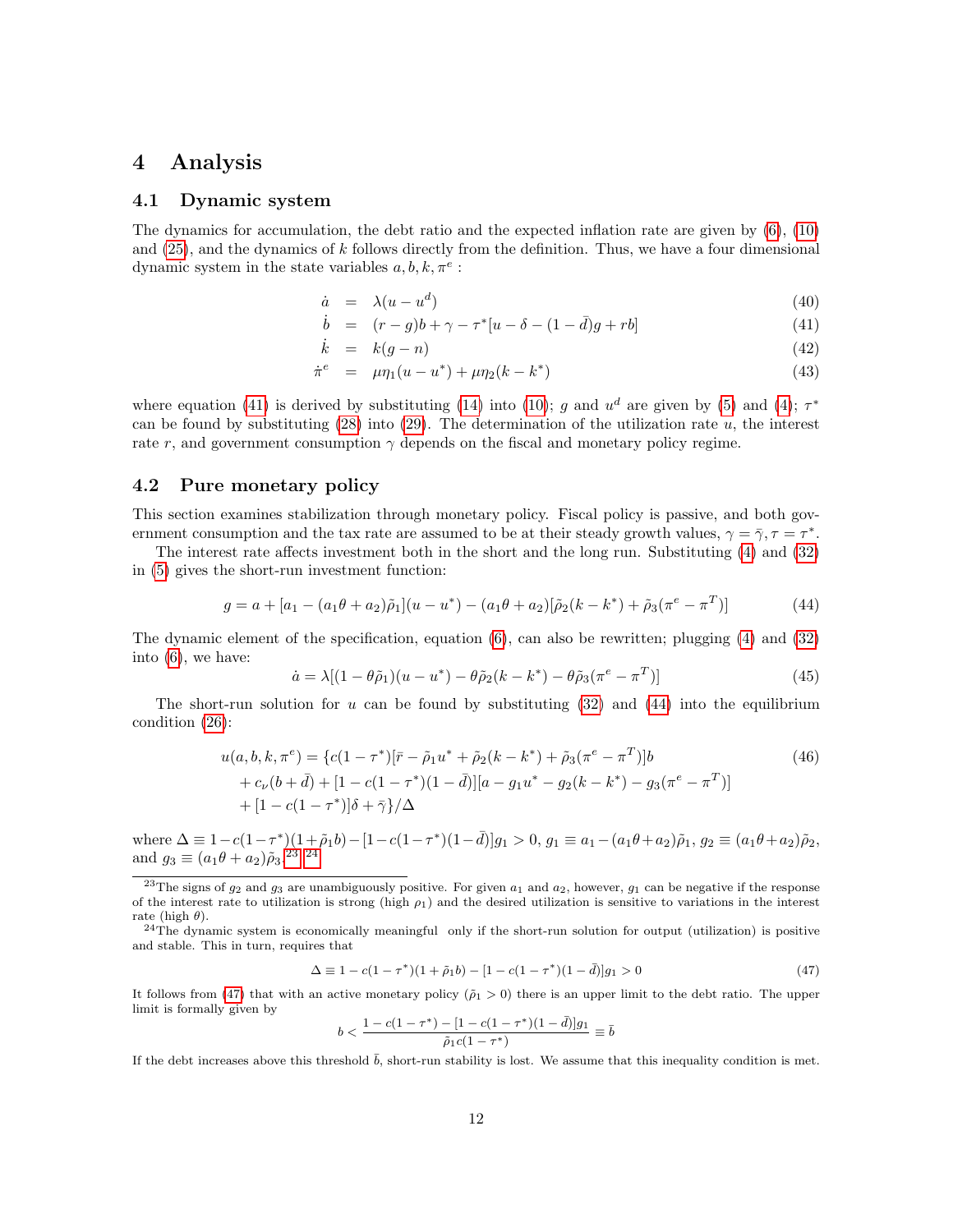Substituting [\(46\)](#page-13-5) back in [\(32\)](#page-11-5) and [\(44\)](#page-13-1), we obtain the short-run equilibrium values of the real interest rate and the accumulation rate:

$$
r = \bar{r} + \tilde{\rho}_1[u(a, b, k, \pi^e) - u^*] + \tilde{\rho}_2(k - k^*) + \tilde{\rho}_3(\pi^e - \pi^T) \equiv r(a, b, k, \pi^e)
$$
(48)

$$
g = a + g_1[u(a, b, k, \pi^e) - u^*] - g_2(k - k^*) - g_3(\pi^e - \pi^T) \equiv g(a, b, k, \pi^e)
$$
(49)

Putting together the pieces, we have a four dimensional system in the  $(a, b, k, \pi^e)$  space.

<span id="page-14-8"></span><span id="page-14-7"></span><span id="page-14-6"></span><span id="page-14-5"></span><span id="page-14-1"></span><span id="page-14-0"></span>
$$
\dot{a} = \lambda (1 - \theta \tilde{\rho}_1)(u - u^*) - \lambda \theta \tilde{\rho}_2(k - k^*) - \lambda \theta \tilde{\rho}_3(\pi^e - \pi^T) \tag{50}
$$

$$
\dot{b} = (r - g)b + \bar{\gamma} - \tau^*[u - (1 - \bar{d})g - \delta + rb] \tag{51}
$$

$$
\dot{k} = k(g - n) \tag{52}
$$

$$
\dot{\pi}^e = \mu \eta_1 (u - u^*) + \mu \eta_2 (k - k^*)
$$
\n(53)

where u is given by  $(46)$ , and r and g by  $(48)$  and  $(49)$ .

By construction  $(a, b, k, \pi^e) = (n, b^*, k^*, \pi^T)$  is a stationary point.<sup>[25](#page-14-2)</sup> The local stability properties are determined by the Jacobian of the system and, as shown in Appendix C, monetary policy in the form of a Taylor rule stabilizes the system if

1.  $\mathbf{z} \equiv n[1 - c(1 - \tau^*)] + c_{\nu}\tau^* - \bar{r}(1 - c)(1 - \tau^*) > 0,$ 

2. 
$$
\theta > \underline{\theta} \equiv [(cn + c_{\nu})(1 - \tau^*)b^*]/\mathbf{z}
$$
, and

3.  $\rho_2$  is sufficiently large.

The stabilizing effects of monetary policy depend on the value of the debt ratio and the sensitivity of the inertial element of investment (a) to changes in the interest rate  $(\theta)$ . Intuitively, a monetary contraction – a rise in interest rates – increases households' net interest income and raises consumption when the debt ratio is positive; the larger the debt, the stronger this induced fiscal expansion and the concomitant, destabilizing effect on  $\dot{a}$ . For monetary stabilization to be successful, the contractionary effect of interest rates on investment must be sufficiently strong, that is, the sensitivity of  $\dot{a}$  to changes in the interest rate  $(\theta)$  must be sufficiently high. If this condition is satisfied, local stability can be achieved by choosing a large value of  $\rho_2$ . Conversely, stability cannot be obtained through monetary policy if  $\theta$  is small. The critical value of  $\theta$  depends on the debt ratio  $b^*$  as well as on the various parameters, including  $\bar{r}$ , n, c and  $c_{\nu}$ .<sup>[26](#page-14-3)</sup>

In interpreting this result, it should be noted that  $b^*$  – the steady growth value of the debt ratio – is itself endogenous and depends on  $c, c_{\nu}, \bar{d}$  and  $\bar{\gamma}$  (equation [\(28\)](#page-10-0)). A fall in  $\bar{\gamma}$ , for instance, raises  $b^*$ but also affects the tax rate  $\tau^*$ . Thus, the destabilizing effect of a reduction in  $\bar{\gamma}$  and the associated rise in  $b^*$  involves two mechanisms: the net interest effect on demand is blunted by an increase in the sensitivity of total interest payments (a destabilizing effect) to changes in the interest rate and, second, for plausible parameter values a reduction in government consumption will reduce the tax rate and thereby the automatic fiscal stabilizer.<sup>[27](#page-14-4)</sup> Monetary policy is made less powerful via the first mechanism while the second mechanism raises the need for stabilization.

<span id="page-14-3"></span><span id="page-14-2"></span> $^{25}$ The equations defining the set of stationary solutions are non-linear and, in general, will have multiple solutions.

<sup>26</sup>The analysis has affinities with Franke's (2015) examination of monetary policy in a Harrodian model. Franke does not consider the debt ratio (there is no fiscal policy) and the ratio of capital to the labor force. By setting  $b = \tau = \gamma = 0$ , however, and leaving out k from the Taylor rule, our four dimensional system reduces to a two dimensional system with properties that are similar to those in Franke's 2D system. The main difference is that the stability conditions are more restrictive in our setting because of differences in the specifications of consumption and investment.

<span id="page-14-4"></span><sup>&</sup>lt;sup>27</sup>If  $n+c_V-(1-c)r>0$  and  $r>n$ , a fall in  $\gamma$  reduces  $\tau^*$ . The combination of a higher  $b^*$  and lower  $\tau^*$  unambiguously increases the threshold  $\underline{\theta}$ . The effect on  $\underline{\theta}$  of a fall in  $\gamma$  is ambiguous if  $n + c_{\nu} - (1 - c)r > 0$  and  $r < n$ .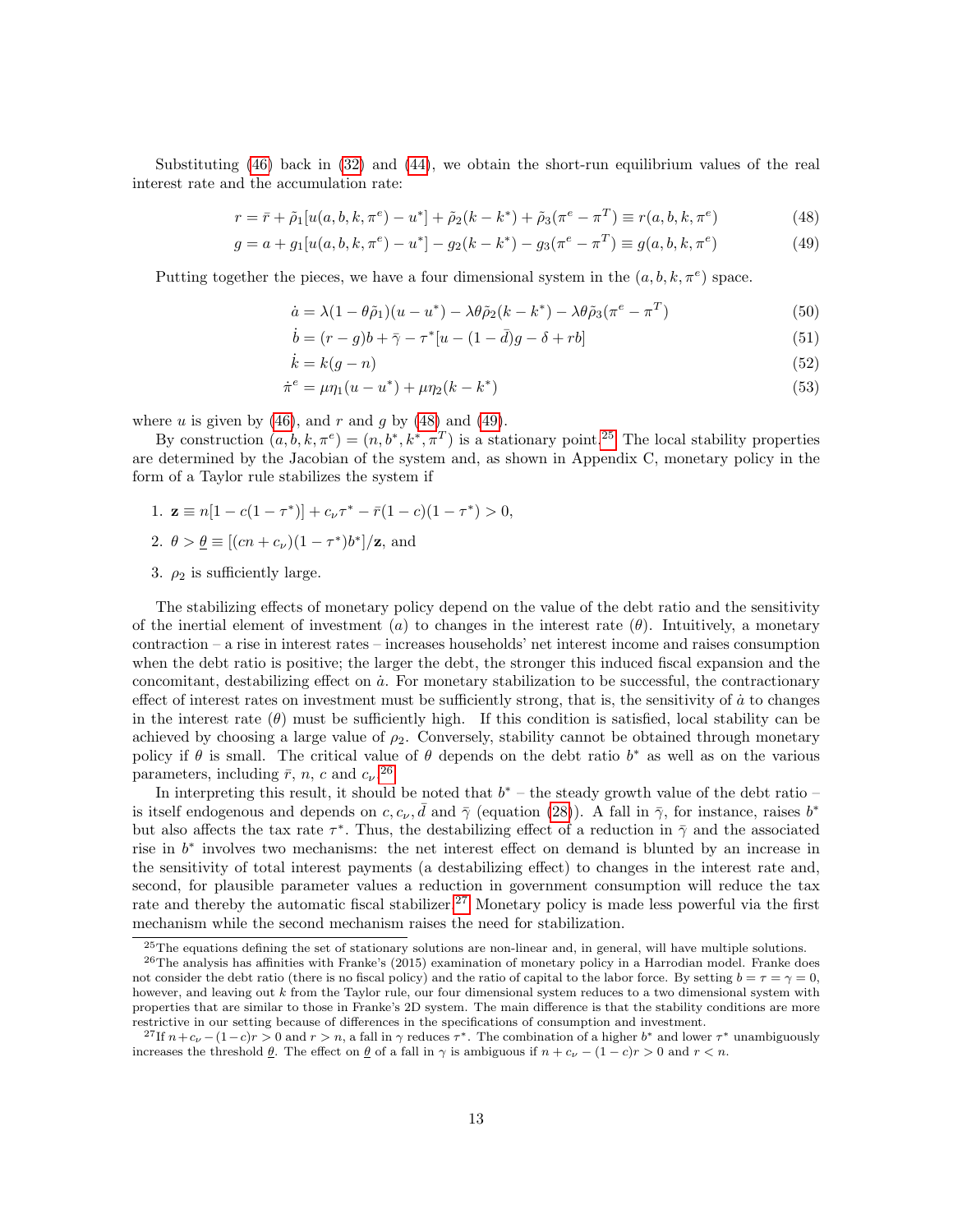#### 4.3 Functional finance with passive monetary policy

In this regime the real interest rate is kept constant at  $r = \bar{r}$ , and the tax rate is given by equation (29).

Perfect adjustment Consider first a 'perfect functional finance rule' without active monetary policy. In this case, neither the debt ratio nor the expected inflation rate affects the dynamics of a and  $k$ ; equations  $(33)$ ,  $(4)$ ,  $(40)$  and  $(42)$  yield a two dimensional system:

$$
\dot{a} = \lambda \left( \frac{e^*}{k} - u^* \right) \tag{54}
$$

$$
\dot{k} = k \left[ a + a_1 \left( \frac{e^*}{k} - u^* \right) - n \right] \tag{55}
$$

In a benchmark Harrodian case with  $a_1 = 0$ , the system has a predator-prey structure and the dynamics produce conservative fluctuations in  $a, k$ . Somewhat paradoxically, the stabilization of the employment rate does not stabilize the state variables: starting from an arbitrary initial position with  $(a, k) \neq$  $(n, e^*/u^*)$  we get persistent fluctuations with a constant amplitude. Intuitively, keeping  $uk = e^*$  leads to overshooting. A low initial ratio of capital to the labor force must be compensated by a high utilization rate to maintain full employment; high utilization leads to an increasing accumulation rate, and when the capital-labor ratio  $k$  has reached its steady growth value, the accumulation rate will be above the natural rate.

The extended Harrodian investment function introduces an instantaneous effect of utilization on investment. This effect stabilizes the system: it yields a negative feedback from  $k$  to  $k$ , and (evaluated at the stationary point) the Jacobian takes the form

$$
J(a,k) = \begin{pmatrix} 0 & -\lambda \frac{e^*}{k^2} \\ k & -a_1 \frac{e^*}{k} \end{pmatrix} \tag{56}
$$

Thus,  $\det J > 0$ ,  $\text{tr} J < 0$  and the stationary point is locally stable. In fact, Olech's theorem applies in this case and we have global stability, assuming  $a_1 > 0.^{28}$  $a_1 > 0.^{28}$  $a_1 > 0.^{28}$ 

**Imperfect functional finance** Using  $(34)$ ,  $(4)$ ,  $(40)$  and  $(42)$  the dynamic system for a, k is again separable from the b−dynamics. The 2D system now is given by

$$
\dot{a} = \lambda H(a,k); \quad H_2 < 0 \tag{57}
$$

$$
\dot{k} = k[a + a_1 H(a, k) - n] \tag{58}
$$

with Jacobian

$$
J(a,k) = \begin{pmatrix} \lambda H_1 & \lambda H_2 \\ k(1 + a_1 H_1) & ka_1 H_2 \end{pmatrix}
$$
 (59)

 $H_2$  is negative and the determinant  $(-k\lambda H_2)$  therefore will be positive. The sign of the trace –  $trJ = \lambda H_1 + k a_1 H_2$  – is ambiguous, however: the destabilizing effects of a positive partial  $H_1$  may be offset by a negative value of the partial  $H_2$  if  $a_1 > 0$ .

<span id="page-15-0"></span><sup>&</sup>lt;sup>28</sup>A system is globally stable if (i) tr $J < 0$  and det  $J > 0$  everywhere and if either (ii) the product of the diagonal elements is positive everywhere or (iii) the product of the off-diagonal elements is negative everywhere (Olech 1963). It is readily seen that if  $\tilde{k} = \log k$ , conditions (i) and (iii) are satisfied for the transformed system in  $(a, \tilde{k})$ .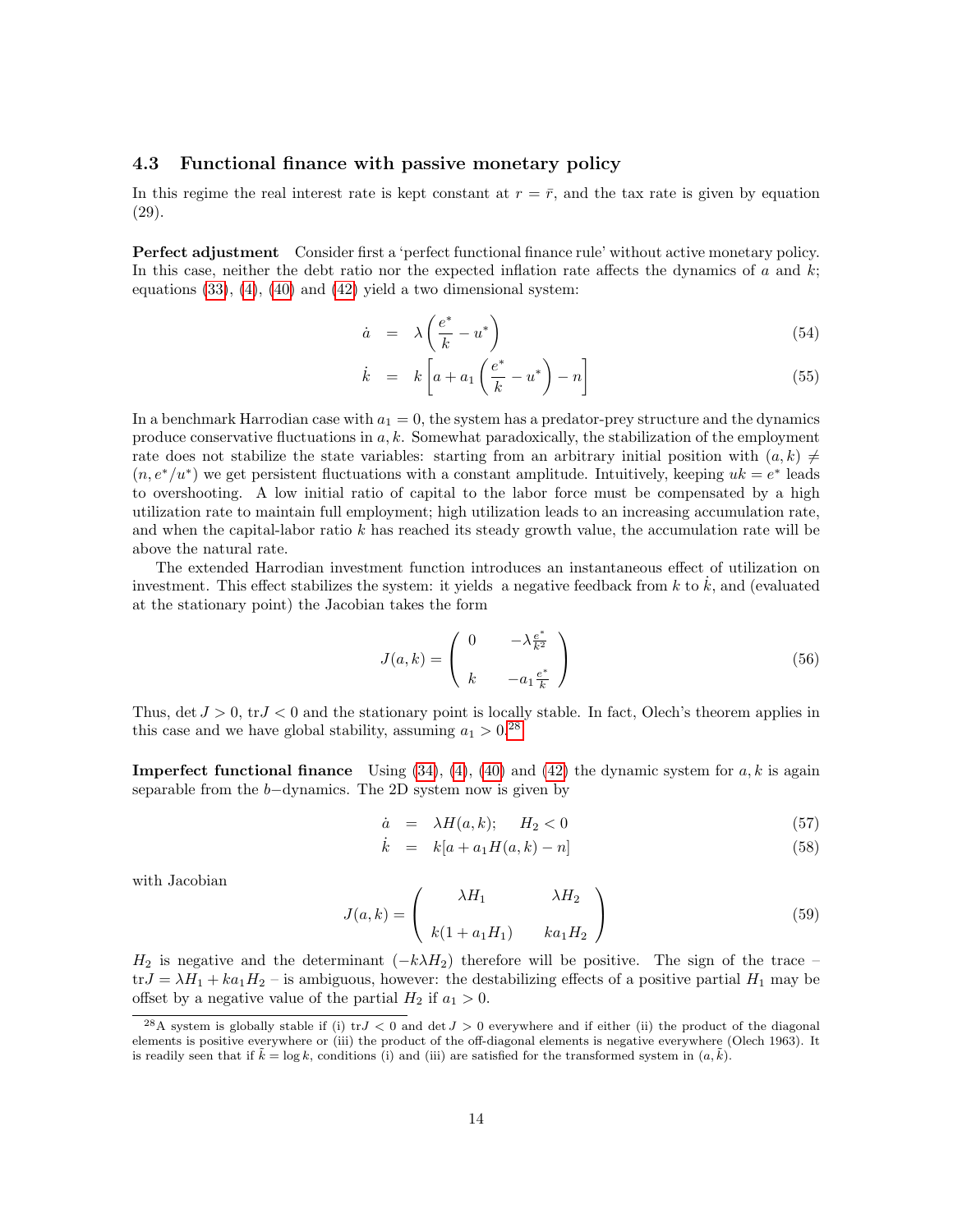In the benchmark Harrodian case with  $a_1 = 0$ , local stability would have required that  $H_1 < 0$ . Intuitively, to stabilize the system in this case would require an implausibly strong fiscal response to an increase in the accumulation rate: higher investment increases demand and output, and this expansionary effect must be more than offset by fiscal contraction.

Debt and inflation dynamics under functional finance The dynamics of  $(a, k)$  are independent of the debt dynamics under the functional finance rules that we have considered. Assuming stability of the  $(a, k)$  dynamics, we now examine the implications for debt and inflation.

The stabilization of a implies that  $u = u^*$ , and the stabilization of k that  $g = n$ . Using equation [\(26\)](#page-9-7) we therefore have

$$
\frac{d\gamma}{db} = -[c(1 - \tau^*)\bar{r} + c_\nu]
$$
\n(60)

The value of  $\partial \gamma / \partial b$  is negative: in order for the utilization rate to remain at  $u^*$ , the positive demand effect from an increase in the debt ratio must be met by a reduction in government consumption.

With  $g = n$ ,  $u = u^*$  and  $r = \bar{r}$ , the stability condition for the debt dynamics – equation [\(41\)](#page-13-0) – can now be written

$$
\frac{\partial \dot{\theta}}{\partial b} = (1 - \tau^*)\bar{r} - n + \frac{\partial \gamma}{\partial b} \n= (1 - \tau^*)(1 - c)\bar{r} - n - c_{\nu} < 0
$$
\n(61)

Standard estimates suggest that  $c_{\nu}$  is about 0.2 (see section 2.2.3), and the negative response of  $\gamma$ to a rise in  $b$  is strong enough to stabilize the debt dynamics for all plausible parameter values. The stationary solution for b is given by equation [\(28\)](#page-10-0) and  $\gamma = \bar{\gamma}$  at the stationary point.<sup>[29](#page-16-0)</sup>

Expected inflation will also be constant asymptotically (and equal to actual inflation). This follows from the exponential convergence of u to  $u^*$  and k to  $k^*$ . In general, however, the asymptotic value of  $\pi$  will not be equal to the target  $\pi^T$ .

#### 4.4 Combining imperfect functional finance and a Taylor rule

Combining the imperfect functional finance rule [\(34\)](#page-11-3) with the Taylor rule [\(32\)](#page-11-5) and using [\(44\)](#page-13-1)-[\(45\)](#page-13-6), we get a three dimensional system:

$$
\dot{a} = \lambda \left[ (1 - \theta \tilde{\rho}_1) H(a, k) - \theta \tilde{\rho}_2 (k - k^*) - \theta \tilde{\rho}_3 (\pi^e - \pi^T) \right]
$$
(62)

$$
\dot{k} = k\{a + [a_1 - (a_1\theta + a_2)\tilde{\rho}_1]H(a,k) - (a_1\theta + a_2)[\tilde{\rho}_2(k - k^*) + \tilde{\rho}_3(\pi^e - \pi^T)] - n\}
$$
(63)

$$
\dot{\pi}^e = \mu[\eta_1 H(a, k) + \eta_2 (k - k^*)] \tag{64}
$$

<span id="page-16-0"></span> $\rm ^{29}The$  debt dynamics can be written

 $\dot{b} = (r - q)b + \gamma - \tau(u - \delta - (1 - \bar{d})g + rb)$ 

By construction, we have

 $0 = (r - g)b^* + \bar{\gamma} - \tau^*(u^* - \delta - (1 - \bar{d})n + rb^*)$ 

It follows that if  $\tau = \tau^*$ ,  $u = u^*$  and  $g \to n$  then

$$
\dot{b} \rightarrow (r(1-\tau^*)-n)(b-b^*)+(\gamma-\bar{\gamma})
$$

Now, if  $a = n, k = k^*$  and  $H = 0$ ,

$$
\begin{array}{rcl}\n\gamma & = & u^*(1 - c(1 - \tau^*)) - (c(1 - \tau^*)r + c_\nu)b - (1 - c(1 - \tau^*)) (n + \delta) - (c_\nu + c(1 - \tau^*))n\bar{d} \\
\bar{\gamma} & = & u^*(1 - c(1 - \tau^*)) - (c(1 - \tau^*)r + c_\nu)b^* - (1 - c(1 - \tau^*)) (n + \delta) - (c_\nu + c(1 - \tau^*))n\bar{d}\n\end{array}
$$

Hence

$$
\dot{b} \to [r(1 - \tau^*) - n - c(1 - \tau^*)r - c_{\nu}](b - b^*)
$$

where  $b^*$  is given by  $(28)$ .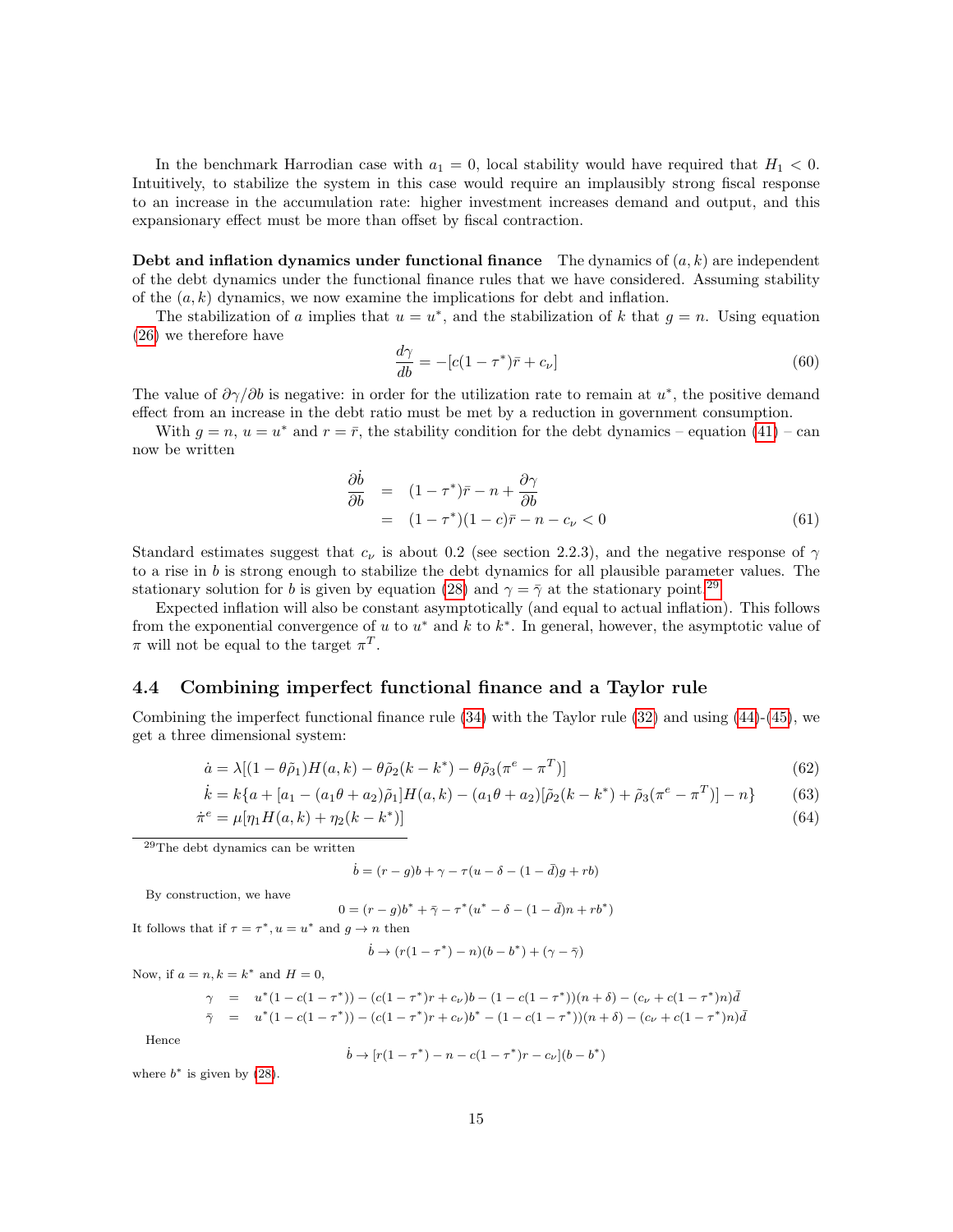The system has a stationary solution at  $(a, k, \pi^e) = (n, k^*, \pi^T)$ , and if the system is stable, the last state variable b will also converge,  $b \to b^*$ ; the analysis in section 4.3 applies here too.

The interaction between fiscal and monetary policy is quite complex, but as shown in Appendix D:

- Functional finance on its own cannot ensure asymptotic stability in the benchmark Harrodian case with predetermined accumulation ( $a_1 = a_2 = 0$ ) if  $H_1 > 0$ . Adding a strong monetary policy with  $\tilde{\rho}_1 \theta > 1$ , however, can stabilize the system in this case.
- Functional finance can stabilize the 2D system in  $(a, k)$  if the condition  $\lambda H_1 + k a_1 H_2 < 0$  is met and  $r = \bar{r}$ . But adding a Taylor rule with a strong reaction of the interest rate to utilization (a large value of the parameter  $\tilde{\rho}_1$ ) leads to instability in this case.

Thus, depending on parameter values the introduction of the same monetary policy can be stabilizing or destabilizing. Given the complexity of the 3D system, a full intuition for this result is not obvious. As a partial insight, however, observe that the stability of the functional finance system derives from the contractionary response of fiscal policy to a rise in k (which also raises e for a given value of u); the resulting decline in utilization produces a negative feedback effect on accumulation and thereby on  $k$ . This stabilizing feedback can be nullified by an active monetary policy which reacts to a decline in  $u$  by reducing the interest rate, thereby stimulating accumulation.

#### 4.5 Sound finance

The sound-finance rule implies a two dimensional system in  $(a, b)$ :

<span id="page-17-2"></span>
$$
\dot{a} = \lambda \tilde{H}(a, b) \tag{65}
$$
\n
$$
\dot{b} = (\bar{r} - g)b + [1 - c(1 - \tau)][u^* + \tilde{H}(a, b) - g - \delta] - [c(1 - \tau)r + c_{\nu}]b
$$
\n
$$
- [c_{\nu} + c(1 - \tau)g]\bar{d} - \tau[u^* + \tilde{H}(a, b) + \bar{r}b - (1 - \bar{d})g - \delta] \tag{66}
$$

where  $q = a + a_1 \tilde{H}(a, b)$ . The Jacobian matrix is given by

$$
J(a,b) = \lambda \tilde{H}_a
$$
  
\n
$$
\begin{pmatrix}\n\lambda \tilde{H}_a & \lambda \tilde{H}_b \\
\tilde{H}_a(1-c)(1-\tau) & \bar{r}(1-\tau)(1-c) - g - c_\nu \\
-(1+a_1\tilde{H}_a)[b+1-(c+(1-c)\tau)(1-\bar{d})] & +\tilde{H}_b(1-c)(1-\tau) \\
-a_1\tilde{H}_b[b+1-(c+(1-c)\tau)(1-\bar{d})]\n\end{pmatrix}
$$

The determinant of the Jacobian matrix is

$$
\det J = \lambda \{ H_a[\bar{r}(1-\tau)(1-c) - g - c_{\nu}] + \tilde{H}_b[b+1-(1-\bar{d})(c+(1-c)\tau)] \}
$$
(67)

With benchmark values of  $c_{\nu}$  of about 0.2, the term  $[\bar{r}(1-\tau)(1-c)-g-c_{\nu}]$  is negative for all plausible parameter values. Since  $\tilde{H}_a \geq 0$  and  $\tilde{H}_b < 0$ , the determinant therefore becomes negative, and we get saddle-point instability.<sup>[30](#page-17-0)</sup>

<span id="page-17-1"></span>
$$
\gamma = \tau^* [u + \bar{r}b - (1 - \bar{d})g - \delta] - (\bar{r} - g)b \tag{68}
$$

where g is given by  $g = a + a_1(u - u^*)$ . Substituting [\(68\)](#page-17-1) in [\(27\)](#page-9-5) and solve for u, we obtain

$$
u = \frac{b+1 - (1 - \bar{d})[c + \tau(1 - c)]}{(1 - c)(1 - \tau) - a_1[b + 1 - (1 - \bar{d})(c + \tau(1 - c))]}\n\begin{aligned}\na + u_0\n\end{aligned} \tag{69}
$$

<span id="page-17-0"></span> $30$ The alternative definition of sound finance in footnote  $22$  – adjusting policy to maintain any given debt ratio – also produces instability. A stationary b requires  $\dot{b}$  to be kept at zero. Using [\(10\)](#page-7-7), we get:

where  $u_0$  is a constant. Utilization is increasing in a which produces instability, just as in the benchmark Harrodian case.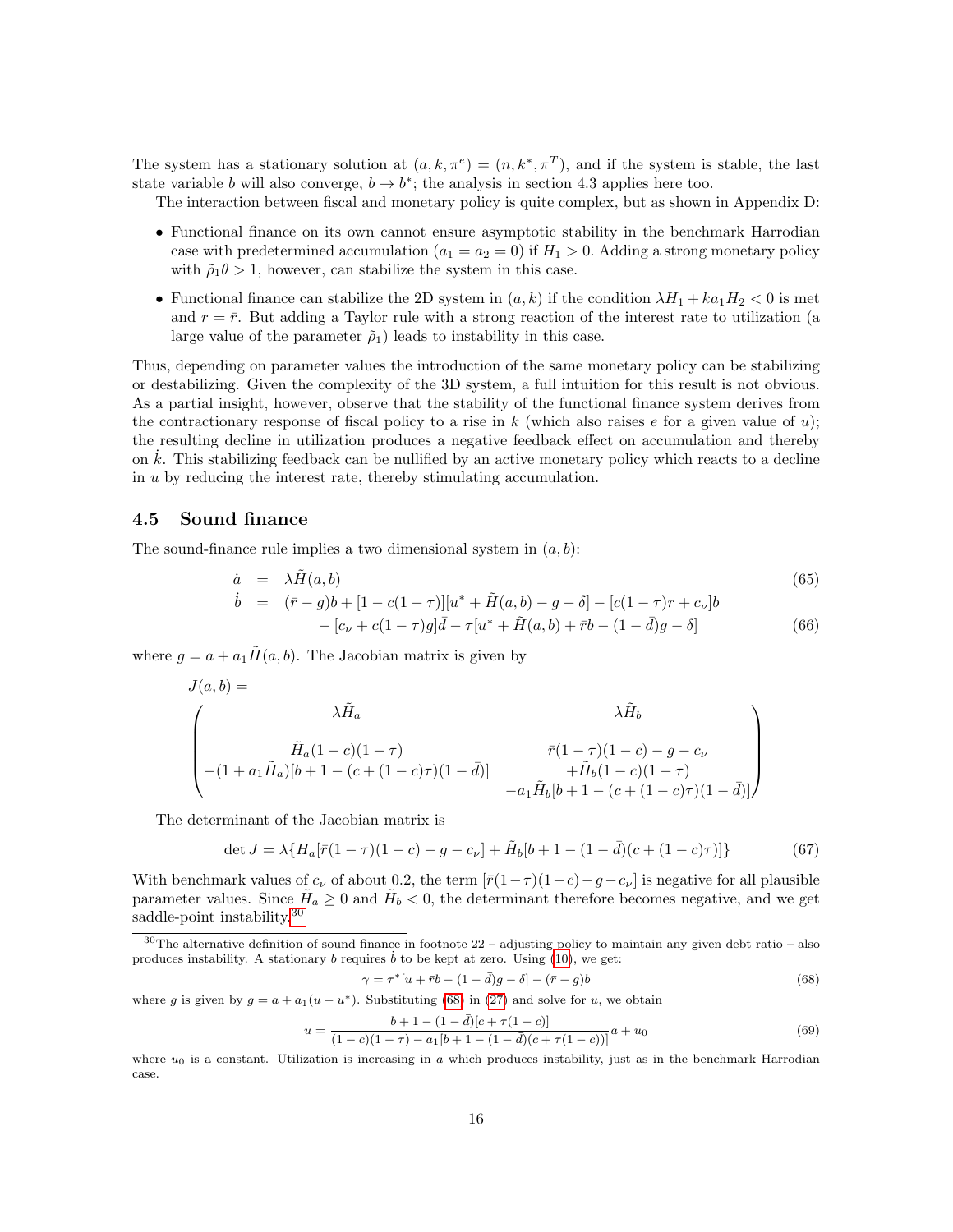Even if the stationary point had been stable, the system contains no mechanism to equalize the warranted and natural growth rates. To see this, note that  $H(a, b) = 0$  and  $a = g$  at a stationary point. The equalization of warranted and natural growth rates therefore requires that  $\hat{H}(n, b) = 0$ . This equation determines a unique value of b. Only by a fluke – if  $b^T = b^*$  – will the debt ratio be stationary for this value of b in combination with  $a = g = n$  (equation [66\)](#page-17-2). Targeting the right debt ratio, finally, still fails to pin down a stationary solution for the employment rate e and the ratio of capital to the labor force k. There is no feedback from the employment rate to fiscal policy. To ensure full employment at the stationary point, a fiscal rule of this kind would need to be combined with an employment sensitive monetary policy.

We may note that instability persists, even if  $H_a = 0$  (that is, even if fiscal policy offsets the demand effects of Harrodian shifts in the investment function). In this special case, the stationary solution does imply that  $b = b^T$ , but the determinant of the Jacobian matrix is unambiguously negative:

$$
\det J = \lambda [b^T + 1 - (1 - \bar{d})(c + (1 - c)\tau)]\tilde{H}'(b^T) < 0\tag{70}
$$

Intuitively, an increase in the debt ratio slows down capital accumulation  $(\partial \dot{a}/\partial b < 0)$  and this tends to accelerate debt accumulation  $(\partial \dot{b}/\partial a < 0)$ .

#### 4.6 Sound finance and monetary policy

A sound-finance rule,  $u = u^* + \tilde{H}(a, b)$ , in combination with the Taylor rule [\(32\)](#page-11-5) yields the following four dimensional system:

$$
\dot{a} = \lambda \left[ (1 - \theta \tilde{\rho}_1) \tilde{H}(a, b) - \theta \tilde{\rho}_2 (k - k^*) - \theta \tilde{\rho}_3 (\pi^e - \pi^T) \right] \tag{71}
$$

$$
\dot{b} = (r - g)b + \gamma - \tau[u^* + \tilde{H}(a, b) + rb - (1 - \bar{d})g - \delta]
$$
\n(72)

$$
\dot{k} = k(g - n) \tag{73}
$$

$$
\dot{\pi}^e = \mu[\eta_1 \tilde{H}(a, b) + \eta_2 (k - k^*)]
$$
\n(74)

where

$$
\gamma = [u^* + \tilde{H}(a, b)][1 - c(1 - \tau)] - [c(1 - \tau)r + c_\nu]b - (1 - c(1 - \tau))(g + \delta)
$$
  
-  $[c_\nu + c(1 - \tau)g]\bar{d}$  (75)

$$
r = \bar{r} + \tilde{\rho}_1 \tilde{H}(a, b) + \tilde{\rho}_2 (k - k^*) + \tilde{\rho}_3 (\pi^e - \pi^T)
$$
\n(76)

$$
g = a + [a_1 - (a_1\theta + a_2)\tilde{\rho}_1]\tilde{H}(a, b) - (a_1\theta + a_2)[\tilde{\rho}_2(k - k^*) + \tilde{\rho}_3(\pi^e - \pi^T)]
$$
\n(77)

It should be noted, first, that we only have  $r = \bar{r}$  and  $\gamma = \bar{\gamma}$  at a stationary point if the target debt ratio  $b^T$  equals the steady-growth value  $b^*$  in equation [\(28\)](#page-10-0).<sup>[31](#page-18-0)</sup> Picking the wrong debt target is incompatible with full employment growth and the achievement of the desired values of interest rate and government consumption. Insofar as there is a choice of technique, the Leontief production function (equation [3\)](#page-5-2) would therefore need to be modified. Disregarding this problem, the introduction of a Taylor rule can stabilize a sound-finance system; see Appendix E for details).

It may not be surprising that a sufficiently strong Taylor rule may be able to tame the intrinsic instability of sound finance. More interesting, perhaps, sound finance and Taylor rules can be complementary: a system that is unstable using a Taylor rule and passive fiscal policy can in some cases

<span id="page-18-0"></span><sup>&</sup>lt;sup>31</sup>To see this, note that the stationarity of a and k requires  $u = u_d$  and  $g = n$ , respectively, which, using the expressions for g and  $u_d$ , implies  $n = a - a_2(r - \bar{r})$  and  $\tilde{H}(a, b) = \theta(r - \bar{r})$ . If  $r = \bar{r}$  we now have  $a = n$  and  $\tilde{H}(n, b) = 0$ . By construction,  $\tilde{H}(n, b^T) = 0$  and thus we should have  $b = b^T$ .  $b = b^T \neq b^*$ , however, is inconsistent with  $\gamma = \overline{\gamma}$  if the product market equilibrium and the government budget equation are to be met: [\(28\)](#page-10-0) shows that  $\gamma = \bar{\gamma}$  requires b to be b ∗.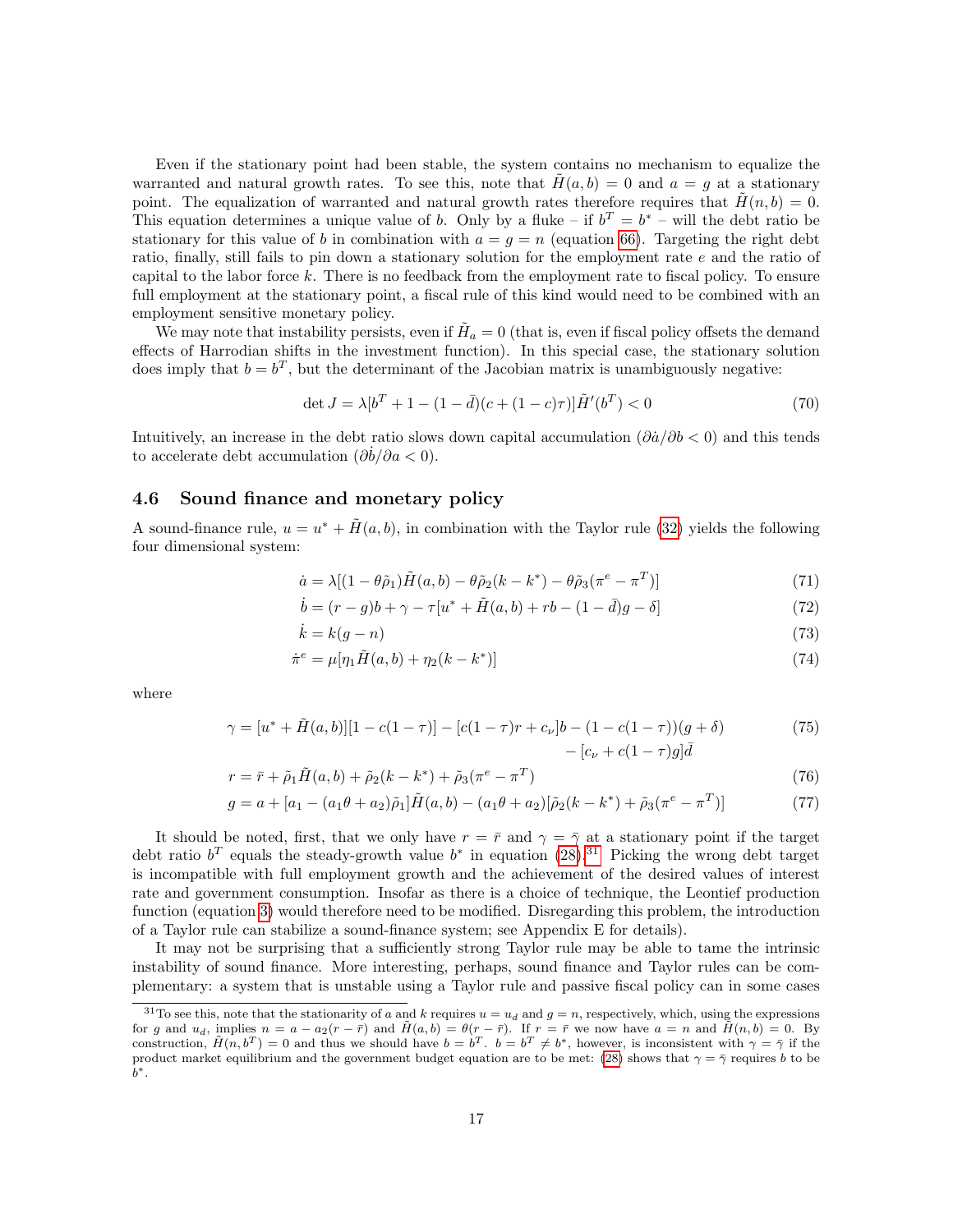achieve local stability under a combination of sound finance and (the same) Taylor rule. Simulations also show that the introduction of sound finance can speed up the convergence process toward a stable state. The mechanism is complex, but it appears that active debt management policy in the sound finance rule can attenuate a major weakness in the pure case of monetary stabilization: the efficacy of monetary policy is blunted by the existence of debt, and bringing down the debt can be beneficial if stabilization relies exclusively on monetary policy.

The apparent benefit from a marriage of sound finance and Taylor rules should not mask dangers that are inherent to this regime. By the rules of sound finance, an economy with high debt must impose a contractionary fiscal policy (low government consumption), and the Taylor rule calls for low interest rates in response to the resulting weakness in demand, even if the private components of aggregate demand are at 'normal' levels and inflation is at the target rate. In this situation the interest rate easily hits the zero lower bound following a negative demand shock. The larger the debt and the larger the magnitude of the negative demand shock, the more likely the system hits the zero lower bound. If this happens, the economy with sound finance completely loses its stabilizing feedbacks.

## 5 Numerical illustrations

The analytical results in the previous section can be illustrated numerically. The benchmark parameter values in our simulation exercises are as follows:

| $\rho^*$ | $u^*$          |                  | n               |     |                                                        | $c_{\nu}$ |     |
|----------|----------------|------------------|-----------------|-----|--------------------------------------------------------|-----------|-----|
|          |                |                  |                 |     | $0.95$ $0.5$ $0.07$ $0.03$ $0.04$ $0.635$ $0.2$ $0.25$ |           |     |
|          | a <sub>1</sub> | a <sub>2</sub>   |                 |     | $\eta_1$                                               | $\eta_2$  |     |
| O 1      |                | $0.1 \quad 0.25$ | $\sim$ 1 $\sim$ | 0.3 | 0.95                                                   | 0.25      | 0.5 |

Table 1: Parameter values

These parameters imply in steady state the tax rate is  $24.55\%$  ( $\tau^* = 0.2455$ ) and the debt-tocapital ratio is 25% ( $b^* = 0.25$ , i.e., 50% of the debt-to-GDP ratio for  $u^* = 0.5$ ).<sup>[32](#page-19-0)</sup> The shares of consumption, investment and government consumption in GDP on a steady growth path are 60%, 20% and 20%, respectively. The steady-growth ratio of consumption to household disposable income is 95.24%. The Phillips curve parameters,  $\eta_1$  and  $\eta_2$ , implies that actual inflation, given the expected rate of inflation, would increase by about 0.5%p in response to a 1%p decline in the unemployment gap.<sup>[33](#page-19-1)</sup> The parameters  $a_2$  and  $\theta$  describe the effect of the interest rate on investment and are subject to considerable uncertainty. The chosen values are probably on the high side which enhances the stabilizing potential of the interest rate policy.

We examine the implications of various fiscal and monetary policy rules for this Harrodian economy. The benchmark parameters for active policies are as follows:

The monetary parameters are chosen to fit a standard Taylor rule.<sup>[34](#page-19-2)</sup> The value of the parameter that captures the effect of a on u is different for the functional and sound finance rules  $(H_1 \text{ and } \tilde{H}_a)$ .

$$
\pi \approx \pi^e + 0.5k^*(u - u^*) + 0.5u^*(k - k^*) = \pi^e + 0.95(u - u^*) + 0.25(k - k^*)
$$

<span id="page-19-2"></span><sup>34</sup>Using  $e - e^* \approx k^*(u - u^*) + u^*(k - k^*)$ ,  $e^* = 0.95$  and  $u^* = 0.5$ , a standard rule with

$$
r = \bar{r} + 0.5(e - e^*) + 0.5(\pi - \pi^T)
$$

<span id="page-19-0"></span><sup>&</sup>lt;sup>32</sup>The tax rate may seem low, but it represents taxes net of transfers. Analogously,  $\gamma$  is given by  $\gamma = G/K$  where G is government consumption of goods and services, not total government expenses.

<span id="page-19-1"></span><sup>&</sup>lt;sup>33</sup>We have  $e = uk$  and, using a first order approximation,  $e - e^* \approx k^*(u - u^*) + u^*(k - k^*)$ . If  $e^* = 0.95, u^* = 0.5$ , we have  $k^* = 1.9$ . Assuming  $\pi = \pi^e + 0.5(e - e^*)$ , we have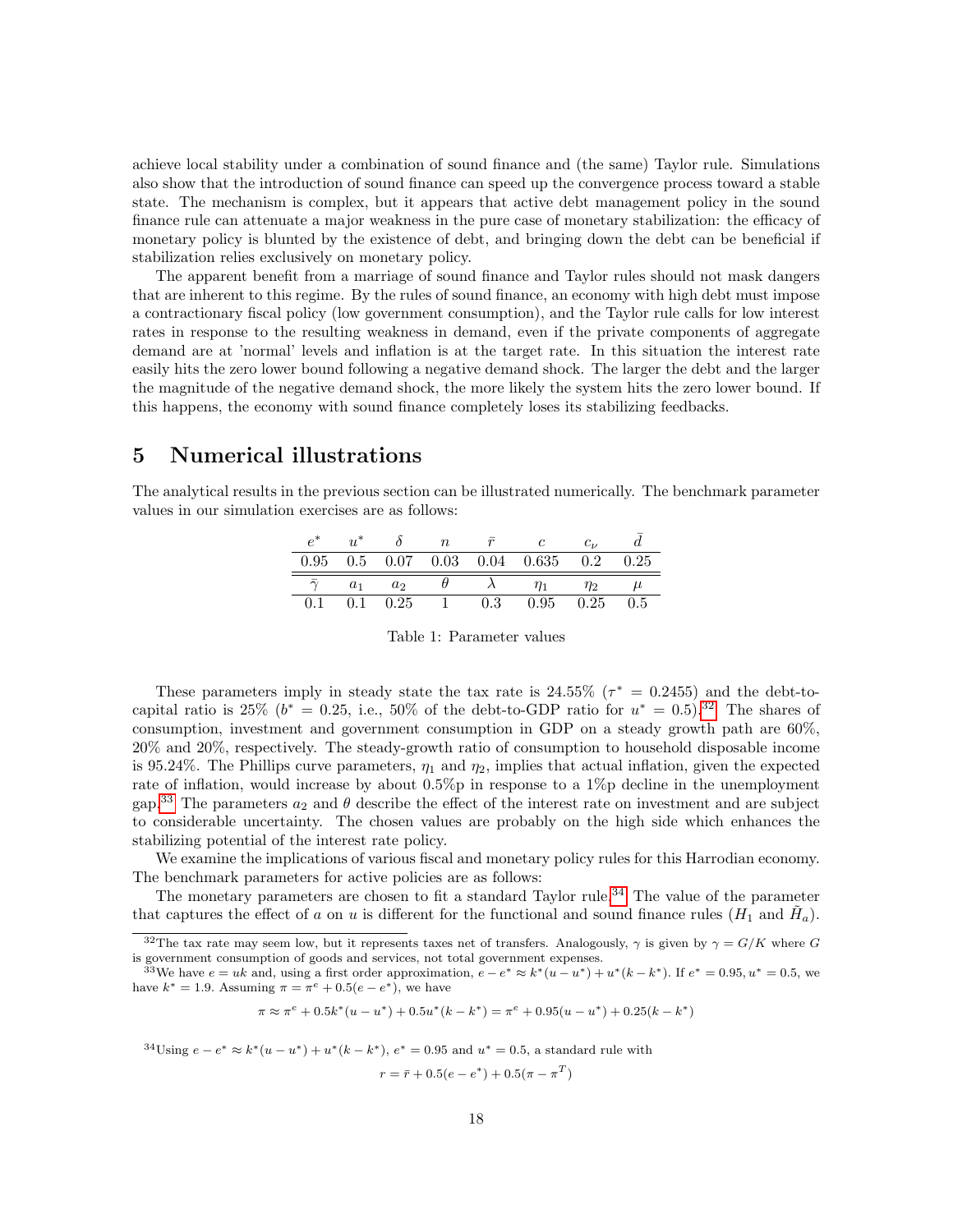$$
\begin{array}{cccccc}\n\rho_1 & \rho_2 & \rho_3 & \pi^T & H_1 & H_2 & \tilde{H}_a & \tilde{H}_b \\
\hline\n1 & 0.25 & 1.5 & 0.02 & 0.1 & -0.2 & 1.40 \text{ or } 0.89 & -0.3\n\end{array}
$$

Table 2: Parameter values for active policies

In the case of sound finance, it is natural to assume that  $H_a$  is equal to the size of the multiplier associated with a in the case with passive fiscal policy: the sound finance rule is characterized by inaction in terms of counteracting fluctuations of investment demand. Given our parameter values, the a-multiplier is 1.40 in the case without active monetary policy and 0.89 with monetary policy (see eqs. [26](#page-9-7) and [46\)](#page-13-5). For  $H_1$ , a positive value smaller than  $H_a$  is taken  $(H_1 = 0.1)$ , implying the adjustment of government consumption  $\gamma$  is used to offset, strongly but not completely, the benchmark multiplier effect of a. The value of  $H_2$  is chosen to be smaller than the implied value of the effect of k on u in the perfect functional finance case.<sup>[35](#page-20-0)</sup> The value of  $H_b$  is somewhat arbitrary; the general results, however, are insensitive to variations in this value.



Notes: economy with no active policy (dashed) and with a Taylor rule(solid)

#### <span id="page-20-2"></span>Figure 1: Stability under a Taylor rule

Section 2.4 (and Appendix B) describes the dynamics without active policy. Given our parameter values, the two-dimensional system in  $(a, b)$  space – [\(79\)](#page-26-0) and [\(80\)](#page-26-1) – is unstable: automatic stabilizers are not sufficient to eliminate Harrodian instability.<sup>[36](#page-20-1)</sup> As the initial value of a is lowered by 0.01 from its steady state value  $(= 0.03)$ , for instance, the rate of accumulation is falling indefinitely while the debt ratio keeps rising (Figure [1,](#page-20-2) dashed lines). Monetary policy alone may help contain unstable Harrodian dynamics, but, as shown in section 4.2, the efficacy of monetary policy is compromised at high levels of public debt. To illustrate this point, we compare two economies in which the steady growth debt-capital ratio is different due to the different levels of government consumption. In our benchmark parameters in Table 1 and 2, we use  $\bar{\gamma} = 0.1$ , which yields  $b^* = 0.25$  and  $\tau^* = 0.2455$ . With these values, the stationary point  $(n, b^*, k^*, \pi^T) = (0.03, 0.25, 1.9, 0.02)$  is locally stable (see the solid lines in Figure [1](#page-20-2) for the path of  $a$  and  $b$ ). The Taylor rule stabilizes the economy and brings it to a full employment steady growth path with a stable debt ratio. The benchmark parameters imply

$$
r = \bar{r} + 0.95(u - u^*) + 0.25(k - k^*) + 0.5(\pi - \pi^T)
$$

corresponds to

<span id="page-20-0"></span><sup>&</sup>lt;sup>35</sup>In the case of perfect functional finance,  $u = e^*/k$  and thus  $\frac{\partial u}{\partial k} = \frac{\partial (e^*/k)}{\partial k} = -e^*/k^{*2} = -0.2632$  if  $e^* = 0.95$ and  $u^* = 0.5$ .

<span id="page-20-1"></span><sup>&</sup>lt;sup>36</sup>Given the other benchmark values, any  $\lambda$  greater than 0.0861 is sufficient to make the system without stabilization policy unstable.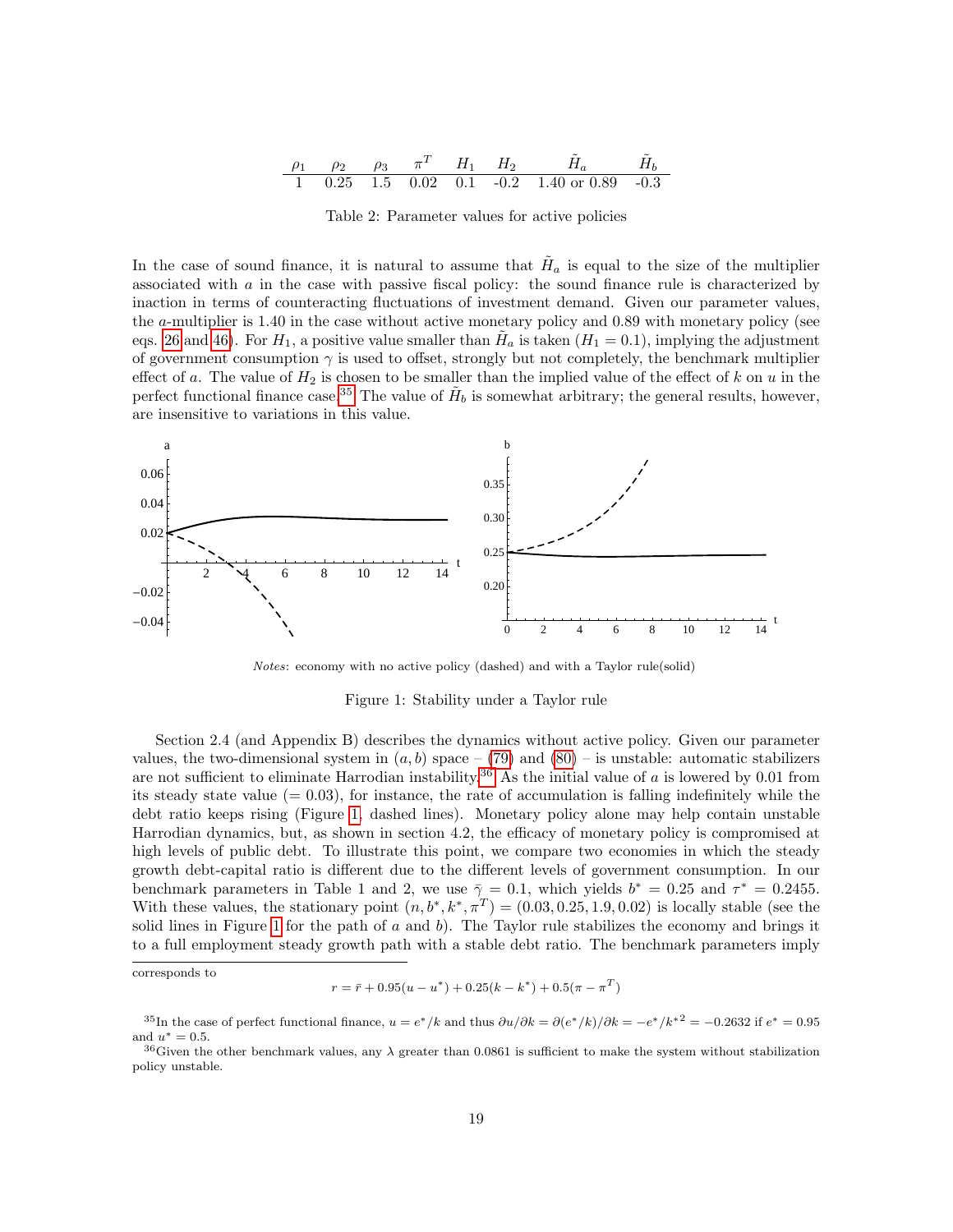

*Notes*: imperfect functional finance (solid); combined with a Taylor rule ( $\rho_1 = 1$ , dotted;  $\rho_1 = 2$ , dashed)

<span id="page-21-0"></span>Figure 2: Combination of imperfect functional finance and Taylor rules.

that the threshold value of  $\theta$  necessary to ensure local stability is given by

$$
\theta > \underline{\theta} \equiv \frac{(cn + c_{\nu})(1 - \tau^*)b^*}{n[1 - c(1 - \tau^*)] + c_{\nu}\tau^* - \bar{r}(1 - c)(1 - \tau^*)} = 0.7688
$$

The benchmark value  $\theta = 1$  satisfies this restriction.

If the steady growth debt ratio is higher, however, the system can lose its local stability. For instance, if  $\bar{\gamma} = 0.05$ , then  $b^* = 0.333$  and  $\tau^* = 0.1267$ . To ensure local stability,  $\theta$  now has to be above 2.4552 and with  $\theta = 1$ , the full employment steady growth becomes locally unstable.

In general, the four-dimensional model,  $(50)$ – $(53)$ , produces multiple steady states due to nonlinearities. Given plausible values of all other parameters, as the value of  $\theta$  approaches the threshold value  $\bar{\theta}$ , the determinant of the system tends to vanish and an adjacent fixed point gets closer to our benchmark steady state  $(n, b^*, k^*, \pi^T)$ . The basin of attraction around  $(n, b^*, k^*, \pi^T)$  tends to shrink as a result. In other words, a low value of  $\theta$  compared to the threshold value has several dynamic implications. First, initial conditions become more important to ensure local stability. Second, the convergence process could be very slow, even if local stability is achieved. Third, the system becomes very fragile as it is more likely that the zero lower bound will be hit, even by a small negative demand shock.

Moving onto the case of functional finance, Figure [2](#page-21-0) (solid lines) illustrates how an imperfect functional finance rule without active monetary policy ( $H_1 = 0.1$ ,  $H_2 = -0.2$  and  $r = \overline{r}$ ) turns the exploding trajectories of [\(79\)](#page-26-0) and [\(80\)](#page-26-1) into damped fluctuations. The fluctuations, however, are highly persistent and do not quickly die out.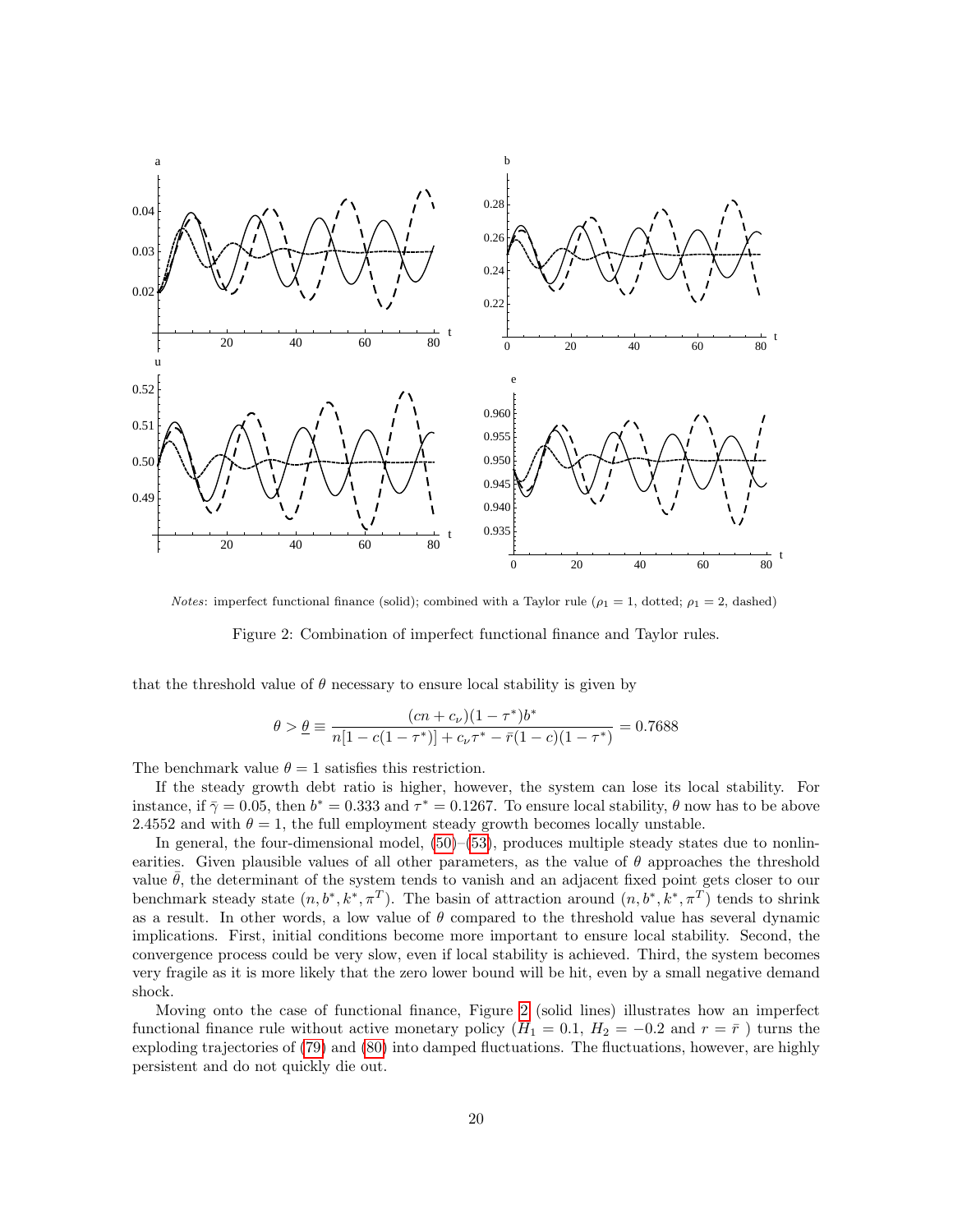

<span id="page-22-0"></span>*Notes*:  $\bar{\gamma} = 0.05$ ,  $a_1 = a_2 = 0$  and  $H_2 = -0.25$ . The other parameters are the same as in Table 1 and 2.

Figure 3: Stability under the mix of fiscal and monetary policy rules which would destabilize if applied separately

The imperfect functional finance rule can benefit from the introduction of a Taylor rule. Figure [2](#page-21-0) (dotted lines) illustrates how the combination of the Taylor and the imperfect functional finance rules can reduce the amplitude of fluctuations compared to the benchmark case with imperfect functional finance only.

The implications of monetary-fiscal interactions, however, are more complex. As our analysis suggests, the introduction of a Taylor rule can undermine the stability of the system. As the response of the interest rate to utilization becomes large  $(\rho_1 = 2)$ , the fiscal-monetary interaction makes the benchmark steady state locally unstable, and as a result the damped oscillations are turned into exploding oscillations (Figure [2,](#page-21-0) dashed lines). Interestingly, with  $\rho_1 = 2$ , the Taylor rule can stabilize the system in the absence of active fiscal policy. Instability thus may come from the interaction of the fiscal and monetary rules which would stabilize the system if applied separately.

Conversely, fiscal and monetary policy rules, which would destabilize the system if applied separately, can bring about the stability of the system if combined. To see this, let us modify the values for  $\bar{\gamma}$ ,  $a_1$ ,  $a_2$  and  $H_2$  so that  $\bar{\gamma} = 0.05$ ,  $a_1 = a_2 = 0$  and  $H_2 = -0.25$ . As shown in our analysis, a Taylor rule on its own cannot stabilize the economy with high debt ratios. With the other parameters kept at the benchmark values,  $\bar{\gamma} = 0.05$  is sufficient to obtain the case of local instability. We have also



Notes:  $b_0 = 0.275 > 0.25 = b^*$ .

<span id="page-22-1"></span>Figure 4: Imperfect sound finance with (solid) and without (dashed) a Taylor rule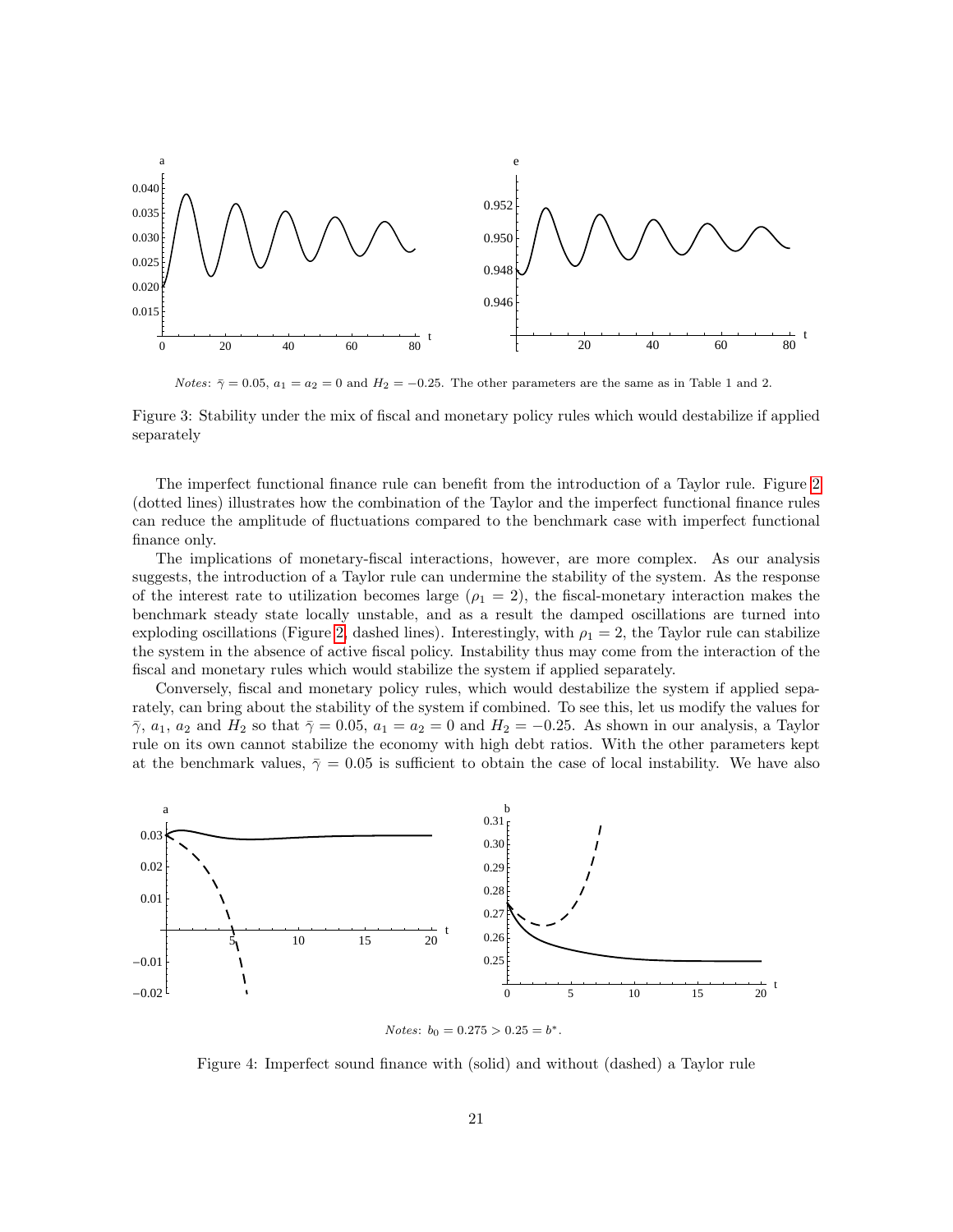shown that functional finance on its own cannot achieve stability in the benchmark Harrodian case with predetermined accumulation  $(a_1 = a_2 = 0)$  if  $H_1 > 0$ . Thus with the modified parameter values the fiscal and monetary policy rules would be destabilizing if applied separately. The same rules, if combined, however, stabilize the system around a full-employment steady growth path (Figure [3\)](#page-22-0).

Turning to the case of sound finance, we have shown that the imperfect sound finance rule is unstable; stability of the system can be achieved only if sound finance is combined with a strong Taylor rule. Figure [4](#page-22-1) illustrates the results of simulations in which the target debt ratio is calibrated to the level compatible with the natural rate of growth,  $b^T = b^*$ , but the initial value of b is higher than its steady growth value ( $b_0 = 0.275 > b^* = 0.25$ ). The sound finance rule alone leads to ever-increasing debt ratios and falling accumulation rates (dashed). The benchmark parameter values in the Taylor rule are high enough to overcome the destabilizing potential in this scenario (solid).



<span id="page-23-0"></span>*Notes*:  $b_0 = 0.275 > b^* = 0.25$  and  $a_0 = 0.01 < n = 0.03$ 

Figure 5: A Taylor rule with (solid) and without (dashed) imperfect sound finance

Somewhat surprisingly, the debt targeting policy under the sound finance rule can enhance the efficacy of monetary policy. With substantial amounts of debt, the effect of monetary policy is blunted by induced fiscal transfers to bondholders (see section 4.2). Because of this, even if a Taylor rule achieves stability, the convergence toward a full-employment steady growth will be slow in the presence of large debt. Under these circumstances, debt management policy in the sound finance rule can speed up the convergence process (see Figure [5\)](#page-23-0).

As argued in section 4.6, the combination of sound finance and a Taylor rule can be dangerous: following an adverse shock to a or  $\pi^e$ , the system easily hits the zero lower bound if the initial debt ratio is high, and if this happens, the destabilizing force in sound finance gains full strength. Suppose the economy has an initial debt ratio higher than its steady growth value and is hit by a negative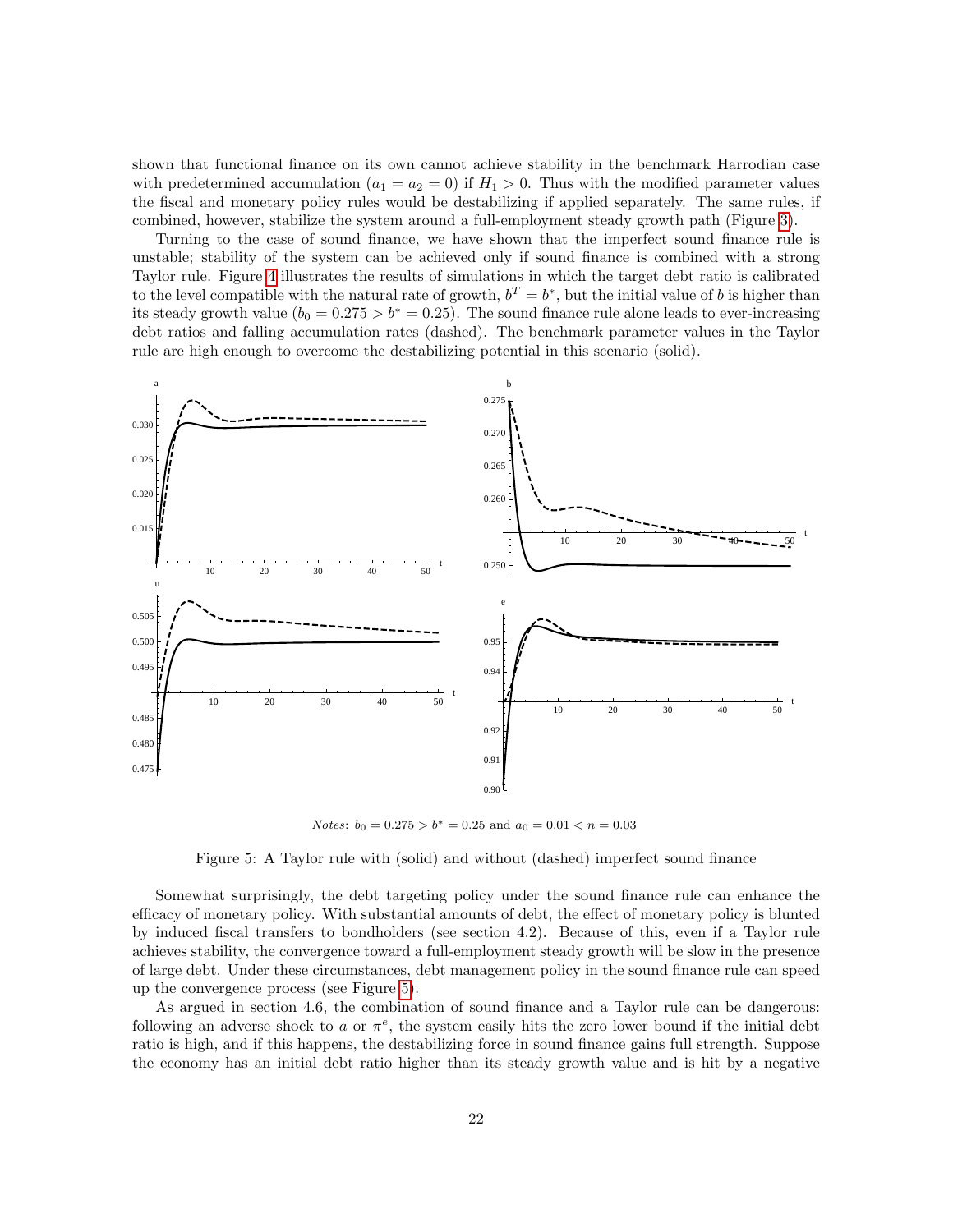investment shock  $(b_0 > b^*$  and  $a_0 < n)$ . Figure [6](#page-24-0) compares the required trajectory for the interest rate in the two cases: the Taylor rule with and without sound finance. The shock is such that in the



<span id="page-24-0"></span>Figure 6: The required adjustment of the real and the nominal interest rates under Taylor rules with (solid) and without (dashed) sound finance

case with sound finance, the required real interest rate becomes negative and the nominal rate almost hits the zero lower bound. When the shock is so large (the initial values of a and  $\pi^e$  are so low), the economy gets stuck at the zero lower bound and follows unstable trajectories (see Figure [7\)](#page-24-1).



*Notes*:  $b_0 = 0.275 > b^* = 0.25$ ,  $a_0 = 0.01 < n = 0.03$ , and  $\pi_0^T = 0$ 

<span id="page-24-1"></span>Figure 7: The combination of imperfect sound finance and a Taylor rule: Binding Zero Lower Bound

## 6 Summary and conclusions

We have analyzed a number of policy regimes and special cases, and it may be useful to summarize the main results. In this Harrodian economy:

• Monetary policy in the form of a Taylor rule cannot stabilize the economy if the debt ratio is too high. The threshold level depends on the various parameters of the model. Assuming a sufficiently low debt ratio, stabilization becomes possible if the zero lower bound is avoided. It should be noted, however, that we have chosen parameters that are favorable to the Taylor rule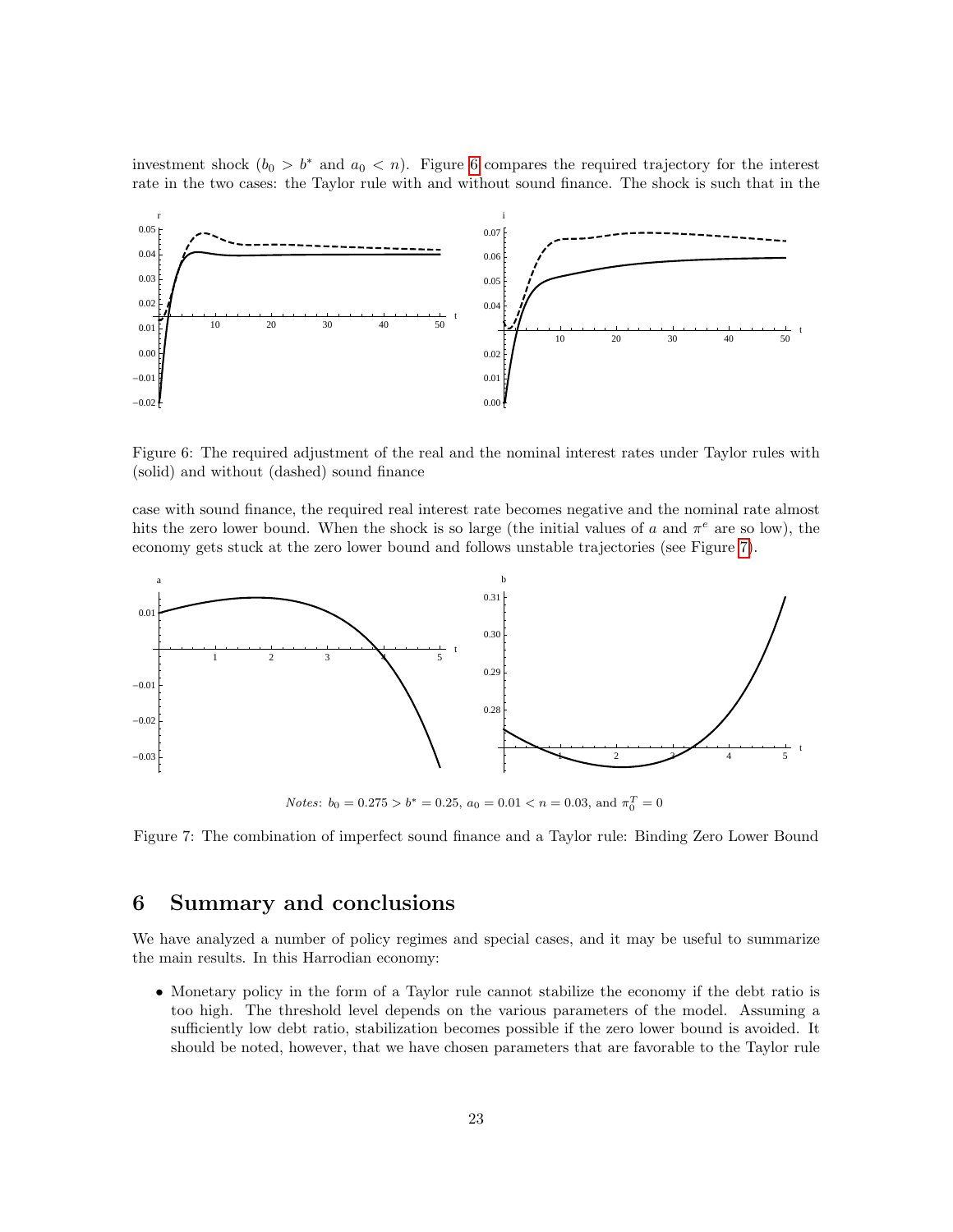(a high sensitivity of desired utilization to variations in the interest rate, for instance), and that we have omitted some potentially destabilizing effects of a Taylor rule.<sup>[37](#page-25-0)</sup>

- A functional finance rule can stabilize the economy at full employment if investment responds quickly to changes in utilization (if the parameter  $a_1$  is positive). In the absence of this quick response, a fiscal policy that succeeds in maintaining full employment at all times will be associated with persistent fluctuations in utilization and the rate of accumulation.
- The combination of functional finance and a Taylor rule can bring stability with steady growth, full employment, the desired capital intensity and inflation at the desired rate.
- Interactions between fiscal and monetary policy can be important. Instability can result from the combination of fiscal and monetary rules which would stabilize the system if applied separately. Conversely, rules that separately would fail to stabilize the system can in some cases lead to stability when combined.
- Sound finance fails to stabilize the economy. Moreover, the sound-finance regime provides no mechanism for aligning the warranted and natural growth rates; the two will only be equal if the right debt target is chosen.
- A combination of sound finance and a Taylor rule can stabilize the system if the debt ratio is not too high and the zero lower bound is avoided. In some cases sound finance may enhance the stabilizing potential of a Taylor rule. However, this regime also exacerbates the danger of hitting the zero lower bound. Moreover, the debt target affects the steady-growth path: a wrong target will lead to a deviation of the real rate of interest and government consumption from the desired levels.

The results clearly depend on our description of the economy, and it may not be surprising that a 'Keynesian' economy favors Keynesian policy rules. But similar remarks apply to other evaluations of fiscal policy rules: the desirability of sound-finance rules in orthodox studies is no less model dependent. The contingency of policy implications applies whether the economy is Keynesian/Harrodian as in this paper or New Keynesian as in Kirsinova and Wren-Lewis (2009) or Schmitt-Grohe and Uribe (2007). It should emphasized, however, that some of the results in this paper are independent of the specific Keynesian features. All models without Ricardian equivalence imply that picking the wrong debt target will have long-run implications for interest rates (and the choice of technique) and/or the share of government consumption in income.

We have chosen to focus on Harrodian multiplier-accelerator mechanisms as the source of potential instability. The stripped-down Harrodian model has been extended, however, in ways that seem essential for a discussion of policy. Models with public debt need to include household wealth, and if investment is the source of instability, firms' financing decisions should also be given some attention. Taylor rules, in turn, require that expected inflation be included. As a result, it is hard to avoid multiple state variables, four in our analysis. The specification of the policy rules can in some cases reduce the dimension. Thus, we suggested that reasonable specifications of both functional and sound finance could be analyzed in a two dimensional system. The advantage is obvious: the mechanisms become much clearer and it may be possible to derive global results (as in fact we did). With higher order systems, by contrast, the mechanisms can be unclear and, almost invariably, the best one can hope for is local stability results for special cases.

<span id="page-25-0"></span><sup>&</sup>lt;sup>37</sup>Interest rates have distributional effects; a rise in rates tends to favor creditors at the expense of debtors. Debtors, however, may have higher propensity to consume than creditors. Rising interest costs also reduce retained earnings with possible adverse effects on investment. Partly for these reasons, a substantial Keynesian literature questions the use of interest rates as a policy instrument; contributions include Pasinetti (1981), Lavoie and Seccarecia (1999), Smithin (2007), Palley (2007), Wray (2007), Rochon and Setterfield (2007), Lima and Setterfield (2010), .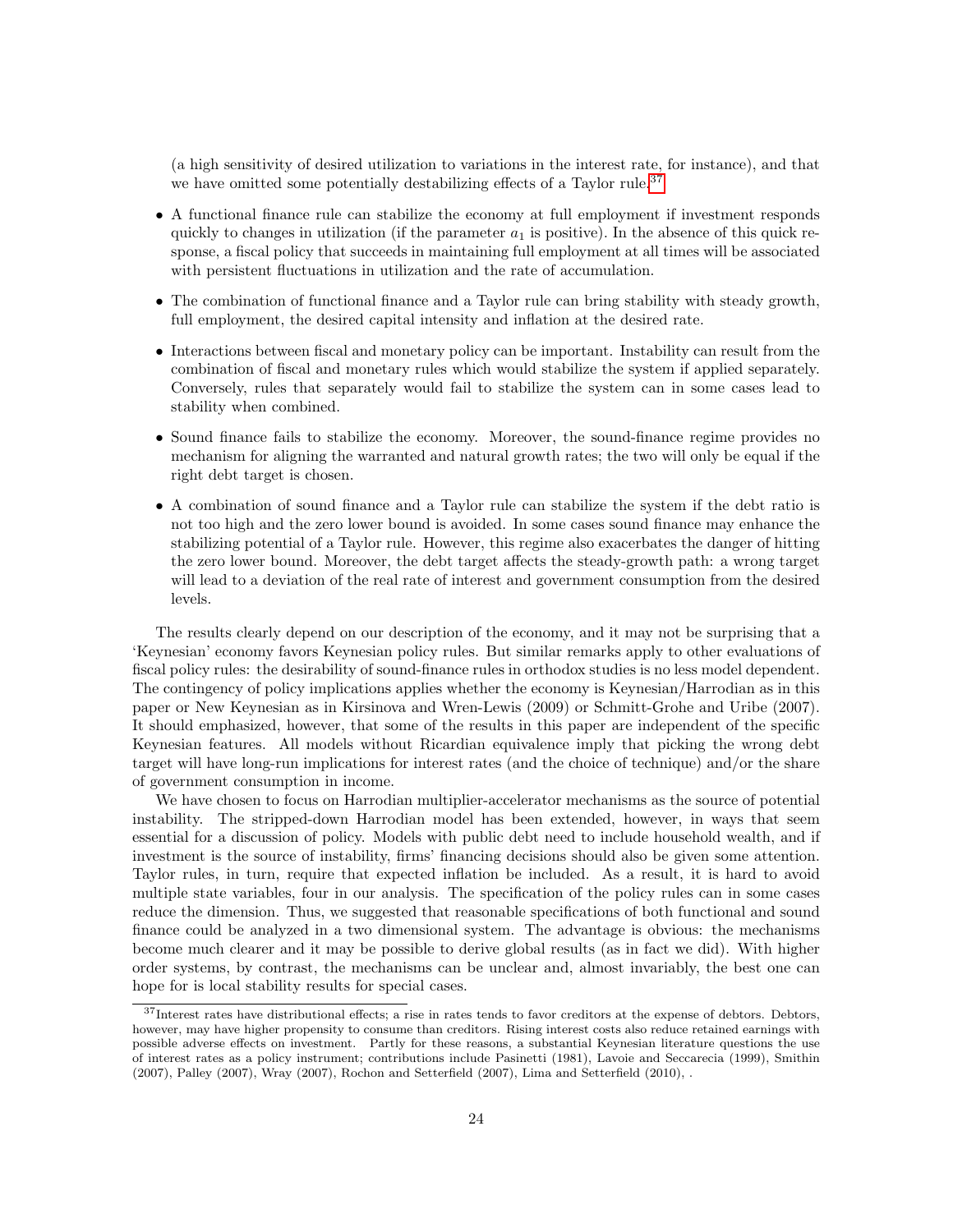The focus on a specific source of instability and the exclusion of non-policy stabilizers helped to simplify the analysis. It may also be an advantage for the simple reason that disagreements on specification may multiply as more details are added to the basic model. As an example, Ryoo (2010) analyzes a setting that includes Harrodian and Minskian sources of instability along with stabilizing forces from the labor market. It could be interesting to add policy to this mix, but (unfortunately) the subset of the profession that buy all the elements of the Ryoo model is likely to be smaller than the subset that accept Harrodian elements. As another example Costa-Lima et al. (2014) analyze fiscal policy using an extended version of the Keen (1995) model; critics of the specific Keen model, however, may not find the analysis interesting. Against the argument for parsimony in the specification, it should be noted that quite clearly the exclusion of mechanisms that are important in real economies can be a serious problem. A neglect of the labor market may be particularly problematic. Firms' investment or employment decisions will almost certainly be affected if the economy approaches full employment, and ceilings and floors on investment or employment can affect the dynamics quite independently of policy.

In short, our approach has both strengths and weaknesses, and the present paper has many limitations. The robustness of the results, in particular, needs to be examined with respect to variations in the sources of instability and the presence of non-policy stabilizers.

## Appendix A: Harrodian benchmark

Let

<span id="page-26-2"></span>
$$
\dot{g} = \lambda (u - u^d) \tag{78}
$$
\n
$$
C = cY
$$

where  $g = \hat{K} = I/K - \delta$  is the rate of accumulation and  $u^d$  represents firms' desired utilization rate; I and  $\delta$  are real (gross) investment and the capital depreciation rate; C and Y are consumption and output, and c is the propensity to consume. The equilibrium condition for the product market can be written

$$
u = \frac{Y}{K} = \frac{C}{K} + \frac{I}{K}
$$

$$
= cu + g + \delta.
$$

Solving for u and substituting into the accumulation function [\(78\)](#page-26-2), we get a dynamic equation for q,

$$
\dot{g} = \frac{\lambda}{1 - c}g + \lambda \left(\frac{\delta}{1 - c} - u^d\right)
$$

The coefficient on g is positive, implying instability. Setting  $\dot{g} = 0$ , the unique stationary solution – the warranted growth rate  $-$  is given by

<span id="page-26-1"></span><span id="page-26-0"></span>
$$
g_w = (1 - c)u^d - \delta
$$

## Appendix B: Automatic stabilizers

If  $\gamma = \bar{\gamma}, \tau = \tau^*, r = \bar{r}$ , equations [\(6\)](#page-6-1), [\(10\)](#page-7-7) and [\(14\)](#page-7-6) define a two-dimensional system:

$$
\dot{a} = \lambda (u - u^*)\tag{79}
$$

$$
\dot{b} = (\bar{r} - g)b + \bar{\gamma} - \tau^* [u + \bar{r}b - (1 - \bar{d})g - \delta]
$$
\n(80)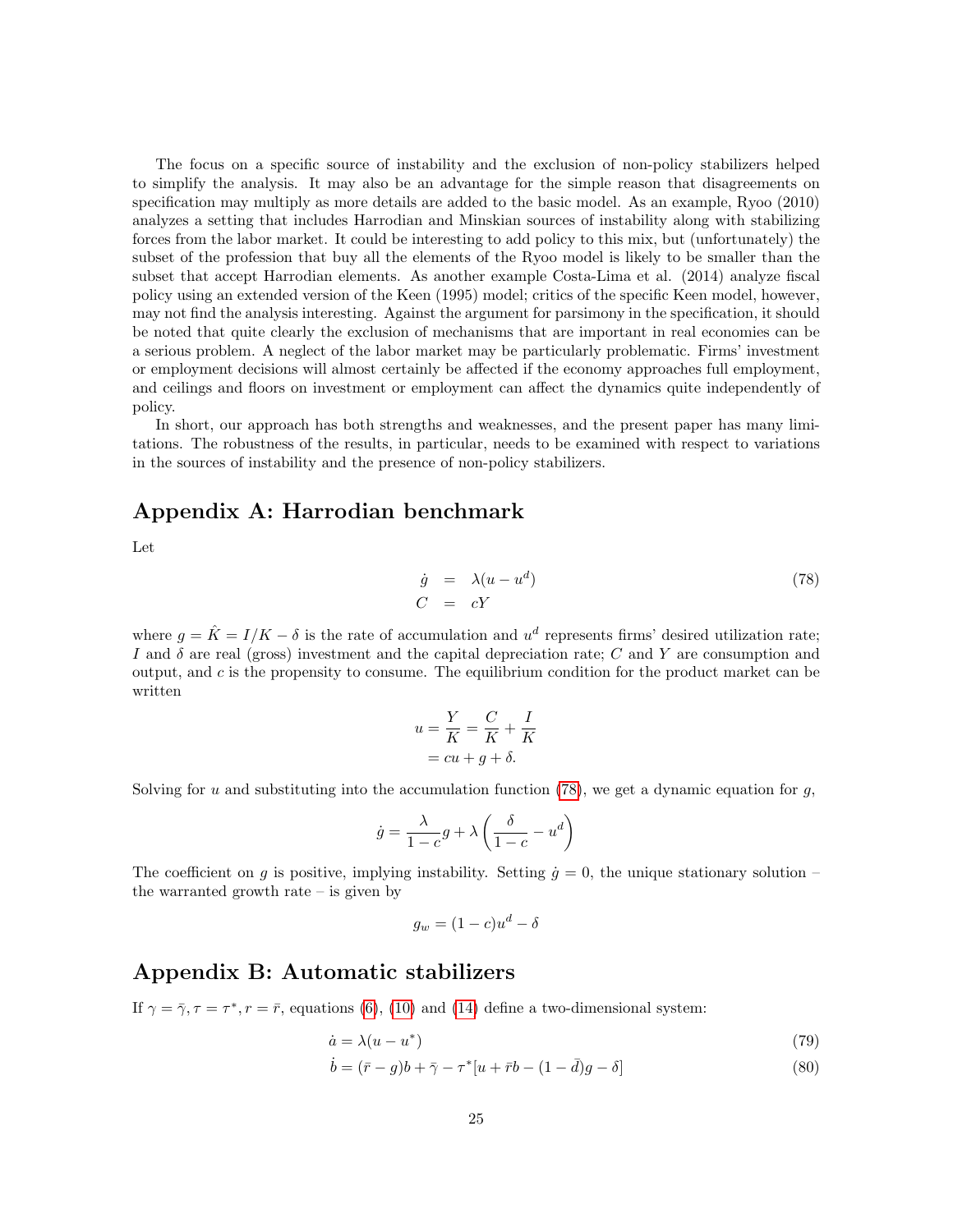where u is determined by the equilibrium condition for the goods market, equation [\(26\)](#page-9-7), and g is given by [\(5\)](#page-6-1). Using [\(27\)](#page-9-5) and [\(5\)](#page-6-1) the equilibrium condition can be written

$$
u = \frac{[1 - c(1 - \tau^*)(1 - \bar{d})](a - a_1 u^*)}{1 - c(1 - \tau^*) - a_1[1 - c(1 - \tau^*)(1 - \bar{d})]} + \frac{[c(1 - \tau^*)r + c_\nu]b + \bar{\gamma} + c_\nu \bar{d} + [1 - c(1 - \tau^*)]\delta}{1 - c(1 - \tau^*) - a_1[1 - c(1 - \tau^*)(1 - \bar{d})]}
$$

To be meaningful, the denominator  $1 - c(1 - \tau) - a_1[1 - c(1 - \tau^*)(1 - \bar{d})]$  must be positive; that is, the short-run Keynesian stability condition must be satisfied (the short-run effect of changes in utilization on investment must be smaller than the short-run effect on saving).

By construction  $a = g = n$ ,  $b = b^*$  is a stationary solution.<sup>[38](#page-27-0)</sup> The Jacobian for the system, evaluated at this stationary point, is given by

$$
J(a,b) = \begin{pmatrix} \lambda u_a & \lambda u_b \\ - (1 + a_1 u_a) b^* - \tau^* u_a & (1 - \tau^*) \bar{r} - n - a_1 u_b b^* \\ + \tau^* (1 - \bar{d}) (1 + a_1 u_a) & - \tau^* u_b [1 - a_1 (1 - \bar{d})] \end{pmatrix}
$$

where  $u_a = [1 - c(1 - \tau^*)(1 - \bar{d})]u_{\gamma}$ ,  $u_b = [c_{\nu} + (1 - \tau^*)c\bar{r}]u_{\gamma}$  and  $u_{\gamma} = 1/[1 - c(1 - \tau^*) - a_1(1 - c(1 - \tau^*))]u_{\gamma}$  $(\tau^*)(1 - \overline{d})$ ]. The trace and determinant of the Jacobian can be written

tr 
$$
J = u_{\gamma} \{ [1 - c(1 - \tau^*)(1 - \bar{d})] \lambda
$$
  
\t\t\t $- [c_{\nu} + (1 - \tau^*)c\bar{r}] [\tau^*(1 - a_1(1 - \bar{d})) + a_1b^*] \} + (1 - \tau^*)\bar{r} - n$   
\ndet  $J = \lambda u_{\gamma} \{ [1 - c(1 - \tau^*)(1 - \bar{d})] [(1 - \tau^*)\bar{r} - n] + [c_{\nu} + (1 - \tau^*)c\bar{r}] [b^* - \tau^*(1 - \bar{d})] \}$ 

With one year as the unit period, plausible parameters imply that modest values of  $\lambda$  are sufficient to produce instability: the trace is positive for  $\lambda > 0.09$  if  $\tau = 0.25, \bar{d} = 0.25, r = 0.04, n = 0.03, c = 0.04$  $0.67, c<sub>\nu</sub> = 0.2, a<sub>1</sub> = 0.1, b<sup>*</sup> = 0.25$ . Note also that if  $(1 - \tau^*)\bar{r} - n \leq 0$  the determinant will be negative unless  $b^* \geq \tau^*(1 - \bar{d}).$ 

Even if the 2D system for the state variables  $(a, b)$  is stable, there is an additional problem: in the absence of active policy, full employment may not be maintained. Since  $e = uk$ , full employment  $(e = e^*)$  requires that  $k = e^*/u^*$ . The utilization rate will converge to  $u^*$  if the system is stable, but nothing ensures that the ratio of capital to the labor force  $(k)$  converges to the level that is required for full employment.[39](#page-27-1)

## Appendix C: Pure monetary policy

The Jacobian evaluated at  $(n, b^*, k^*, \pi^T)$  for the 4D system of [\(50\)](#page-14-5), [\(51\)](#page-14-7), [\(52\)](#page-14-8) and [\(53\)](#page-14-6) is given by

$$
J(a, b, k, \pi^e) =
$$
\n
$$
\begin{pmatrix}\n\lambda(1 - \theta \tilde{\rho}_1)u_a & \lambda(1 - \theta \tilde{\rho}_1)u_b & \lambda[(1 - \theta \tilde{\rho}_1)u_k - \theta \tilde{\rho}_2] & \lambda[(1 - \theta \tilde{\rho}_1)u_{\pi^e} - \theta \tilde{\rho}_3] \\
\lambda a & \chi_b + (1 - \tau)\bar{r} - n & \chi_k & \chi_{\pi^e} \\
k^* g_a & k^* g_b & k^* g_k & k^* g_{\pi^e} \\
\mu \eta_1 u_a & \mu \eta_1 u_b & \mu \eta_1 u_k + \mu \eta_2 & \mu \eta_1 u_{\pi^e}\n\end{pmatrix}
$$

<span id="page-27-0"></span> $38$ The multiplicative ba term in the dynamic equation for the debt ratio implies that in general there will be two solutions. For present purposes, the solution with  $g = a \neq n$  is irrelevant; policy should stabilize the system at the full employment path.

<span id="page-27-1"></span> $39$ Steady growth would be associated with full employment if the tax system has an inflation distortion (cf. footnotes 9 and 12) and the inflation dynamics (an expectations-adjusted Phillips curve) defines a unique NAIRU.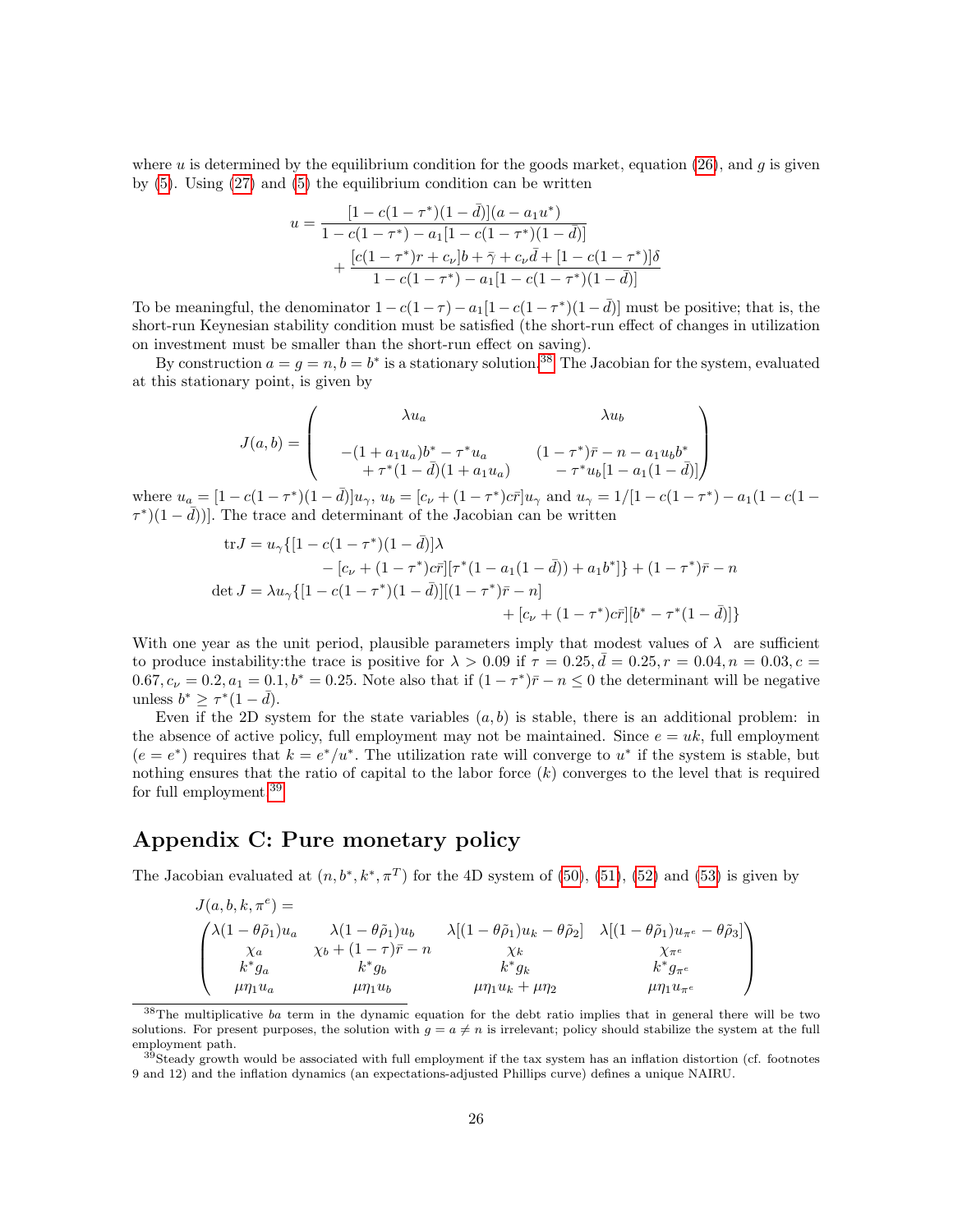where

$$
u_{a} = [1 - c(1 - \tau^{*})(1 - \bar{d})]u_{\gamma} > 0
$$
  
\n
$$
u_{b} = [c(1 - \tau^{*})\bar{r} + c_{\nu}]u_{\gamma} > 0
$$
  
\n
$$
u_{k} = \tilde{\rho}_{2}\{c(1 - \tau^{*})b^{*} - [1 - c(1 - \tau^{*})(1 - \bar{d})](a_{1}\theta + a_{2})\}u_{\gamma}
$$
  
\n
$$
u_{\pi^{e}} = \tilde{\rho}_{3}\{c(1 - \tau^{*})b^{*} - [1 - c(1 - \tau^{*})(1 - \bar{d})](a_{1}\theta + a_{2})\}u_{\gamma}
$$
  
\n
$$
u_{\gamma} = 1/\Delta = 1/\{1 - c(1 - \tau^{*})(1 + \tilde{\rho}_{1}b^{*}) - [1 - c(1 - \tau^{*})(1 - \bar{d})]g_{1}\}
$$
  
\n
$$
\chi_{j} = [(1 - \tau^{*})r_{j} - g_{j}]b^{*} - \tau^{*}[u_{j} - (1 - \bar{d})g_{j}], \quad j = a, b, k, \pi^{e}
$$
  
\n
$$
g_{a} = 1 + g_{1}u_{a} = [1 - c(1 - \tau^{*})(1 + b^{*}\tilde{\rho}_{1})]u_{\gamma}
$$
  
\n
$$
g_{b} = g_{1}u_{b} = g_{1}[c(1 - \tau^{*})\bar{r} + c_{\nu}]u_{\gamma}
$$
  
\n
$$
g_{k} = g_{1}u_{k} - g_{2} = \tilde{\rho}_{2}\{a_{1}c(1 - \tau^{*})b^{*} - [1 - c(1 - \tau^{*})](a_{1}\theta + a_{2})\}u_{\gamma}
$$
  
\n
$$
g_{\pi^{e}} = g_{1}u_{\pi^{e}} - g_{3} = \tilde{\rho}_{3}\{a_{1}c(1 - \tau^{*})b^{*} - [1 - c(1 - \tau^{*})](a_{1}\theta + a_{2})\}u_{\gamma}
$$
  
\n
$$
g_{2} = (a_{1}\theta + a_{2})\tilde{\rho}_{2} > 0
$$
  
\n
$$
g_{3} = (a_{1}\theta + a_{2})\tilde{\rho}_{3} > 0
$$

The Routh-Hurwitz stability conditions for local stability in this four-dimensional system are given by

$$
z_1 \equiv -\text{tr} J > 0
$$
  
\n
$$
z_2 \equiv \det J_{12} + \det J_{13} + \det J_{14} + \det J_{23} + \det J_{24} + \det J_{34} > 0
$$
  
\n
$$
z_3 \equiv -(\det J_1 + \det J_2 + \det J_3 + \det J_4) > 0
$$
  
\n
$$
z_4 \equiv \det J > 0
$$
  
\n
$$
z_5 \equiv z_1 z_2 z_3 - z_1^2 z_4 - z_3^2 > 0
$$

where det  $J_{ij}$ 's are the second-order principal minors and det  $J_i$  the third-order principal minors (the subscripts refer to the deleted columns and rows).

We show that monetary policy in the form of a Taylor rule stabilizes an unstable Harrodian economy if

- 1.  $\mathbf{z} \equiv n[1 c(1 \tau^*)] + c_{\nu}\tau^* \bar{r}(1 c)(1 \tau^*) > 0,$
- 2.  $\theta > \underline{\theta} \equiv [(cn + c_{\nu})(1 \tau^*)b^*]/\mathbf{z}$ , and
- 3.  $\rho_2$  is sufficiently large.

To see the conditions for local stability, We obtain, after lengthy algebra,

$$
z_1 = u_{\gamma} k^* \tilde{\rho}_2 \{ (a_1 \theta + a_2) [1 - c(1 - \tau^*)] - a_1 c(1 - \tau^*) b^* \} + z_{10}
$$
  
\n
$$
z_2 = u_{\gamma} k^* \tilde{\rho}_2 \{ \lambda \theta [1 - c(1 - \tau^*)] + (a_1 \theta + a_2) \mathbf{z}
$$
  
\n
$$
- [c\lambda + a_1 (cn + c_{\nu})] (1 - \tau^*) b^* \} + z_{20}
$$
  
\n
$$
z_3 = u_{\gamma} k^* \lambda \tilde{\rho}_2 \{ \mathbf{z} \theta - (cn + c_{\nu}) (1 - \tau^*) b^* \} + z_{30}
$$
  
\n
$$
z_4 = u_{\gamma} k^* \lambda \eta_2 \mu \tilde{\rho}_3 \{ \mathbf{z} \theta - (cn + c_{\nu}) (1 - \tau^*) b^* \}
$$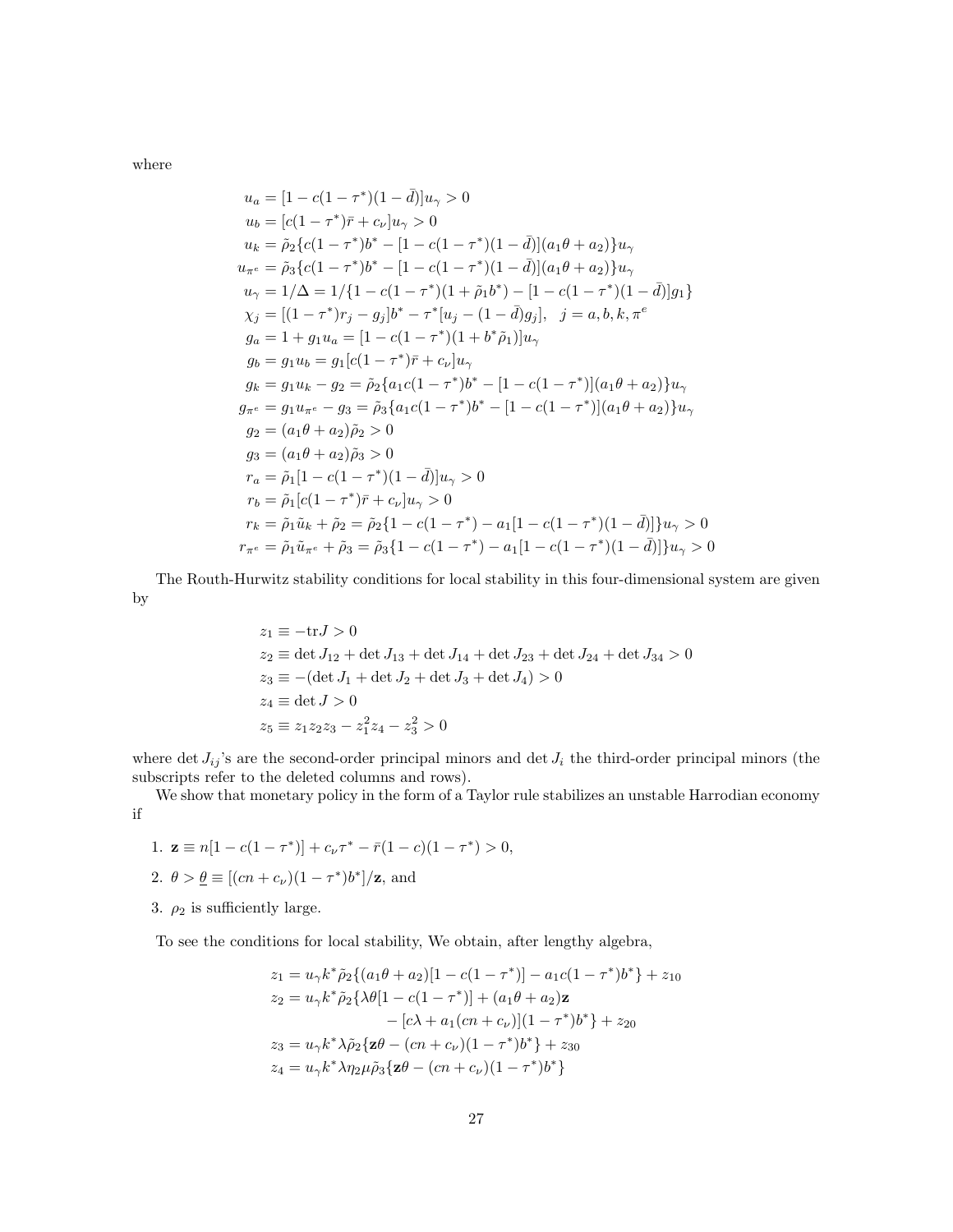where  $z_{10}$ ,  $z_{20}$  and  $z_{30}$  are complicated expressions that are *independent of*  $\tilde{\rho}_2$  (and therfore  $\rho_2$ ). Assume that  $\mathbf{z} > 0$  and define  $\underline{\theta} = (cn + c_{\nu})(1 - \tau^*)b^*/\mathbf{z}$ . It is readily seen that  $\det(J) (=z_4)$  is positive if and only if  $\theta > \underline{\theta}$ . Moreover, straightforward algebra shows that the condition that  $\theta > \underline{\theta}$  ensures that  $z_1, z_2$  and  $z_3$  are all increasing in  $\rho_2$ , i.e.,  $\partial z_i/\partial \rho_2 > 0$   $(i = 1, 2, 3)$ .<sup>[40](#page-29-0)</sup> Since an increase in  $\rho_2$  has a linear and positive effect on  $z_1, z_2$  and  $z_3$  and does not affect the quantity of  $z_4$ ,  $z_5$  is cubic in  $\rho_2$ and the coefficient associated with the cubic term is positive. Sufficiently high values of  $\rho_2$  therefore ensure that  $z_1$ ,  $z_2$ ,  $z_3$  and  $z_5$  are all positive.

Note that if  $b^* = 0$ , the threshold value,  $\underline{\theta}$ , becomes zero. Any positive  $\theta$  therefore satisfies  $\theta > \underline{\theta}$ . In general,  $\theta$  is increasing in the debt ratio  $b^*$  and makes the condition  $\theta > \theta$  tighter.

## Appendix D: Imperfect functional finance and a Taylor rule

The Jacobian of the system is given by

$$
J(a, k, \pi^{e}) = \lambda[1 - \tilde{\rho}_{1}\theta)H_{1} \lambda[(1 - \tilde{\rho}_{1}\theta)H_{2} - \tilde{\rho}_{2}\theta] - \lambda\theta\tilde{\rho}_{3} + k[1 + (a_{1} - (a_{1}\theta + a_{2})\tilde{\rho}_{1})H_{1}] k[a_{1}H_{2} - (a_{1}\theta + a_{2})(\tilde{\rho}_{1}H_{2} + \rho_{2})] - k(a_{1}\theta + a_{2})\tilde{\rho}_{3} + \mu(\eta_{1}H_{2} + \eta_{2}) \qquad 0
$$

The Routh-Hurwitz conditions for local stability are

tr 
$$
J = \lambda (1 - \tilde{\rho}_1 \theta) H_1 + k[a_1 H_2 - (a_1 \theta + a_2)(\tilde{\rho}_1 H_2 + \tilde{\rho}_2)] < 0
$$
  
\ndet  $J = \lambda k \mu \tilde{\rho}_3 [\eta_2 (a_2 H_1 - \theta) - \theta \eta_1 H_2] < 0$   
\n
$$
\sum_{i=1}^3 \det J_i = \lambda k \{-a_2 \tilde{\rho}_2 H_1 - (1 - \tilde{\rho}_1 \theta) H_2 + \theta \tilde{\rho}_2 \} + \tilde{\rho}_3 \mu [\lambda \theta \eta_1 H_1 + (a_1 \theta + a_2)(\eta_1 H_2 + \eta_2) k] > 0
$$
\n
$$
-tr J \sum_{i=1}^3 \det J_i + \det J > 0
$$

where  $J_i$  is the second-order submatrix obtained by deleting *i*th column and row of  $J$ .

Consider, first, the benchmark Harrodian case with predetermined accumulation  $(a_1 = a_2 = 0)$ . Functional finance on its own cannot ensure asymptotic stability in this case and if  $H_1 > 0$ , the stationary point becomes unstable. Adding a strong monetary policy with  $\tilde{\rho}_1 \theta > 1$  stabilizes the system in this case: if  $H_1 > 0$ ,  $H_2 < 0$ ,  $\eta_1 H_2 + \eta_2 > 0$ , and  $a_1 = a_2 = 0$ , there exists a value of  $\tilde{\rho}_1 \in (1/\theta, \tilde{\rho}_1^*)$ that satisfies the Routh-Hurwitz conditions for local stability where  $\tilde{\rho}_1^* \equiv 1/\theta + [(\tilde{\rho}_2 k + \tilde{\rho}_3 \mu \eta_1 H_1)/k|H_2|]$ .

Large values of the parameter  $\rho_1$  (a strong reaction of the interest rate to utilization) can be destabilizing under other conditions, however. The effects of an increase in the monetary parameters

$$
\frac{\partial z_1}{\partial \rho_2}\Big|_{\theta=\underline{\theta}} = \tilde{u}_{\gamma} k^* \{ (a_1 \underline{\theta} + a_2) [1 - c(1 - \tau^*)] - a_1 c(1 - \tau^*) b^* \}
$$
\n
$$
= \tilde{u}_{\gamma} k^* \left\{ \frac{a_1 (1 - c)(1 - \tau^*) [c(1 - \tau^*) \bar{r} + c_{\nu}] b^*}{\mathbf{z}} + a_2 [1 - c(1 - \tau^*)] \right\} > 0
$$
\n
$$
\frac{\partial z_2}{\partial \rho_2}\Big|_{\theta=\underline{\theta}} = \tilde{u}_{\gamma} k^* \{ \lambda \underline{\theta} [1 - c(1 - \tau^*)] + (a_1 \underline{\theta} + a_2) \mathbf{z} - [c\lambda + a_1 (cn + c_{\nu})](1 - \tau^*) b^* \}
$$
\n
$$
= \tilde{u}_{\gamma} k^* \left\{ \frac{\lambda (1 - c)(1 - \tau^*) [c(1 - \tau^*) \bar{r} + c_{\nu}] b^*}{\mathbf{z}} + a_2 \mathbf{z} \right\} > 0
$$

<span id="page-29-0"></span><sup>40</sup>Note that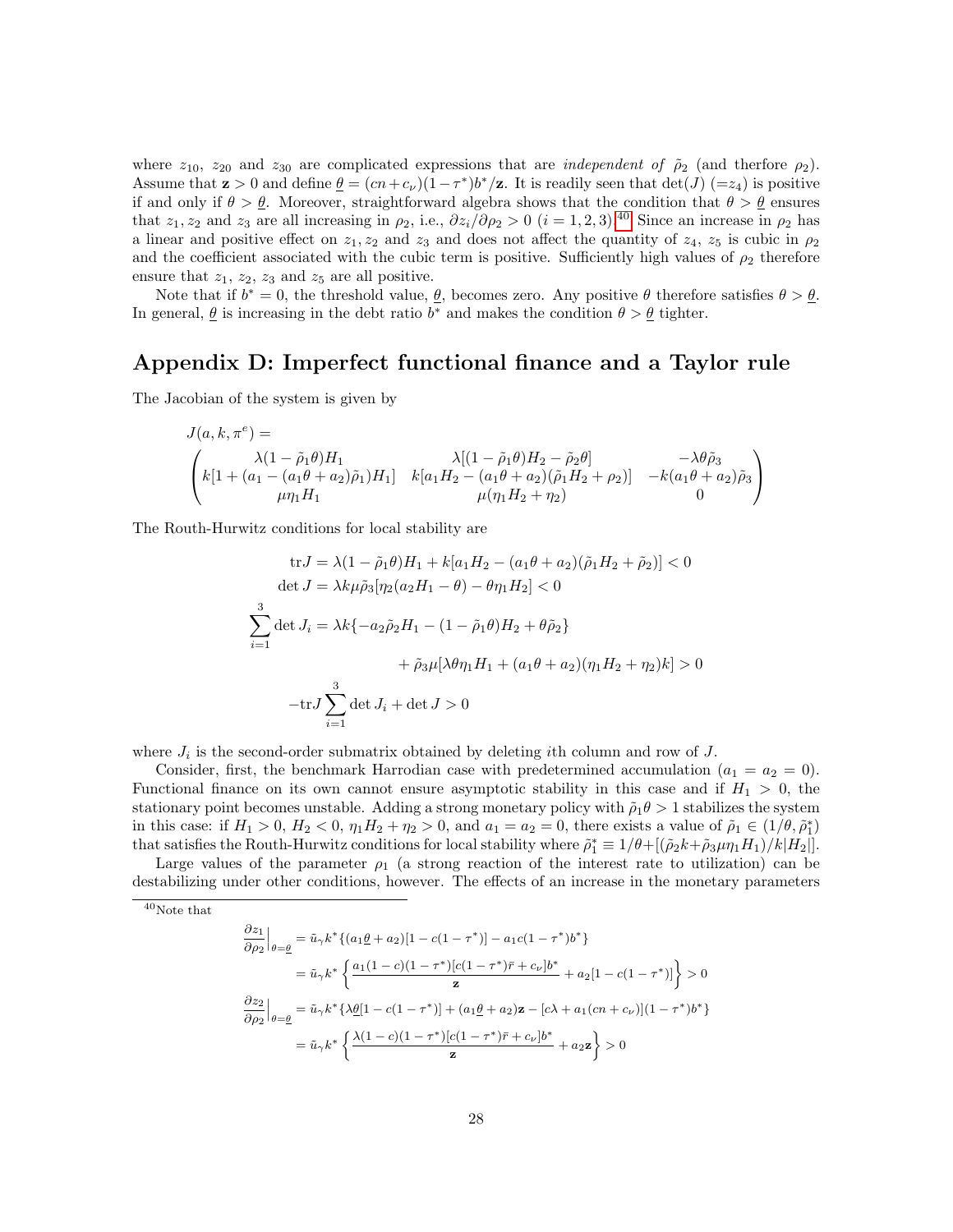$\rho_1$  and  $\rho_2$  on tr*J* and  $\sum$  det  $J_i$  are given by

$$
\frac{\partial \text{tr} J}{\partial \rho_1} = -\lambda \theta H_1 - k(a_1 \theta + a_2) H_2
$$
\n
$$
\frac{\partial \text{tr} J}{\partial \rho_2} = -k(a_1 \theta + a_2) \le 0
$$
\n
$$
\frac{\partial \sum \det J_i}{\partial \rho_1} = \lambda k \theta H_2 \le 0
$$
\n
$$
\frac{\partial \sum \det J_i}{\partial \rho_2} = -\lambda k a_2 H_1 + \lambda k \theta
$$

The signs of two of these derivatives are ambiguous but it is readily seen that if the imperfect functional finance system is stable  $(\lambda H_1 + k a_1 H_2 < 0)$ , a rise in  $\rho_1$  must increase the trace and reduce  $\sum \det J_i$ , i.e. an increase in the responsiveness of the real interest rate to changes in utilization is destabilizing. Moreover, if  $H_1 > 0$  and the interest effect on desired utilization is sufficiently small  $(\theta < a_2H_1)$ , a rise in  $\rho_2$  will reduce  $\sum \det J_i$ .

## Appendix E: Combinations of sound finance with a Taylor rule

The Jacobian matrix around a steady state is given by

$$
J(a, b, k, \pi^e) =
$$
\n
$$
\begin{pmatrix}\n\lambda(1 - \theta \tilde{\rho}_1) \tilde{H}_a & \lambda(1 - \theta \tilde{\rho}_1) \tilde{H}_b & -\lambda \theta \tilde{\rho}_2 & -\lambda \theta \tilde{\rho}_3 \\
\zeta_a & \zeta_b & \zeta_k & \zeta_{\pi^e} \\
k^*(1 + g_1 \tilde{H}_a) & k^* g_1 \tilde{H}_b & -k^* (a_1 \theta + a_2) \tilde{\rho}_2 & -k^* (a_1 \theta + a_2) \tilde{\rho}_3 \\
\mu \eta_1 \tilde{H}_a & \mu \eta_1 \tilde{H}_b & \mu \eta_2 & 0\n\end{pmatrix}
$$

where

$$
\zeta_a \equiv -(1+g_1\tilde{H}_a)\{b+1-(1-\bar{d})[c(1-\tau)+\tau]\} + \tilde{H}_a(1-\tau)(1-c)(1+b\tilde{\rho}_1) \n\zeta_b \equiv -[c_\nu + n - (r + \tilde{H}_b)(1-c)(1-\tau)] \n+ \tilde{H}_b\{(1-\tau)(1-c)\tilde{\rho}_1b - g_1[b+1-(1-\bar{d})(c(1-\tau)+\tau)]\} \n\zeta_k \equiv (1-\tau)(1-c)\tilde{\rho}_2b + (a_1\theta + a_2)\tilde{\rho}_2\{b+1-(1-\bar{d})[c(1-\tau)+\tau]\} > 0 \n\zeta_{\pi^e} \equiv (1-\tau)(1-c)\tilde{\rho}_3b + (a_1\theta + a_2)\tilde{\rho}_3\{b+1-(1-\bar{d})[c(1-\tau)+\tau]\} > 0
$$

The Routh-Hurwitz stability conditions for local stability in this four-dimensional system are given by

$$
z_1 \equiv -\text{tr} J > 0
$$
  
\n
$$
z_2 \equiv \det J_{12} + \det J_{13} + \det J_{14} + \det J_{23} + \det J_{24} + \det J_{34} > 0
$$
  
\n
$$
z_3 \equiv -(\det J_1 + \det J_2 + \det J_3 + \det J_4) > 0
$$
  
\n
$$
z_4 \equiv \det J > 0
$$
  
\n
$$
z_5 \equiv z_1 z_2 z_3 - z_1^2 z_4 - z_3^2 > 0
$$

where det  $J_{ij}$ 's are the second-order principal minors and det  $J_i$  the third-order principal minors (the subscripts refer to the deleted columns and rows).

We show that if (i)  $\tilde{\mathbf{z}}_0 \equiv c_\nu + n - (r + \tilde{H}_b)(1 - c)(1 - \tau) > 0$  and (ii)  $\theta$  and  $\rho_2$  are sufficiently large, the stationary point is locally stable. Note that since  $H_b < 0$ , the condition (i),  $\tilde{z}_0 > 0$ , is weaker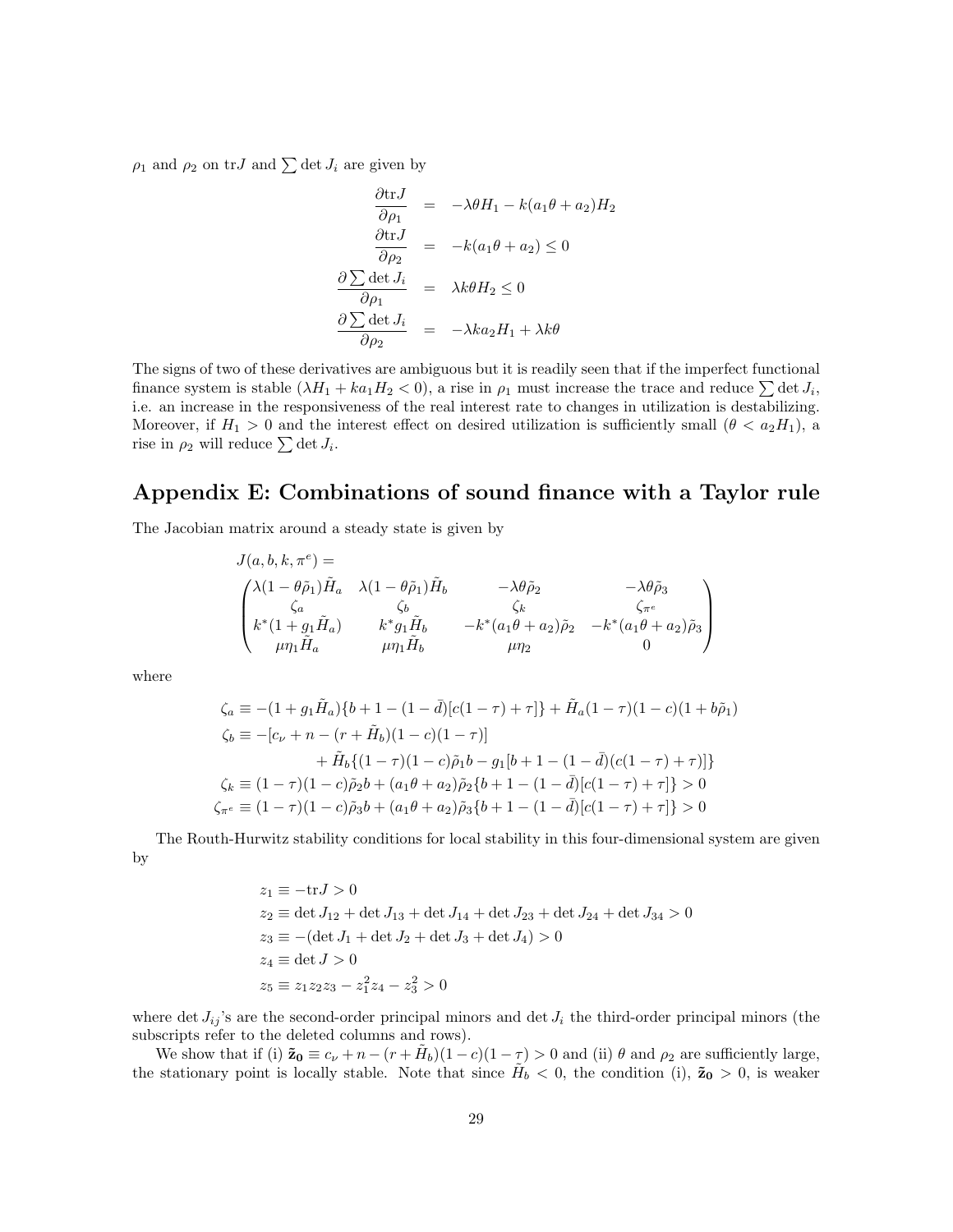than the condition  $c_v + n - r(1 - c)(1 - \tau) > 0$ , which itself is almost certainly met under plausible parameter values. Under the condition that  $\tilde{z}_0 > 0$ , a large value of  $\theta$  can ensure that

$$
\begin{aligned} &\tilde{\mathbf{z}}_1 \equiv \left\{\theta \tilde{\mathbf{z}}_0 - \tilde{H}_b b (1-c)(1-\tau)\right\} - a_2 \tilde{H}_a [c_\nu + n - r(1-c)(1-\tau)] > 0 \\ &\tilde{\mathbf{z}}_2 \equiv (\theta - a_2 \tilde{H}_a)\lambda + (a_1 \theta + a_2) \tilde{\mathbf{z}}_0 - a_1 \tilde{H}_b (1-c)(1-\tau) > 0 \end{aligned}
$$

Note that the required value of  $\theta$  depends positively on the size of  $H_a$ . Let us now examine the Routh-Hurwitz stability conditions:

$$
z_1 = -\lambda (1 - \theta \tilde{\rho}_1) \tilde{H}_a - \zeta_b + k^* (a_1 \theta + a_2) \tilde{\rho}_2 = k^* (a_1 \theta + a_2) \tilde{\rho}_2 + \tilde{z}_{10}
$$
  
\n
$$
z_2 = k^* \tilde{\mathbf{z}}_2 \tilde{\rho}_2 + \tilde{z}_{20}
$$
  
\n
$$
z_3 = k^* \lambda \tilde{\mathbf{z}}_1 \tilde{\rho}_2 + \tilde{z}_{30}
$$
  
\n
$$
z_4 = k^* \lambda \eta_2 \mu \tilde{\mathbf{z}}_1 \tilde{\rho}_3 > 0
$$
  
\n
$$
z_5 = k^{*3} \lambda (a_1 \theta + a_2) \tilde{\mathbf{z}}_1 \tilde{\mathbf{z}}_2 \tilde{\rho}_2^3 + \text{other terms of lower degree}
$$

where  $z_{10}$ ,  $z_{20}$  and  $z_{30}$  are the terms that are independent of  $\rho_2$ .  $z_1$ ,  $z_2$  and  $z_3$  are linear and increasing in  $\rho_2$ .  $z_4$  is positive if  $\tilde{z}_1 > 0$ , and independent of  $\rho_2$ .  $z_5$  is cubic in  $\rho_2$  and the coefficient of the cubic term is positive. Therefore we can choose a sufficiently large value of  $\rho_2$  to ensure that  $z_1$ ,  $z_2$  and  $z_3$ are all positive.

## References

- [1] Asada, T.; Chiarella, C.; Flaschel, P.; Mouakil, T.; Proano, C.; and Semmler, W. (2010) "Stabilizing an Unstable Economy: On the Choice of Proper Policy Measures." Economics: The Open-Access, Open-Assessment E-Journal, no. 2010-21 (available at http://dx.doi.org/10.5018/economics-ejournal.ja.2010-21).
- [2] Calmfors, L. and Wren-Lewis, S. (2011) "What should fiscal councils do?". Economic Policy, 26, pp. 649-695.
- [3] Chiarella, C., Flaschel, P. and Franke, R. (2005) Foundations for a disequilibrium theory of the business cycle. Cambridge: Cambridge University Press.
- [4] Costa Lima, B., Grasselli, M.R,. Wang, X.-S. and Wub, J. (2014) "Destabilizing a stable crisis: Employment persistence and government intervention in macroeconomics". Structural Change and Economic Dynamics, 30, pp. 30–51
- [5] Dutt,A.K. (2006). "Aggregate Demand, Aggregate Supply and Economic Growth". International Review of Applied Economics, vol. 20(3), pp. 319-336.
- [6] Fazzari, S.M., Ferri, P.E., Greenberg, E.G. and Variato, A.M. (2013) "Aggregate demand, instability, and growth". *Review of Keynesian Economics*, vol. 1(1), pp 1-21.
- [7] Franke, R. (2015) "Can monetary policy tame Harrodian instability?". Mimeo, University of Kiel.
- [8] Gali, J. and Perotti, (2003) "Fiscal policy and monetary integration in Europe". Economic Policy, October, pp. 533-572.
- [9] Godley, W., and Lavoie, M. (2007) "Fiscal Policy in a Stock-Flow Consistent (SFC) Model." Journal of Post Keynesian Economics, 30 (1), pp. 79–100.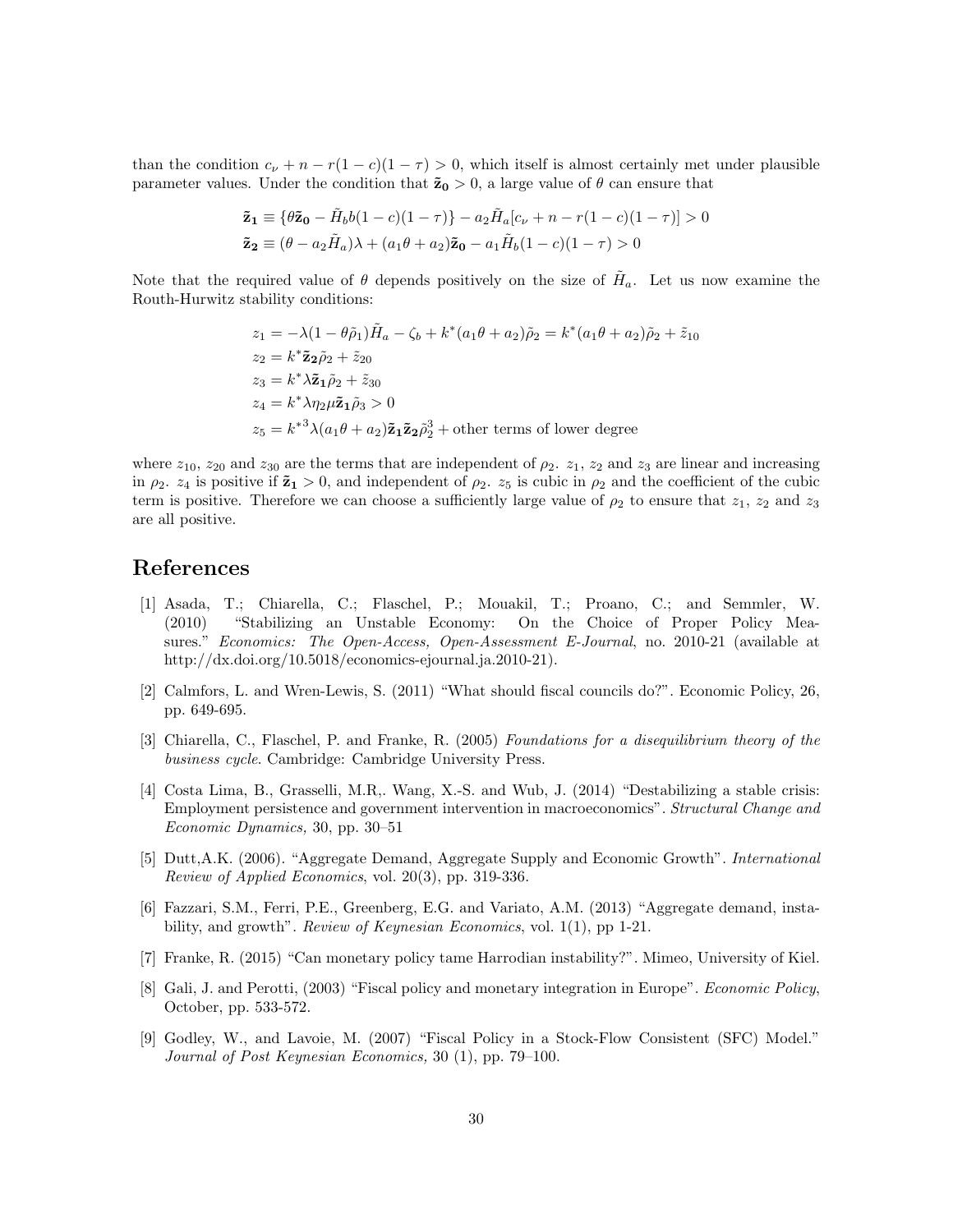- [10] Harrod, R. (1939) "An essay in dynamic theory". Economic Journal, Vol. 49, No. 193, 14-33.
- [11] Hicks, J.R. (1950). A Contribution to the Theory of the Trade Cycle. Oxford: Clarendon Press.
- [12] Jayadev, A. and Mason, J. (2014) "Functional Finance and Sound Finance in the light of Tinbergen's rule". Mimeo.
- [13] Kaldor, N. (1940) "A model of the trade cycle". Economic Journal, 50,No 197, pp. 78-92.
- [14] Kaldor, N. (1966) "Marginal productivity and the macroeconomic theories of distribution". Review of Economic Studies, 33, pp. 309-319.
- [15] Keen, S. (1995) "Finance and economic breakdown: modeling Minsky's "Financial Instability Hypothesis"" . Journal of Post. Keynesian Economics, 17(4), pp. 607–635.
- [16] Kirsinova, T. Leith, C. and Wren-Lewis, S. (2009) "Monetary and fiscal policy interaction: the current consensus assignment in the light of recent developments". Economic Journal, 119, pp. F482-F496.
- [17] Kirsinova, T. and Wren-Lewis, S. (2011). "Optimal fiscal feedback on debt in an economy with nominal rigidities". Economic Journal, Vol 122 (March), pp. 238-264.
- [18] Kopits, G. (2001) "Fiscal rules: useful policy framework or unnecessary ornament?". IMF Working Paper, wp/01/145.
- [19] Lavoie, M., and Seccareccia, M. (1999) "Interest Rate: Fair." In P. O'Hara (ed.), Encyclopedia of Political Economy, vol. 1, London: Routledge, pp. 543–545.
- [20] Leon-Ledesma, M.A. and Thirlwall, A. P. (2002) "The endogeneity of the natural rate of growth". Cambridge Journal of Economics, Volume 26, Issue 4, pp. 441-459.
- [21] Lerner, A.P. (1943) "Functional finance and the federal debt". Social Research, 10(1), pp. 38-51.
- [22] Leeper, E.M. (1991). "Equilibria under active and passive fiscal policies". Journal of Monetary Economics, vol. 27, pp. 129–47.
- [23] Lima, G.T. and Setterfield, M. (2008). "Inflation targeting and macroeconomic stability in a Post Keynesian economy," Journal of Post Keynesian Economics, vol. 30(3), pp. 435-461.
- [24] Lima, G. and Setterfield, M. (2010) "Pricing behavior and the cost-push channel of monetary policy". Review of Political Economy, 22 (1), pp. 19-40.
- [25] Olech, C. (1963) "One the global stability of an autonomous system on the plane". Contributions to Differential Equations, 1(3), pp. 389-400.
- [26] Palley, T. (2001) "Government as Employer of Last Resort: Can it Work?" Industrial Relations Research Association, 53rd Annual Proceedings, pp. 269 - 274.
- [27] Palley, T. (2007) "Macroeconomics and monetary policy: competing theoretical frameworks". Journal of Post Keynesian Economics", 30(1), pp. 61-78.
- [28] Pasinetti, L. (1981) Structural Change and Economic Growth. Cambridge: Cambridge University Press.
- [29] Portes, J. and Wren-Lewis, S. (2014) "Issues in the design of fiscal policy rules". Department of Economics Discussion Paper 704, University of Oxford.